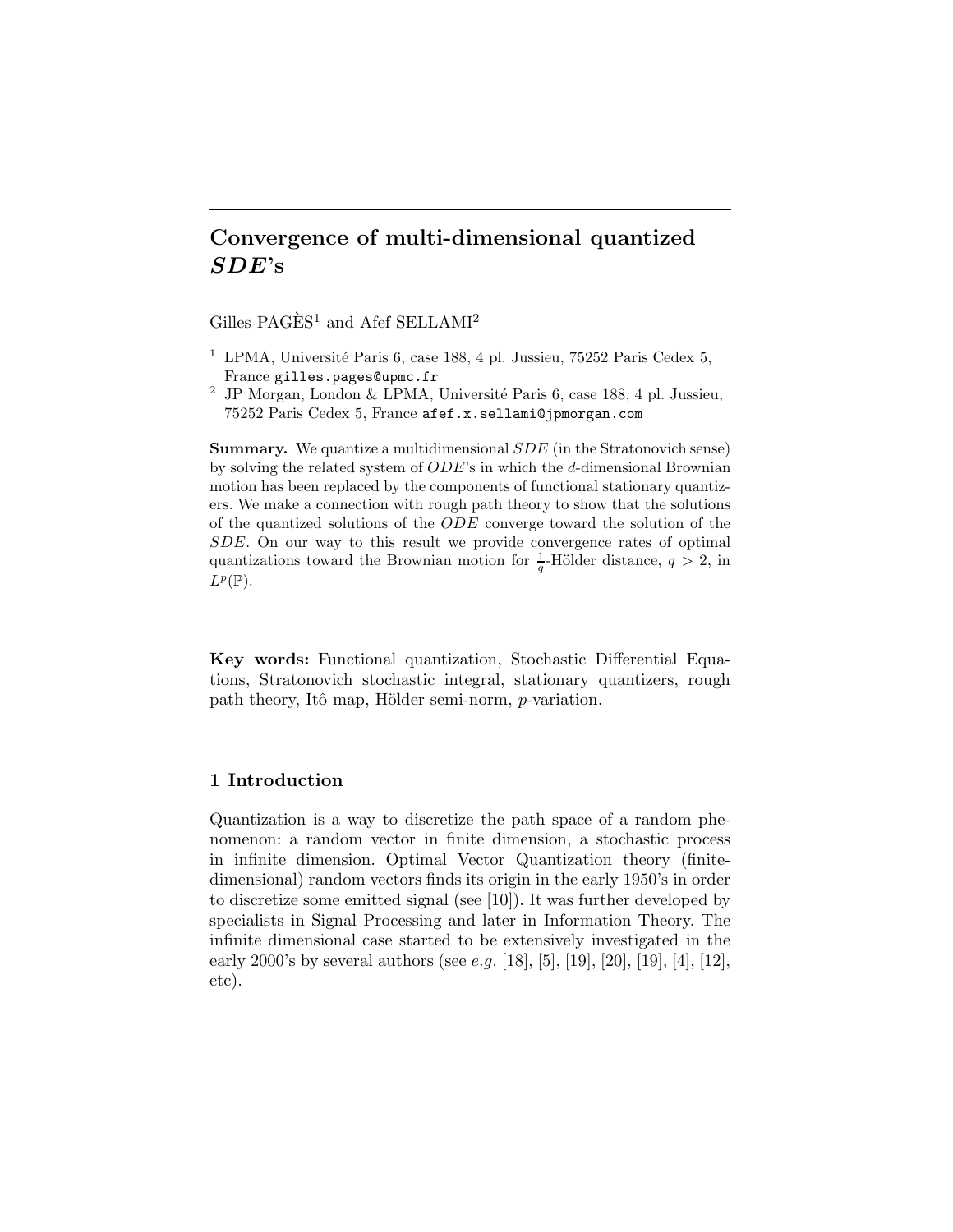In [20], the functional quantization of a class of Brownian diffusions has been investigated from a constructive point of view. The main feature of this class of diffusions was that the diffusion coefficient was the inverse of the gradient of a diffeomorphism (both coefficients being smooth). This class contains most (non degenerate) scalar diffusions. Starting from a sequence of rate optimal quantizers, some sequences of quantizers of the Brownian diffusion are produced as solutions of (non coupled) ODE's. This approach relied on the Lamperti transform and was closely related to the Doss-Sussman representation formula of the flow of a diffusion as a functional of the Brownian motion. In many situations these quantizers are rate optimal (or almost rate optimal) *i.e.* that they quantize the diffusion at the same rate  $O((\log N)^{-\frac{1}{2}})$  as the Brownian motion itself where  $N$  denotes the generic size of the quantizer. In a companion paper (see [27]), some cubature formulas based on some of these quantizers were implemented, namely those obtained from some optimal product quantizers based on the Karhunen-Loève expansion of the Brownian motion, to price some Asian options in a Heston stochastic volatility model. Rather unexpectedly in view of the theoretical rate of convergence, the numerical experiments provided quite good numerical results for some "small" sizes of quantizers. Note however that these numerical implementations included some further speeding up procedures combining the stationarity of the quantizers and the Romberg extrapolation leading to a  $O((\log N)^{-\frac{3}{2}})$  rate. Although this result relies on some still pending conjectures about the asymptotics of bilinear functionals of the quantizers, it strongly pleads in favour of the construction of such stationary (rate optimal) quantizers, at least when one has in mind possible numerical applications.

Recently a sharp quantization rate *(i.e.* including an explicit constant) has been established for a class of not too degenerate 1-dimensional Brownian diffusions. However the approach is not constructive (see [4]). On the other hand, the standard rate  $O((\log N)^{-\frac{1}{2}})$  has been extended in  $[22]$  to general d-dimensional Itô processes, so including d-dimensional Brownian diffusions regardless of their ellipticity properties. This latter approach, based an expansion in the Haar basis, is constructive, but the resulting quantizers are no longer stationary.

Our aim in this paper is to extend the constructive natural approach initiated in [20] to general d-dimensional diffusions in order to produce some rate optimal stationary quantizers of these processes. To this end, we will call upon some seminal results from rough path theory, namely the continuity of the Itô map, to replace the "Doss-Sussman setting". In fact we will show that if one replaces in an SDE (written in the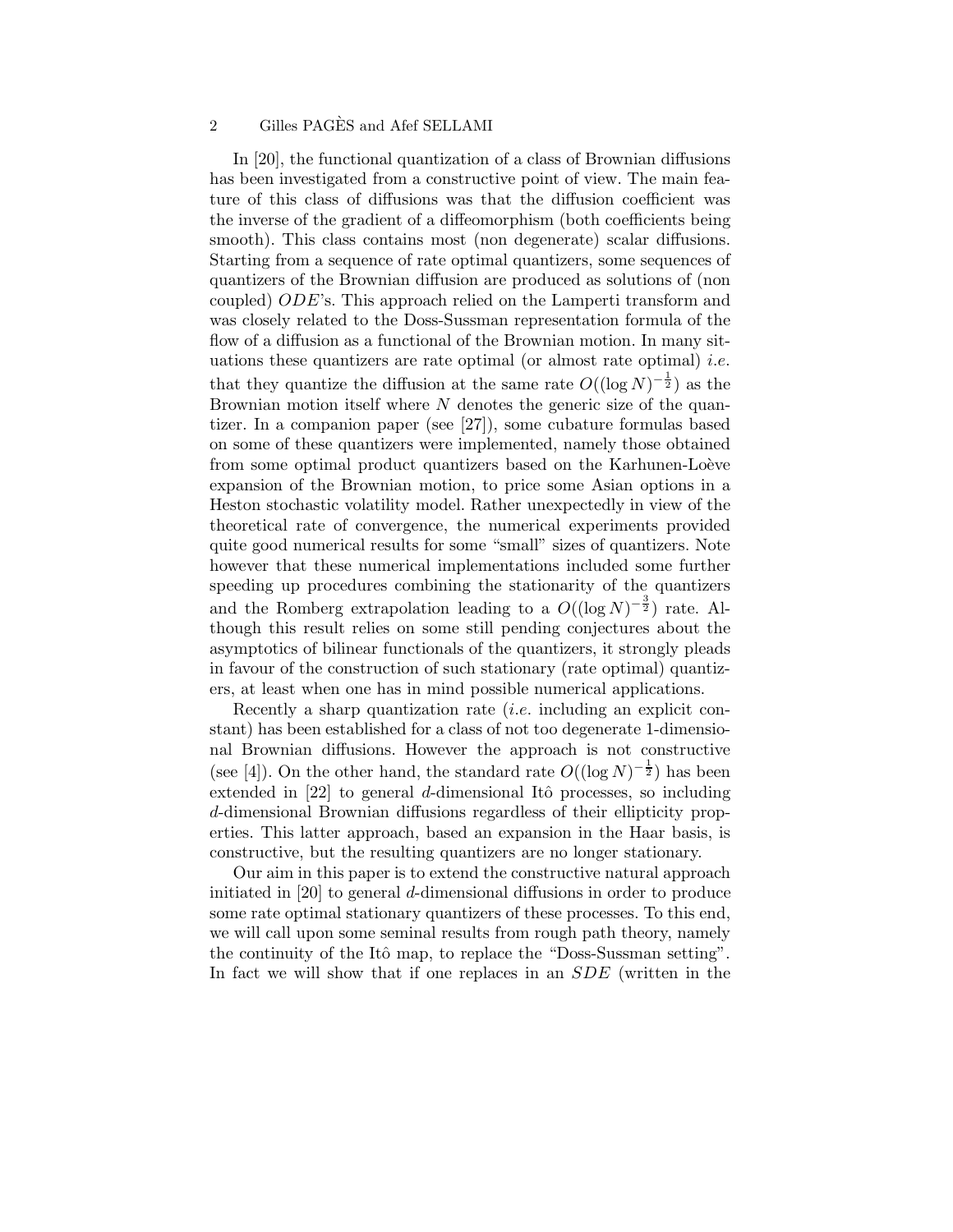Stratonovich sense) the Brownian motion by some elementary quantizers, the solutions of the resulting ODE's make up some rough paths which converge (in  $p$ -variation and in the Hölder metric) to the solution of the SDE. We use her the rough path theory as a tool and we do not aim at providing new insights on this theory. We can only mention that these rate optimal stationary quantizers can be seen as a new example of rough paths, somewhat less "stuck" to a true path of the underlying process.

This work is devoted to Brownian diffusions which is naturally the prominent example in view of applications, but it seems clear that this could be extended to  $SDE$  driven e.g. by fractional Brownian motions (however our approach requires to have an explicit form for the Karhunen-Loève basis as far as numerical implementation is concerned).

Now let us be more precise. We consider a diffusion process

$$
dX_t = b(t, X_t) dt + \sigma(t, X_t) \circ dW_t, \ X_0 = x \in \mathbb{R}^d, \ t \in [0, T],
$$

in the Stratonovich sense where  $b : [0, T] \times \mathbb{R}^d \to \mathbb{R}^d$  and  $\sigma :$  $[0, T] \times \mathbb{R}^d \rightarrow \mathcal{M}(d \times d)$  are continuously differentiable with linear growth (uniformly with respect to t) and  $W = (W_t)_{t \in [0,T]}$  is a ddimensional Brownian motion defined on a filtered probability space  $(\Omega, \mathcal{A}, \mathbb{P})$ . (The fact that the state space and W have the same dimension is in no case a restriction since our result has nothing to do with ellipticity).

Such an SDE admits a unique strong solution denoted  $X^x$  =  $(X_t^x)_{t\in[0,T]}$  (the dependency in <sup>x</sup> will be dropped from now to alleviate notations). The  $\mathbb{R}^d$ -valued process X is pathwise continuous and  $\sup_{t\in[0,T]}|X_t| \in L^r(\mathbb{P}), r > 0$  (where | . | denotes the canonical Euclidean norm on  $\mathbb{R}^d$ ). In particular X is bi-measurable and can be seen as an  $L^r(\mathbb{P})$ -Radon random variable taking values in the Banach spaces  $(L_{T,\mathbb{R}^d}^p, |.|_{L_T^p})$  where  $L_{T,\mathbb{R}^d}^p = L_{\mathbb{R}^d}^p([0,T],dt)$  and  $|g|_{L^p_T} = \left(\int_0^T |g(t)|^p dt\right)^{\frac{1}{p}}$  denotes the usual  $L^p$ -norm when  $p \in [1, \infty)$ .

For every integer  $N \geq 1$ , we can investigate for X the level N  $(L^r(\mathbb{P}), L^p_T)$ -quantization problem for this process X, namely solving the minimization of the  $L^r(\mathbb{P})$ -mean  $L^p_{T,\mathbb{R}^d}$ -quantization error

$$
e_{N,r}(X, L^p) := \min\left\{ e_{N,r}(\alpha, X, L^p), \ \alpha \subset L^p_{T, \mathbb{R}^d}, \text{ card } \alpha \le N \right\} \tag{1}
$$

where  $e_{N,r}(\alpha, X, L^p)$  denotes the L<sup>r</sup>-mean quantization error induced by  $\alpha$ , namely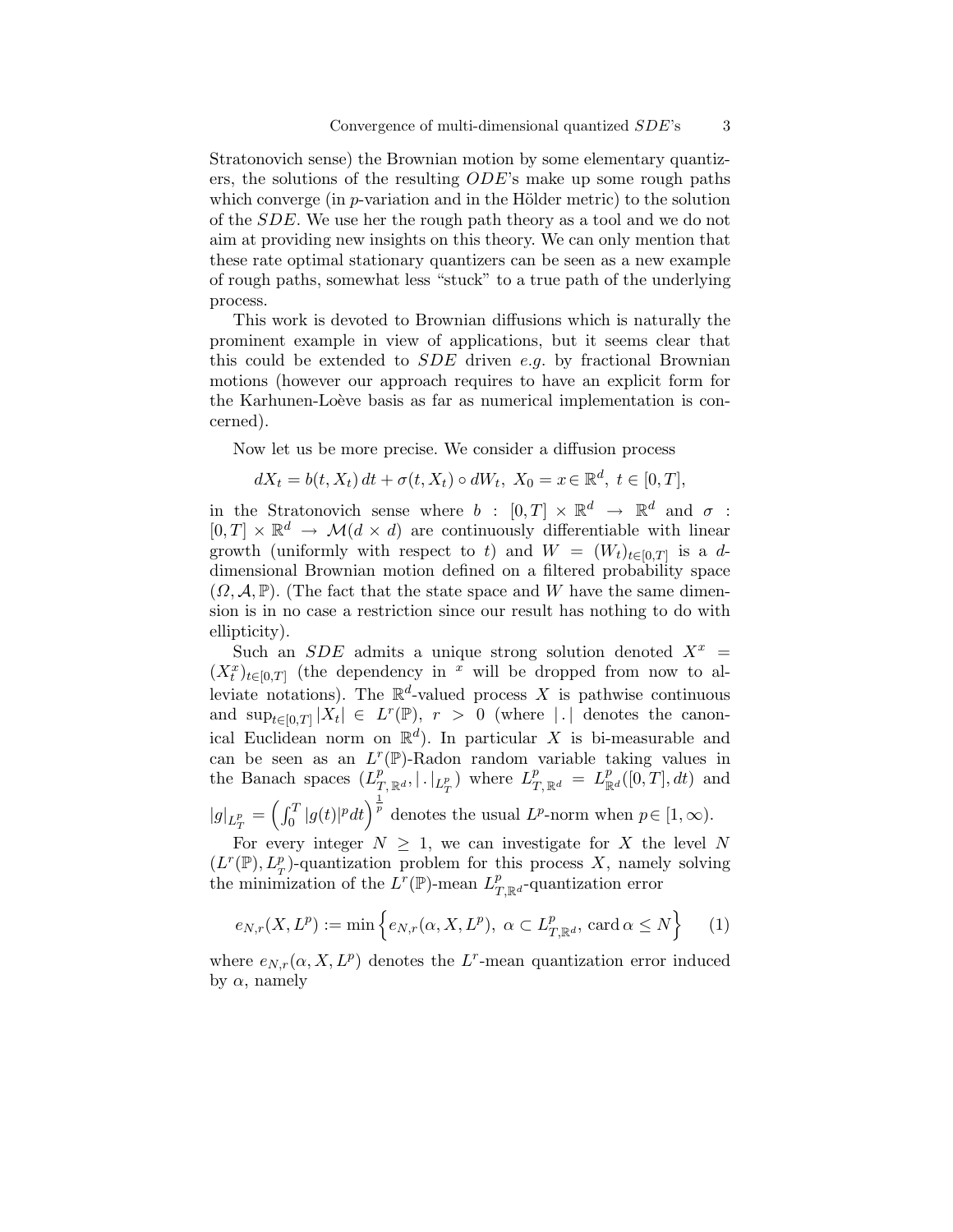$$
e_{N,r}(\alpha, X, L^p) := \left( \mathbb{E} \min_{a \in \alpha} |X - a|_p^r \right)^{\frac{1}{r}} = \left\| \min_{a \in \alpha} |X - a|_{L^p_{T, \mathbb{R}^d}} \right\|_{L^r(\mathbb{P})}.
$$

The use of "min" in (1) is justified by the existence of an optimal quantizer solution to that problem as shown in [3, 13] in this infinite dimensional setting. The Voronoi diagram associated to a quantizer  $\alpha$ is a Borel partition  $(C_a(\alpha))_{a \in \alpha}$  such that

$$
C_a(\alpha) \subset \left\{ x \in L^p_{T, \mathbb{R}^d} \mid |x - a|_{L^p_{T, \mathbb{R}^d}} \le \min_{b \in \alpha} |x - b|_{L^p_{T, \mathbb{R}^d}} \right\}
$$

and a functional quantization of X by  $\alpha$  is defined by the nearest neighbour projection of X onto  $\alpha$  related to the Voronoi diagram

$$
\widehat{X}^\alpha:=\sum_{a\in\alpha}a\mathbf{1}_{\{X\in C_a(\alpha)\}}.
$$

In finite dimension (when considering  $\mathbb{R}^d$ -valued random vectors instead of  $L_{T,\mathbb{R}^d}^p$ -valued processes) the answer is provided by the so-called Zador Theorem which says (see [10]) that if  $\mathbb{E}|X|^{r+\delta} < +\infty$  for some  $\delta > 0$  and if q denotes the absolutely continuous part of its distribution then

$$
N^{\frac{1}{d}}e_{N,r}(X,\mathbb{R}^d) \to \widetilde{J}_{r,d} \|g\|_{\frac{d}{d+r}}^{\frac{1}{r}} \quad \text{as} \quad N \to \infty \tag{2}
$$

where  $J_{r,d}$  is finite positive real constant obtained as the limit of the normalized quantization error when  $X \stackrel{d}{=} U([0, 1])$ . This constant is unknown except when  $d = 1$  or  $d = 2$ .

A non-asymptotic version of Zador's Theorem can be found e.g. in [22]: for every r,  $\delta > 0$  there exists a universal constant  $C_{r,\delta} > 0$  and an integer  $N_{r,\delta} \geq$  such that, for every random vector  $\Omega$ ,  $\mathcal{A}, \mathbb{P}) \to \mathbb{R}^d$ ,

$$
\forall N \ge N_{r,\delta}, \qquad e_{N,r}(X, \mathbb{R}^d) \le C_{r,\delta} ||X||_{r+\delta} N^{-\frac{1}{d}}.
$$

The asymptotic behaviour of the  $L^s(P)$ -quantization error of sequences of  $L^r$ -optimal quantizers of a random vector X when  $s > r$  has been extensively investigated in [13] and will be one crucial tool to establish our mains results.

In infinite dimension, the case of Gaussian processes was the first to have been extensively investigated, first in the purely quadratic case  $(r = p = 2)$ : sharp rates have been established for a wide family of Gaussian processes including the Brownian motion, the fractional Brownian motions (see [18, 19]). For these two processes sharp rates are also known for  $p \in [1,\infty]$  and  $r \in (0,\infty)$  (see [4]). More recently, a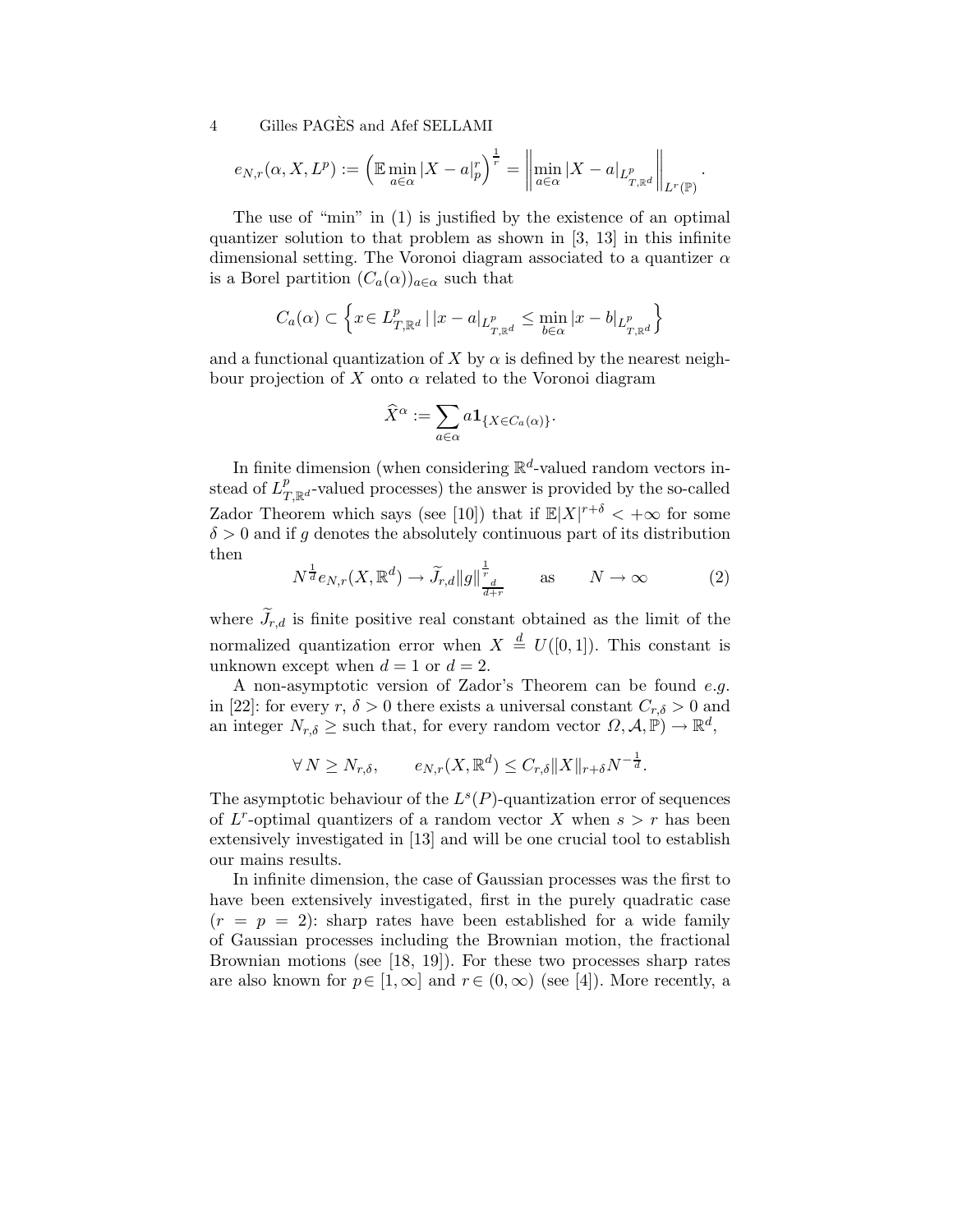connection between mean regularity of  $t \mapsto X_t$  (from [0, T] into  $L^r(\mathbb{P})$ ) and the quantization rate has been established (see [22]): if the above mapping is  $\mu$ -Hölder for an index  $\mu \in (0, 1]$ , then

$$
e_{N,r}(X, L^p) = O((\log N)^{-\mu}), \qquad p \in (0, r).
$$

Based on this result, some universal quantization rates have been obtained for general Lévy processes with or without Brownian component some of them turning out to be optimal, once compared with the lower bound estimates derived from small deviation theory (see e.g. [11] or [5]). One important feature of interest of the purely quadratic case is that it is possible to construct from the Karhunen-Loève expansion of the process two families of rate optimal (stationary) quantizers, relying on

- sequences  $(\alpha^{(N,prod)})_{N\geq 1}$  of optimal product quantizers which are rate optimal *i.e.* such that  $e_{N,r}(\alpha^{(N)}, X, L^2) = O(e_{N,2}(X, L^2))$  (although not with a sharp optimal rate).

– sequences of true optimal quantizers (or at least some good numerical approximations)  $(\alpha^{(N,*)})_{N\geq 1}$  *i.e.* such that  $e_{N,r}(\alpha^{(N,*)}, X, L^2)$  =  $e_{N,2}(X,L^2).$ 

We refer to Section 2.1 below for further insight on these objects (both being available on the website www.quantize.math-fi.com).

The main objective of this paper is the following: let  $(\alpha^N)_{N\geq 1}$ denote a sequence of rate optimal stationary (see (8) further on) quadratic quantizers of a d'-dimensional standard Brownian motion  $W = (W^1, \ldots, W^d)$ . Define the sequence  $x^N = (x_n^N)_{n=1,\ldots,N}, N \ge 1$ , of solutions of the ODE's

$$
x_n^N(t) = x + \int_0^t b(x_n^N(s))ds + \int_0^t \sigma(x_n^N(s))d\alpha_n^N(s), \quad n = 1, ..., N.
$$

Then, the finitely valued-process defined by

$$
\widetilde{X}^N = \sum_{n=1}^N x_n^N \mathbf{1}_{\{W \in C_n(\alpha^{(N)})\}}
$$

converges toward the diffusion X on  $[0, T]$  (at least in probability) as  $N \to \infty$ . This convergence will hold with respect to distance introduced in the rough path theory (see  $[25, 14, 6, 9, 26]$ ) which always implies convergence with respect to the sup norm. The reason is that our result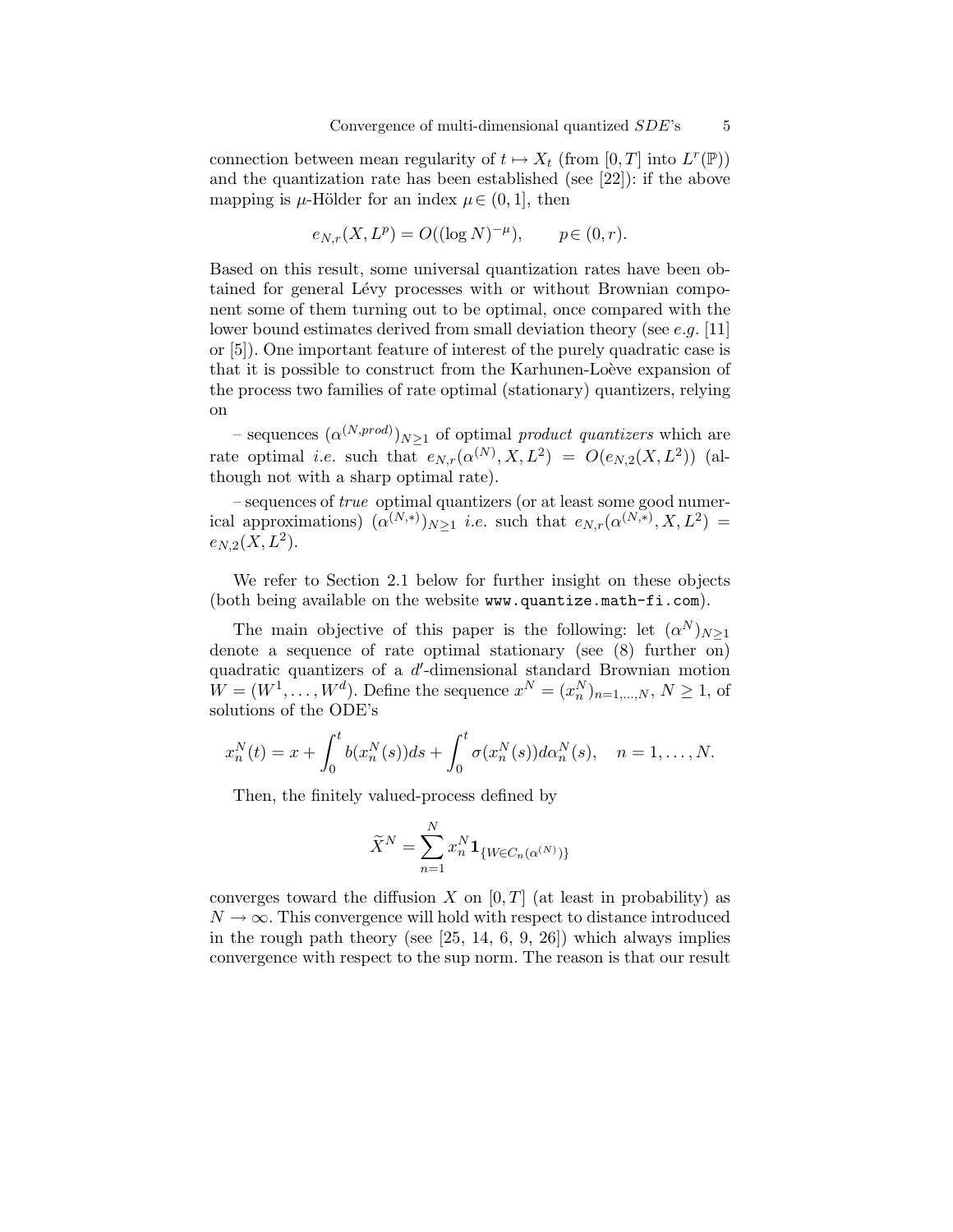will appear as an application of (variants of the) the celebrated  $Uni$ versal Limit Theorem originally established by T. Lyons in [25]. The distances of interest in rough path theory are related to the  $\frac{1}{q}$ -Hölder semi-norm or the q-variation semi-norm both when  $q > 2$  defined for every  $x \in \mathcal{C}([0,T], \mathbb{R}^d)$  by

$$
||x||_{q,Hol} = T^{\frac{1}{p}} \sup_{0 \le s < t \le T} \frac{|x(t) - x(s)|}{|t - s|^{\frac{1}{q}}} \le +\infty,
$$

and

$$
\begin{aligned} \text{Var}_{q,[0,T]}(x) &:= \sup \Big\{ \Big( \sum_{0 \le \ell \le k-1} |x(t_{\ell+1}) - x(t_{\ell})|^q \Big)^{\frac{1}{q}} \\ &\quad , 0 \le t_0 \le t_1 \le \dots \le t_k \le T, k \ge 1 \Big\} \le +\infty \end{aligned}
$$

respectively. Note that

$$
||x - x(0)||_{\text{sup}} \leq \text{Var}_{p,[0,T]}(x) \leq ||x||_{p,Hol}.
$$

From a technical viewpoint we aim at applying some continuity results established on the Itô map by several authors (see e.g. [14, 25, 6, 16) that is the continuity of a solution x of the  $ODE$  (in a rough path sense)

$$
dx_t = f(x_t)dy_t, \quad x_0 = x(0),
$$

as a functional of  $y$ . However, the above (semi-)norms associated to a function  $x$  are not sufficient and the natural space to define such rough ODE is not the "naive" space of paths but a space of enhanced paths, which involves in the case of a multi-dimensional Brownian motion the mutual Lévy areas of its components. Convergence in this space is defined by considering appropriate  $\frac{1}{q}$ -Hölder and *p*-variation seminorms to both the  $d$ -dimensional path and the related (pseudo-) $Lévy$ areas (wit different values of  $q$  and  $p$ , see Section 3). Our application to quantized SDE's will make extensively use the fact that our functional quantizations of the Brownian motion  $W$  will all satisfy a stationary assumption i.e.

$$
\widehat{W} = \mathbb{E}(W \,|\, \sigma(\widehat{W}))
$$

so that we will extend the Kolmogorov criterion satisfied by  $W$  to its functional quantizers  $\widehat{W}$  for free. This approach is rather straightforward and its field of application seems more general than our functional quantization purpose: thus the piecewise affine interpolations of the Brownian motion obviously satisfy such a property (see Appendix).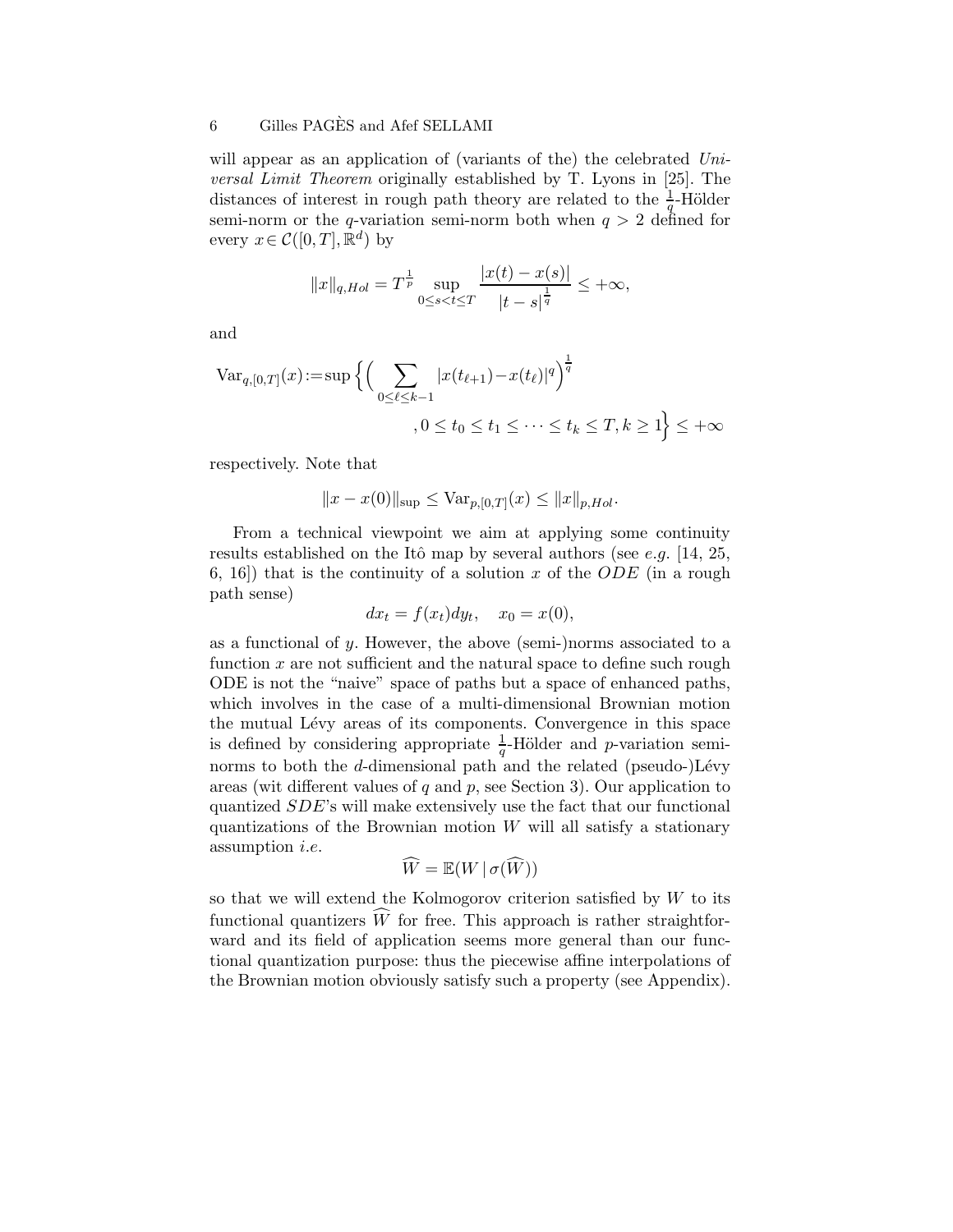The paper is organized as follows. In Section 2 we provide some short background on functional quantization as well as preliminary elementary results on stochastic integration with respect to a stationary functional quantizer of a d-dimensional standard Brownian motion. In Section 3, we define a quantized approximation scheme of an SDE (in the Stratonovich sense) driven by a standard Brownian motion by its functionally quantized counterpart which turns out to be a system of (non-coupled) ODE's. To this end we recall some basic facts on rough path theory, in particular the notion of convergence we need to define on the so-called multiplicative functionals involved in the continuity of the Itô map which, when dealing with Brownian motion amounts, to some convergence in Hölder semi-norm of the naive path as well as, roughly speaking, the running (pseudo-)Lévy areas of its components. In Section 4 and 5, we establish successively the convergence in the Hölder distance of sequences of optimal stationary quantizations  $\widehat{W}$  of the Brownian motion toward  $W$ : Section 4 is devoted to the convergence of the "regular" paths whereas Section 5 deals with the convergence of the running (pseudo-)Lévy areas (and to the global convergence of the couple). In both cases we provide some convergence rate in the  $(\log N)^{-a}, a \in (0, \frac{1}{2})$  $\frac{1}{2}$ ) scale which is the natural scale for such convergences since optimal functional quantizations of the Brownian motion are known to converge at a  $(\log N)^{-\frac{1}{2}}$ -rate for most usual norms (like quadratic pathwise norm on  $L^2([0,T], dt)$ .

NOTATIONS: • For every  $d \geq 1$ , one denotes  $\xi = (\xi^1, \ldots, \xi^d)$  a row vector of  $\mathbb{R}^d$ .  $\mathcal{M}(d \times d)$  will denote the set of square matrices with d lines.

- | denotes the canonical Euclidean norm on  $\mathbb{R}^d$ .
- We denote  $(\mathcal{F}_t^X)_{t\geq 0}$  the augmented natural filtration of a process  $X = (X_t)_{t \geq 0}$  (so that it satisfies the usual conditions).
- For a bounded function  $f: [0, T] \to \mathbb{R}^d$ ,  $|| f ||_{\text{sup}} := \sup_{t \in [0, T]} |f(t)|$ . If
- f is a Borel function and  $p \in [1, +\infty)$ ,  $||f||_{L^p_{T,\mathbb{R}^d}} := \left(\int_0^T |f(t)|^p dt\right)^{\frac{1}{p}}$ .
- For an  $\mathbb{R}^d$ -valued bi-measurable process X and  $p \in [1, +\infty)$ , we denote  $||X||_p := |||X|_{L^p_{T,\mathbb{R}^d}} ||_p = \left(\mathbb{E} \int_0^T |X_t|^p dt\right)^{1/p}.$
- We denote  $t_k^n = \frac{kT}{2^n}$ ,  $k = 0, \ldots, 2^n$ , the uniform mesh of the interval [0, T], T > 0 and  $I_k^{\tilde{n}} = [t_k^n, t_{k+1}^n], k = 0, \ldots, 2^n - 1.$
- |x| denotes the lower integral part of  $x \in \mathbb{R}$ .
- Let  $(a_n)_{n\geq 0}$  and  $(b_n)_{n\geq 0}$  be two sequences of real numbers:  $a_n \sim b_n$ if  $a_n = b_n + o(b_n)$  and  $a_n \leq b_n$  if  $a_n = O(b_n)$  and  $b_n = O(a_n)$ .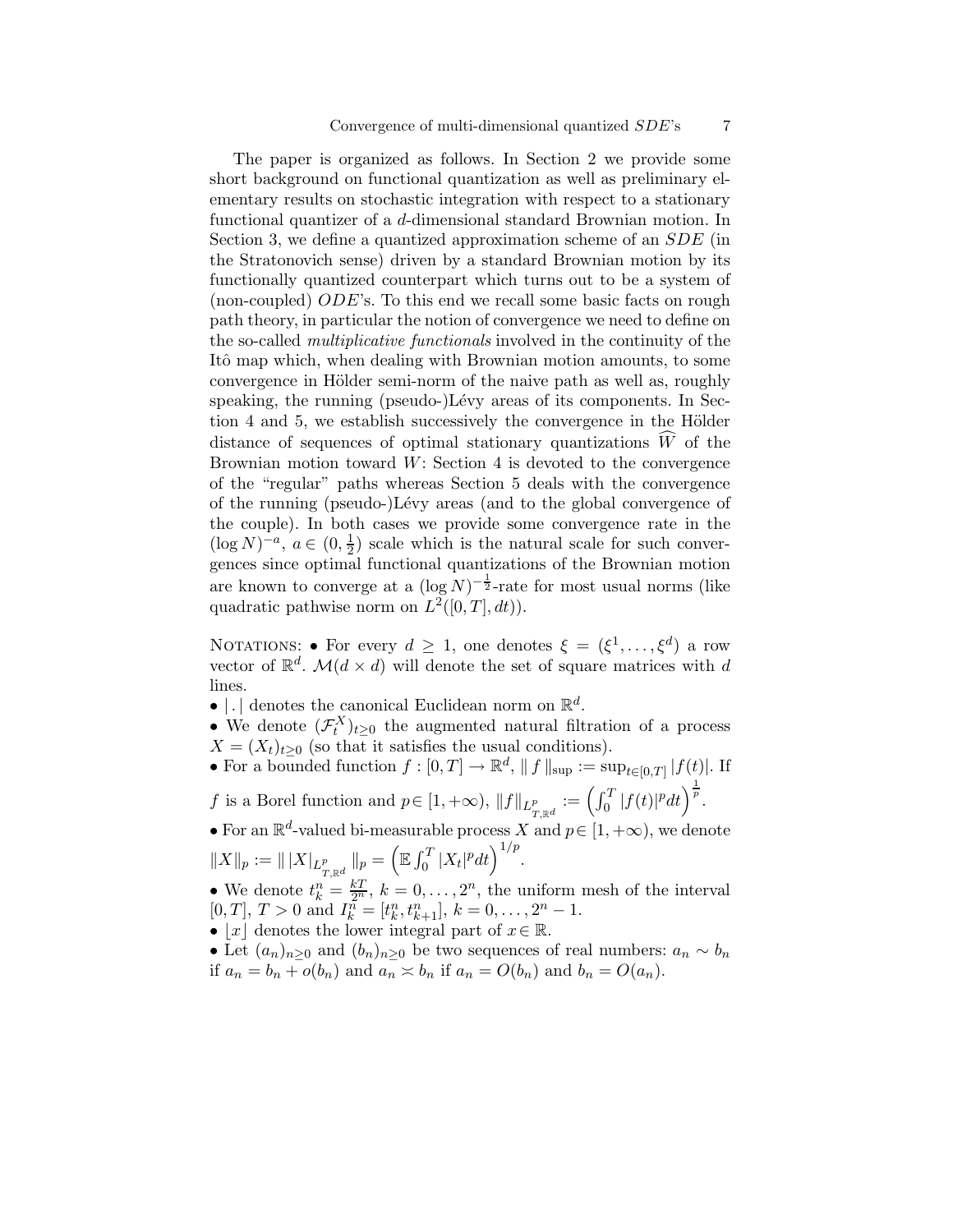# 2 Background and preliminary results on functional quantization

#### 2.1 Some background on functional quantization

Functional quantization of stochastic processes can be seen as a discretization of the path-space of a process and the approximation (or coding) of a process by finitely many deterministic functions from its path-space. In a Hilbert space setting this reads as follows.

Let  $(H, \langle \cdot, \cdot \rangle)$  be a separable Hilbert space with norm  $|\cdot|$  and let  $X: (\Omega, \mathcal{A}, \mathbb{P}) \to H$  be a random vector taking its values in H with distribution  $\mathbb{P}_X$ . Assume the integrability condition

$$
\mathbb{E}|X|^2 < +\infty. \tag{3}
$$

For  $N \geq 1$ , the L<sup>2</sup>-optimal N-quantization problem for X consists in minimizing

$$
\left\| \min_{a \in \alpha} |X - a| \right\|_{L^2(\mathbb{P})} = \left( \mathbb{E} \min_{a \in \alpha} |X - a|^2 \right)^{1/2}
$$

over all subsets  $\alpha \subset H$  with  $\text{card}(\alpha) \leq N$ . Such a set  $\alpha$  is called Ncodebook or  $N$ -quantizer. The minimal quantization error of  $X$  at level  $N$  is then defined by

$$
e_N(X, H) := \inf \left\{ (\mathbb{E} \min_{a \in \alpha} |X - a|^2)^{1/2} : \alpha \subset H, \ \text{card}(\alpha) \le N \right\}. \tag{4}
$$

For a given N-quantizer  $\alpha$  one defines an associated nearest neighbour projection

$$
\pi_\alpha:=\sum_{a\in\alpha}a\mathbf{1}_{C_a(\alpha)}
$$

and the induced  $\alpha$ -(Voronoi)quantization of X by setting

$$
\hat{X}^{\alpha} := \pi_{\alpha}(X),\tag{5}
$$

where  $\{C_a(\alpha): a \in \alpha\}$  is a Voronoi partition induced by  $\alpha$ , that is a Borel partition of  $H$  satisfying

$$
C_a(\alpha) \subset \{x \in H : |x - a| = \min_{b \in \alpha} |x - b|\}\tag{6}
$$

for every  $a \in \alpha$ . Then one easily checks that, for any random vector  $X': \Omega \to \alpha \subset H,$ 

$$
\mathbb{E}|X - X'|^2 \ge \mathbb{E}|X - \hat{X}^{\alpha}|^2 = \mathbb{E}\min_{a \in \alpha} |X - a|^2
$$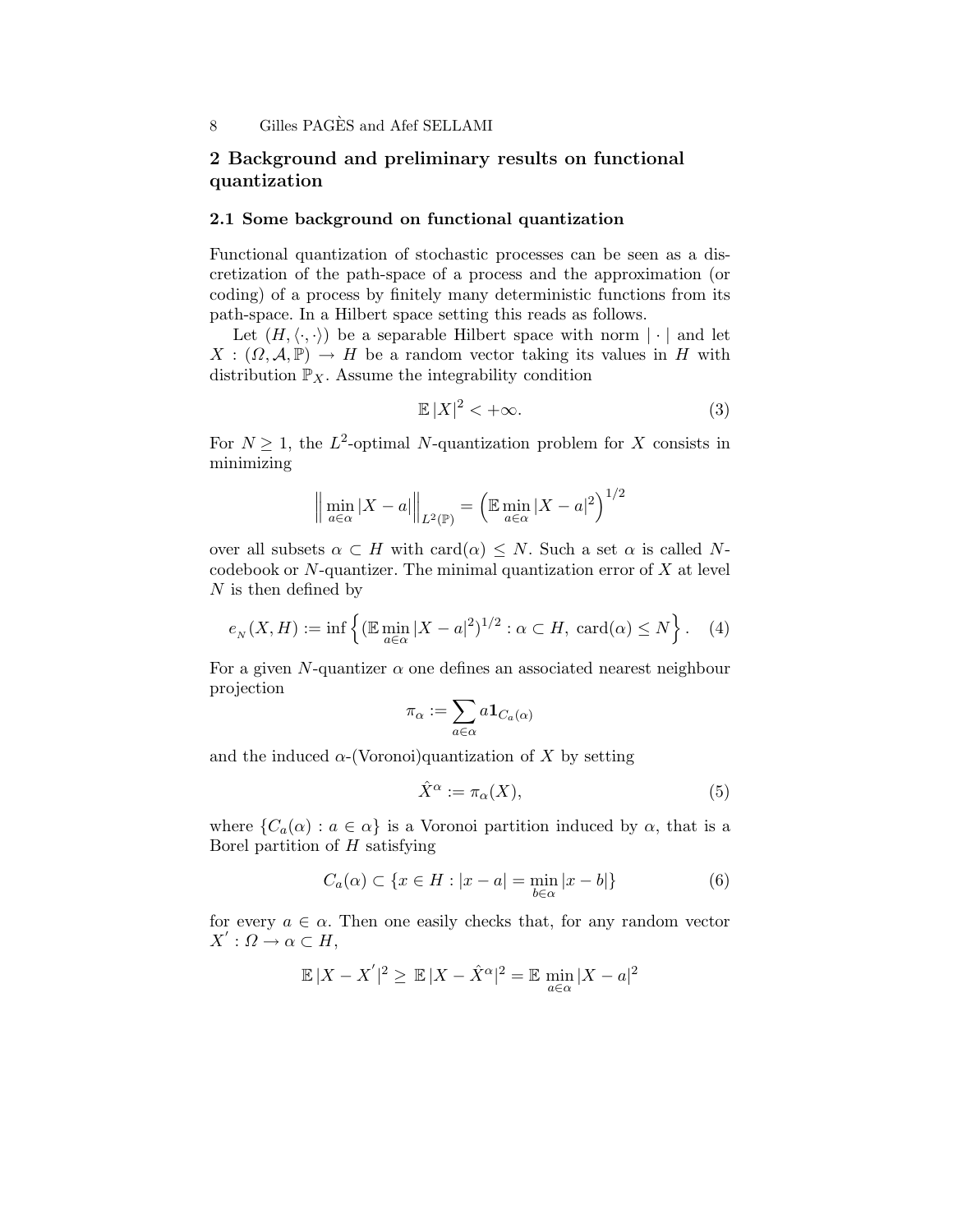so that finally

$$
e_n(X, H) = \inf \left\{ \left\| |X - q(X)| \right\|_{L^2(\mathbb{P})}, q : H \stackrel{Borel}{\to} H, \text{card}(q(H)) \le N \right\}
$$

$$
= \inf \left\{ \left\| |X - Y| \right\|_{L^2(\mathbb{P})}, Y : (\Omega, \mathcal{A}) \stackrel{r.v.}{\to} H, \text{card}(Y(\Omega)) \le N \right\}.
$$
(7)

A typical setting for functional quantization is  $H = L^2 = L^2_{\mathbb{R}}([0,1],dt)$ (equipped with  $\langle f, g \rangle_2 := \int_0^T f g(t) dt$  and  $|f|_{L^2_T} := \sqrt{\langle f, f \rangle_2}$ ). Thus any (bi-measurable, real-valued) process  $X = (X_t)_{t \in [0,T]}$  defined on a probability space  $(\Omega, \mathcal{A}, \mathbb{P})$  such that

$$
\int_0^T \mathbb{E}(X_t^2) dt < +\infty
$$

is a random variable  $X:(\Omega,\mathcal{A},\mathbb{P})\to L^2_T$ . But this Hilbert setting is not the only possible one for functional quantization (see e.g.  $[21]$ ,  $[12]$ ,  $[5]$ , etc) since natural Banach spaces like  $L^p_{\mathbb{R}}([0,T], dt)$  or  $\mathcal{C}([0,T], \mathbb{R})$  are natural path-spaces.

In the purely Hilbert setting the existence of (at least) one optimal *N*-quantizer for every integer  $N \geq 1$  is established so that the infimum in (4) holds as a minimum. A typical feature of this quadratic Hilbert framework is the so-called stationarity (or self-consistency) property satisfied by such an optimal N-quantizer  $\alpha^{(N,*)}$ :

$$
\hat{X}^{\alpha^{(N,*)}} = \mathbb{E}(X \mid \hat{X}^{\alpha^{(N,*)}}). \tag{8}
$$

This property, known as stationarity, will be used extensively throughout the paper.

This existence property holds true in any reflexive Banach space and  $L^1$  path spaces (see [12] for details).

### 2.2 Constructive aspects of functional quantization of the Brownian motion

#### Karhunen-Loève basis  $(d = 1)$

First we consider a scalar Brownian motion  $(W_t)_{t\in[0,T]}$  on a probability space  $(\Omega, \mathcal{A}, \mathbb{P})$ . The two main classes of rate optimal quantizers of the Brownian motion are the product optimal quantizers and the true optimal quantizers. Both are based on the Karhunen-Loève expansion of the Brownian motion given by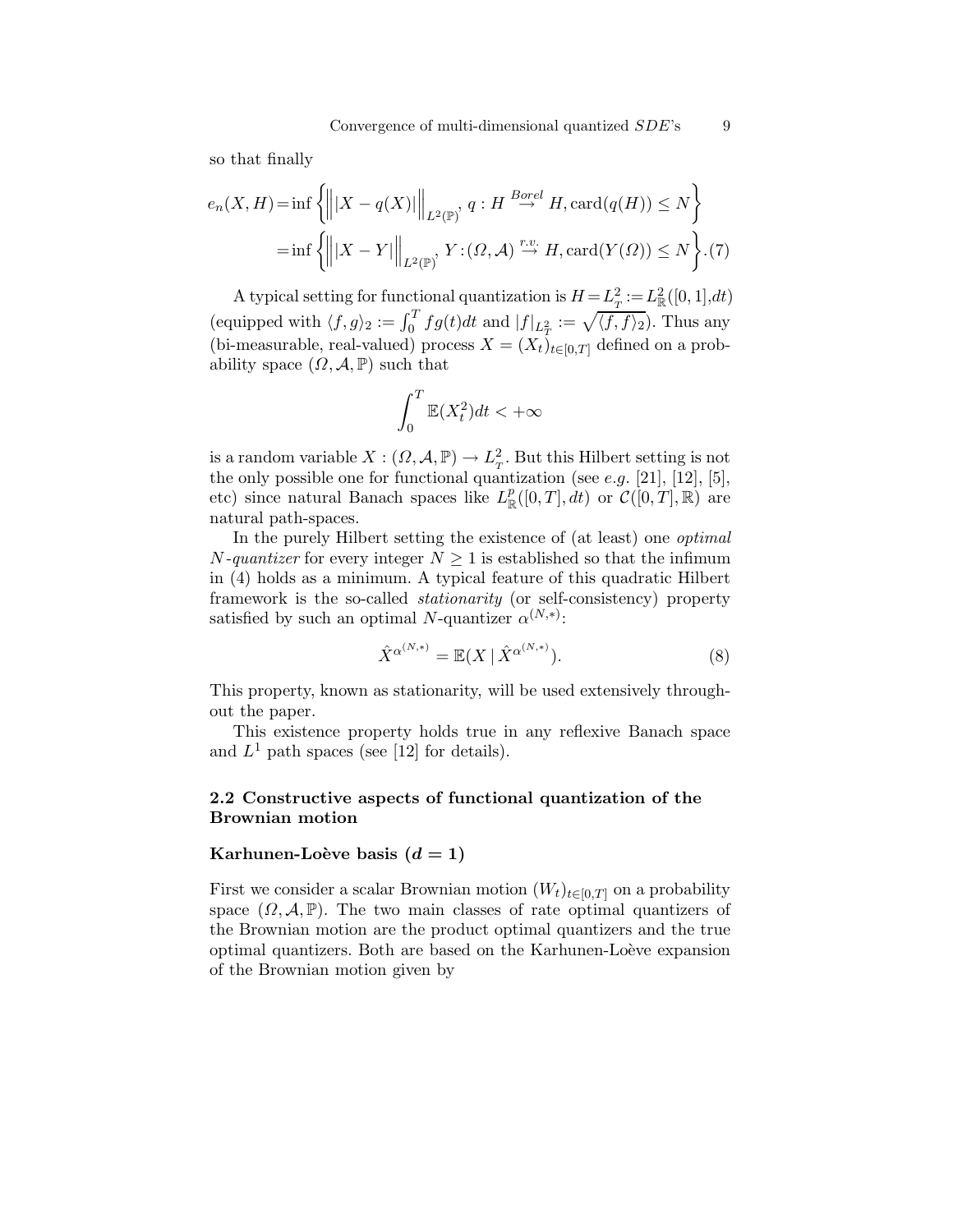$$
W_t = \sum_{k \ge 1} \sqrt{\lambda_k} \, \xi_k \, e_k^W(t) \tag{9}
$$

where, for every  $k \geq 1$ ,

$$
\lambda_k = \left(\frac{T}{\pi(k - 1/2)}\right)^2 \quad \text{and} \quad e_k^W(t) = \sqrt{\frac{2}{T}} \sin\left(\frac{t}{\sqrt{\lambda_k}}\right) \tag{10}
$$

and

$$
\xi_k = \frac{(W \mid e_k^W)_2}{\sqrt{\lambda_k}} = \sqrt{\frac{2}{T}} \int_0^T W_t \sin(t/\sqrt{\lambda_k}) \frac{dt}{\sqrt{\lambda_k}}.
$$

The sequence  $(e_k^W)_{k\geq 1}$  is an orthonormal basis of  $L_T^2$ . The system  $(\lambda_k, e_k^W)_{k\geq 1}$  can be characterized as the eigensystem of the symmetric positive trace class covariance operator of  $f \mapsto (t \mapsto \int_0^T (s \wedge t) f(s) ds) \equiv$  $(t \mapsto \mathbb{E}(\langle f | W \rangle_2 W_t)$ . In particular this implies that the Gaussian sequence  $(\xi_k)_{k>1}$  is pairwise uncorrelated hence i.i.d.,  $\mathcal{N}(0; 1)$ -distributed. The Karhunen-Loève expansion of  $W$  plays the role of  $PCA$  of the process: it is the fastest way to exhaust the variance of W among all expansions on an orthonormal basis.

The convergence of the series in the right hand side of (9) holds in  $L_T^2$  for every  $\omega \in \Omega$  and  $\mathbb{P}(d\omega)$ -a.s. for every  $t \in [0,T]$ . In fact this convergence also holds in  $L^2(\mathbb{P})$  and  $\mathbb{P}(d\omega)$ -a.s. for the sup norm over  $[0, T]$ . The first convergence follows from Theorem 3(*a*) further on applied with  $X = W$  and  $\mathcal{G}_N = \sigma(\xi_1, \ldots, \xi_N)$  and the second one follows e.g. from [21]  $\mathbb{P}(d\omega)$ -a.s.. In particular the convergence holds in  $L^2(d\mathbb{P} \otimes dt)$  or equivalently in  $L^2_{L^2(\mathbb{P})}$ . Note that this basis has already been used in the framework of rough path theory for Gaussian processes, see e.g. [2, 7, 8].

### Optimal product quantization  $(d \ge 1)$

 $\triangleright$  The one-dimensional case  $d = 1$ . The previous expansion of the Brownian motion suggests to define a product quantization of W at level  $N$  by

$$
\widehat{W}_t^{(N_1,\dots,N_L)} := \sqrt{\frac{2}{T}} \sum_{k=1}^L \sqrt{\lambda_k} \widehat{\xi}_k^{N_k} \sin\left(\frac{t}{\sqrt{\lambda_k}}\right) \tag{11}
$$

where  $N_1, \ldots, N_L$  are non zero integers satisfying  $N_1 \cdots N_L \leq N$  and  $\hat{\xi}_1^{N_1}, \ldots, \hat{\xi}_L^{N_L}$  are optimal quadratic quantizations of  $\xi_1, \ldots, \xi_L$ . The resulting (squared) quadratic quantization error reads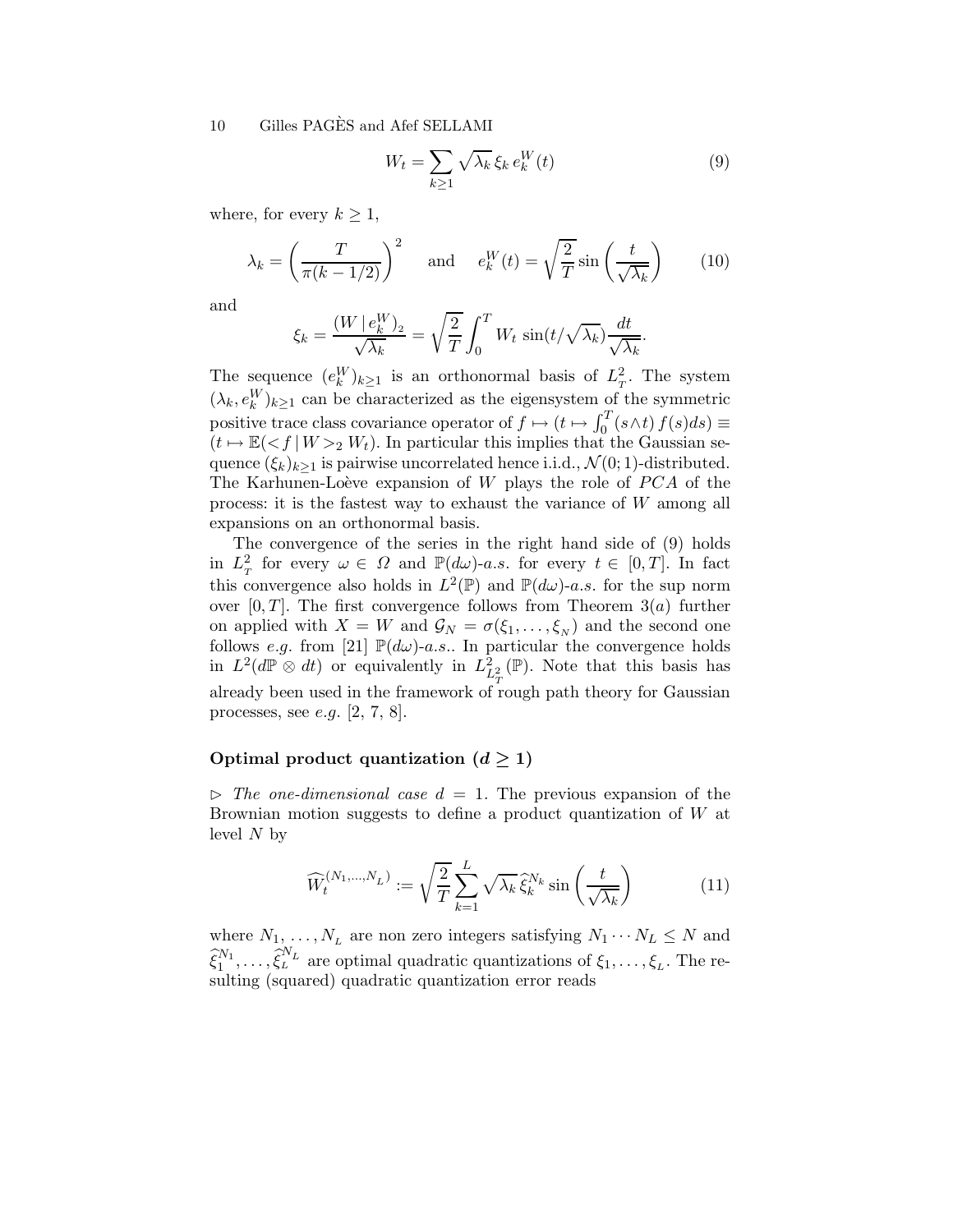Convergence of multi-dimensional quantized  $SDE$ 's 11

$$
||W - \widehat{W}^{(N_1, \dots, N_L)}||_2^2 = \sum_{k \ge 1} \frac{\lambda_k}{N_k^2}.
$$
 (12)

An *optimal product* N-quantization  $\widehat{W}^{N,prod}$  is obtained as a solution to the following integral bit allocation optimization problem for the sequence  $(N_k)_{k\geq 1}$ :

$$
\min\left\{ \|W - \widehat{W}^{(N_1, ..., N_L)}\|_2, N_1, ..., N_L \ge 1, N_1 \cdots N_L \le N, L \ge 1 \right\} \tag{13}
$$

(see [18] for further details and [27] for the numerical aspects). It is established in [18] (as a special case of a more general result on Gaussian processes) that

$$
\frac{1}{T} \|W - \widehat{W}^{N,prod}\|_2 \asymp (\log N)^{-\frac{1}{2}} \tag{14}
$$

Furthermore, the critical dimension  $L = L_W(N)$  satisfies  $L_W(N) \sim$  $log N$ . Numerical experiments carried out in [27] show that

$$
\frac{1}{T}||W - \widehat{W}^{N,prod}||_2 \approx c_W (\log N)^{-\frac{1}{2}}
$$

with  $c_W \approx 0.5$  (at least up to  $N \le 10000$ ).

It is possible to get a closed form for the underlying optimal product quantizers  $\alpha^N$ . First, note that the normal distribution on the real line being log-concave, there is exactly one stationary quadratic quantizer of full size M for every  $M \geq 1$  (hence it is the optimal one). So, let  $N \geq 1$  and let  $(N_k)_{k>1}$  denote its optimal integral bit allocation for the Brownian motion W. For every  $N_k \geq 1$ , we denote by  $\beta^{(N_k)} :=$  $\{\beta^{(N_k)}_{i_k}$  $i_k^{(N_k)}$ ,  $1 \leq i_k \leq N_k$  the unique optimal quantizer of the normal distribution: thus  $\alpha(0) = \{0\}$  by symmetry of the normal distribution. Then, the optimal quadratic product N-quantizer  $\alpha^{N,prod}$  (of "true size"  $N_1 \times \cdots \times N_{L_W(N)} \leq N$  can be described using a multi-indexation as follows:

$$
\alpha_{(n_1,...,n_k,...)}^{N,prod}(t) = \sum_{k \ge 1} \beta_{n_k}^{(N_k)} \sqrt{\lambda_k} e_k^W(t), \qquad n_k \in \{1, ..., N_k\}, \ \ k \ge 1.
$$

These sums are in fact all finite so that all the functions  $\alpha_{(i_1, i_2)}^{N, prod}$  $\sum_{(i_1,...,i_n,...)}^{N,prod}$  are  $\mathcal{C}^{\infty}$  with finite variation on every interval of  $\mathbb{R}_{+}$ .

Explicit optimal integral bit allocations as well as optimal quadratic quantizations (quantizers and their weights) of the scalar normal distribution are available on the website [28]. Note for practical applications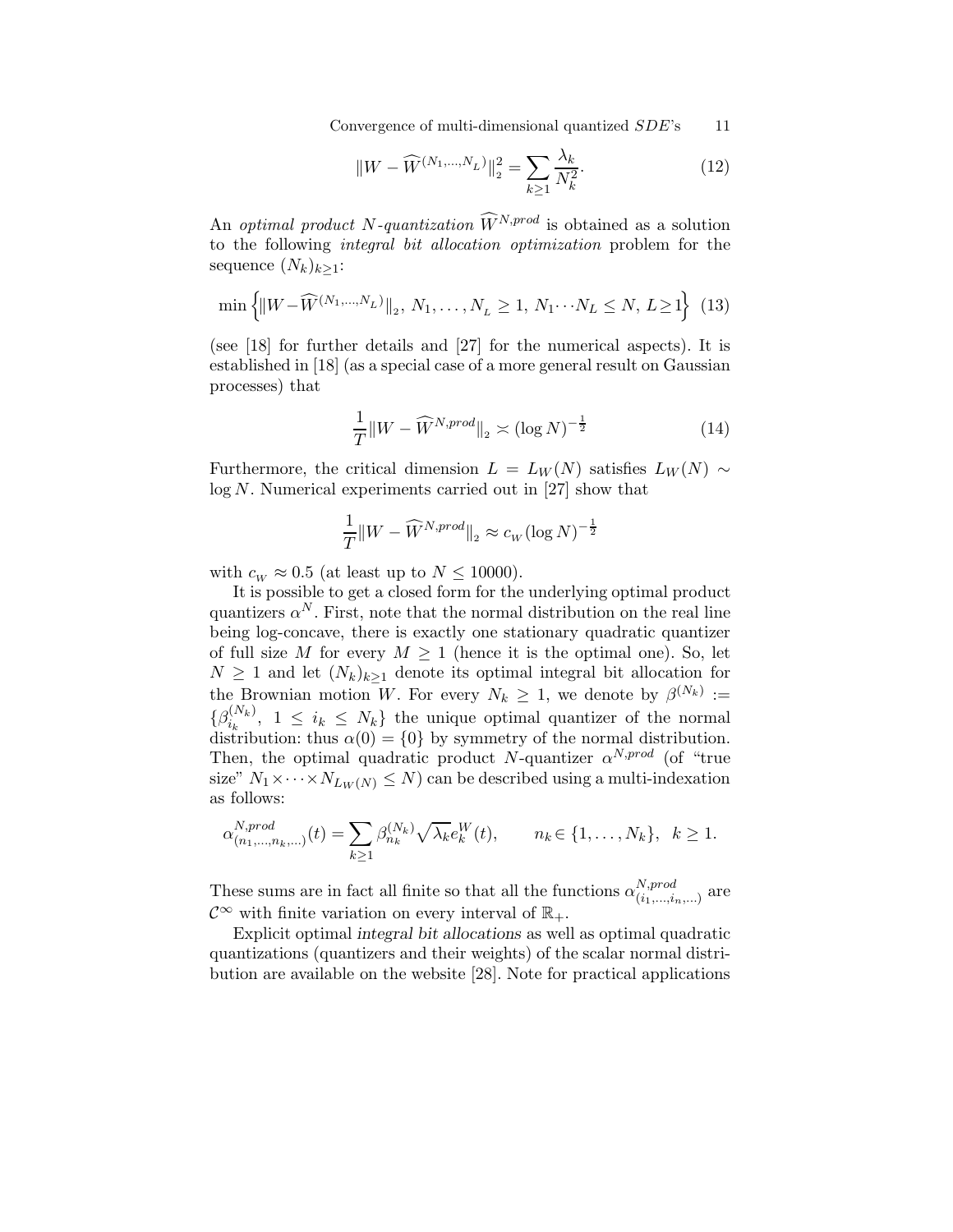that this optimal product quantization is based on 1-dimensional quantizations of small size of the scalar normal distribution  $\mathcal{N}(0; 1)$ . This kind of functional quantization has been applied in [27] to price Asian options in a Heston stochastic volatility model.

 $\triangleright$  The d-dimensional case. Assume now  $W = (W^1, \dots, W^d)$  is a ddimensional Brownian motion. Its optimal product quantization at level  $N\geq 1$  will be defined as the optimal product quantization at level  $\lfloor N^{\frac{1}{d}}\rfloor$ of each of its d components.

 $\triangleright$  Additional results on optimal vector quantization of the normal distribution on  $\mathbb{R}^d$ . We will extensively make use of the *distortion mismatch* result established in [13] that we recall here only in the  $d$ -dimensional Gaussian case. Let Z be an  $\mathcal{N}(0;I_d)$  random vector and let  $\alpha^N$  be an optimal quadratic quantizer at level  $N$  of  $Z$  (hence of size  $N$ ). Then

$$
(i) \ \forall \, p \in (0, 2+d), \ \forall \, N \ge 1, \ \|Z - \widehat{Z}^{\alpha^N}\|_p \le C_{Z, p} N^{-\frac{1}{d}}, \tag{15}
$$

(*ii*) 
$$
\forall p \in [2+d, +\infty), \forall \eta \in (0, d+2), \forall N \ge 1,
$$
  

$$
||Z - \hat{Z}^{\alpha^N}||_p \le C_{Z, p, \eta} N^{-\frac{2+d-\eta}{dp}}
$$
(16)

where  $C_{Z,p}$  and  $C_{Z,p,\eta}$  are two positive real constants.

### Optimal quantization  $(d = 1)$

It is established in [18] (Theorem 3.2) that the quadratic optimal quantization of the one-dimensional Brownian motion reads

$$
\widehat{W}_t^{N,opt} = \sqrt{\frac{2}{T}} \sum_{k=1}^{d_W(N)} \sqrt{\lambda_k} \left(\widehat{\zeta}_{d_W(N)}^N\right)^k \sin\left(\frac{t}{\sqrt{\lambda_k}}\right) \tag{17}
$$

where, for every integer  $d \geq 1$ ,  $\zeta_d = \text{Proj}_{E_d}(W) \sim \mathcal{N}(0; \text{Diag}(\lambda_1, \dots, \lambda_d))$ with  $E_d := \mathbb{R}$ -span  $\{\sin (\cdot/\sqrt{\lambda_1}), \ldots, \sin (\cdot/\sqrt{\lambda_d})\}$  and  $\widehat{\zeta}_d^N$  is an optimal quadratic quantization of  $\zeta_d$  at level (or of size) N.

If one considers an optimal quadratic N-quantizer  $\beta^N = {\beta_n^N, n =$  $1, \ldots, N$ }  $\subset \mathbb{R}^{d_W(N)}$  of the distribution  $\mathcal{N}\left(0; \text{Diag}(\lambda_1, \ldots, \lambda_{d_W(N)})\right)$  (a priori not unique)

$$
\alpha_n^{N,opt}(t) = \sum_{k=1}^{d_W(N)} (\beta_n^{(N)})^k \sqrt{\lambda_k} e_k^W(t), \qquad n = 1, \dots, N.
$$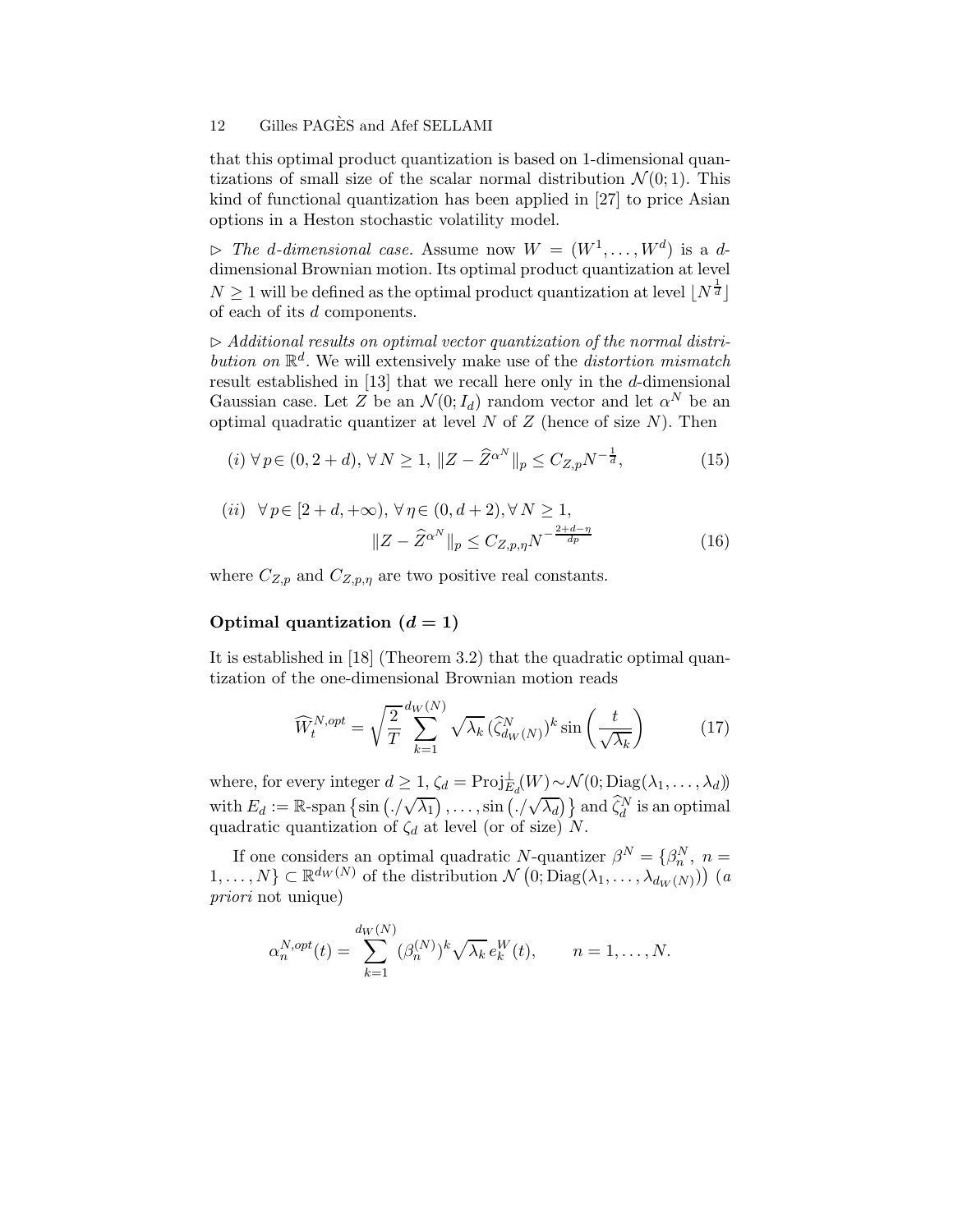Once again this defines a  $\mathcal{C}^{\infty}$  function with finite variation on every interval of  $\mathbb{R}_+$ .

A sharp rate has been obtained in [19] for the resulting optimal quantization error

$$
\|W - \widehat{W}^{N,opt}\|_2 \sim T c_W^{opt} (\log N)^{-\frac{1}{2}} \quad \text{as} \quad N \to \infty \tag{18}
$$

where  $c_W^{opt} = \frac{\sqrt{2}}{\pi} \approx 0.4502$ .

The true value of the critical dimension  $d_W(N)$  is unknown. A conjecture supported by numerical evidences is that  $d_W(N) \sim \log N$ . Recently a first step to this conjecture has been established in [23] by showing that

$$
\liminf_{N} \frac{d_W(N)}{\log(N)} \ge \frac{1}{2}.
$$

Large scale computations of optimal quadratic quantizers of the Brownian motion have been carried out (up to  $N = 10000$  and  $d = 10$ ). They are available on the website [28].

In the d-dimensional setting, several definitions of an *optimal quan*tization of the Brownian motion  $W = (W^1, \dots, W^d)$  can be given. For our purpose, it is convenient to adopt the following one:

$$
\widehat{W}^{N,opt}:=\left(\widehat{W^i}^{\left\lfloor N^{\frac{1}{d}}\right\rfloor,opt}\right)_{1\leq i\leq d}
$$

Its property of interest is that this definition preserves the componentwise independence as well as a stationarity property (see below) since

$$
\mathbb{E}\left(W^i \mid \widehat{W}^{N,opt}\right) = \mathbb{E}\left(W^i \mid \widehat{W}^{i\lfloor N^{\frac{1}{d}}\rfloor,opt}\right) = \widehat{W}^{i\lfloor N^{\frac{1}{d}}\rfloor,opt}, i = 1, \ldots, d.
$$

### Wiener like integral with respect to a stationary functional quantization  $(d = 1)$

Both types of quantizations defined above share an important property of quantizers: stationarity.

**Definition 1.** Let  $\alpha \subset L_T^2$ ,  $\alpha \neq \emptyset$ , be a quantizer. The quantizer  $\alpha$  is stationary for the (one-dimensional) Brownian motion W if there is a Voronoi quantization  $\widehat{W} := \widehat{W}^{\alpha}$  induced by  $\alpha$  such that

$$
\widehat{W} = \mathbb{E}(W \mid \sigma(\widehat{W})) \qquad a.s.
$$
\n(19)

.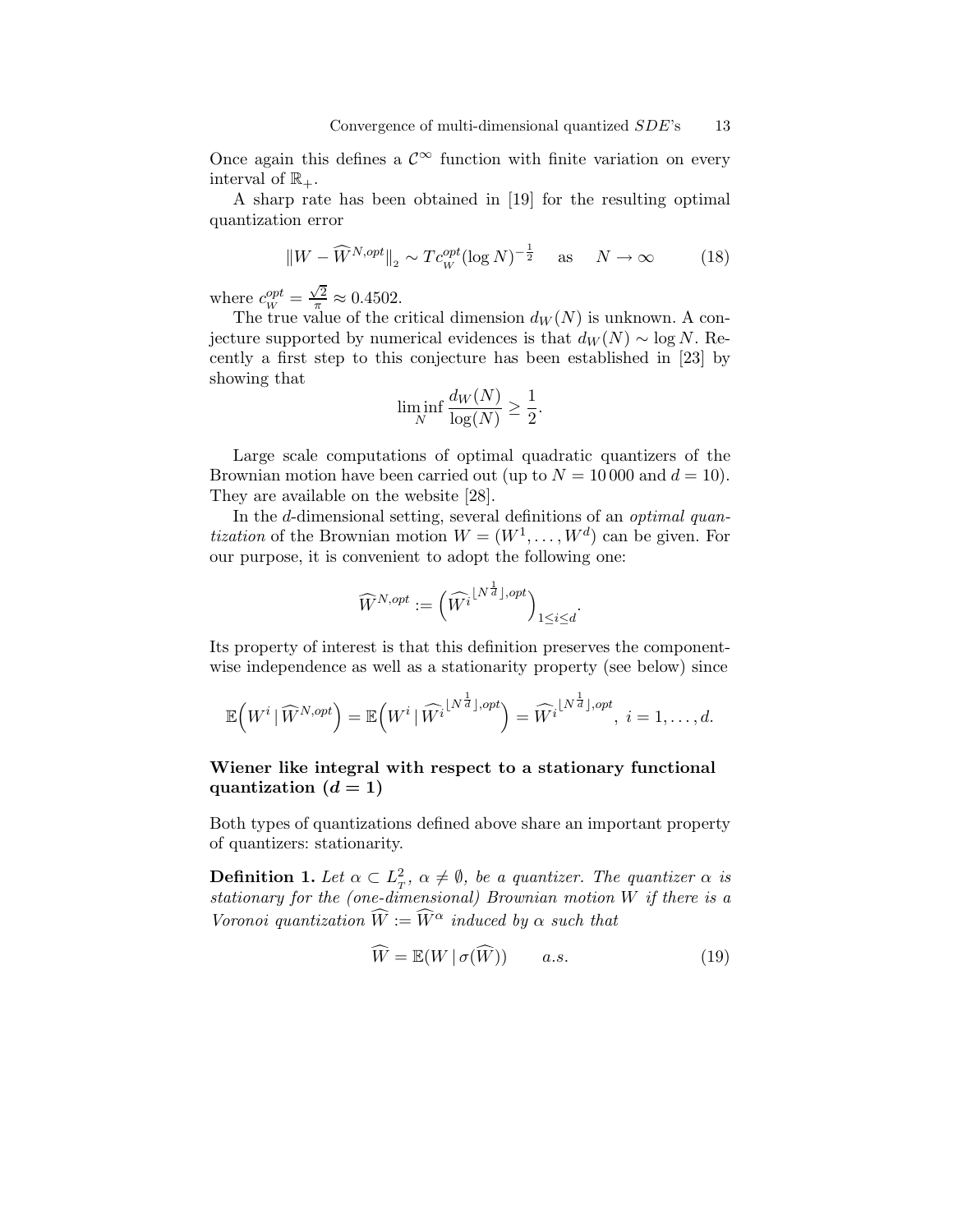where  $\mathbb{E}(.|\mathcal{G})$  denotes the functional conditional expectation given the σ-field G on  $L^2_{L^2_{\pi}}(\mathbb{P})$  (see Appendix) and  $\sigma(\widehat{W})$  is the σ-field spanned T by  $\hat{W}$ .

Note that if  $\alpha$  is stationary for one Brownian motion, so it is for any Brownian motion since this stationarity property only depends on the Wiener distribution.

In the case of product quantization  $\widehat{W}^{N,prod}$ , this follows from the stationarity property of the optimal quadratic quantization of the marginals  $\xi_n$  (see [18] or [27]). In the case of optimal quadratic quantization  $\widehat{W}^{N, opt}$  this follows from the optimality of the quantization of  $\zeta_{d_W(N)}$  itself.

We will now define a kind of *Wiener integral with respect* to such a stationary quantization  $\widehat{W}$  of a one-dimensional W. So we assume that  $d = 1$  until the end of this Section.

First, we must have in mind that if W is an  $(\mathcal{F}_t)$ -Brownian motion where the filtration  $(\mathcal{F}_t)_{t\geq 0}$  satisfies the usual conditions, one can define the Wiener stochastic integral (on  $[0, T]$ ) of any process  $\varphi \in L^2([0,T] \times \Omega, \mathcal{B}([0,T]) \otimes \mathcal{F}_0, dt \otimes d\mathbb{P})$  with respect to W. The non-trivial case is when  $\mathcal{F}_t^W \neq \mathcal{F}_t$ , typically when  $\mathcal{F}_t = \mathcal{F}_T^B \vee \mathcal{F}_t^W$ ,  $t \in [0, T]$  where B and W are independent. One can see it as a special case of Itô stochastic integral or as an extended Wiener integral: if  $(\varphi(t,\omega))_{(\omega,t)\in \Omega\times[0,T]}$  denotes an elementary process of the form

$$
\varphi(t,\omega) := \sum_{k=1}^{n} \varphi_k(\omega) \mathbf{1}_{s_k < t \le s_{k+1}}, \ 0 = s_0 < s_1 < \dots < s_{n-1} < s_n = T
$$

where the random variables  $\varphi_i$  are  $\mathcal{F}_0$ -measurable (hence independent of  $W$ ). Set

$$
I_{\scriptscriptstyle T}(\varphi):=\sum_{k=1}^n\varphi_k(W_{s_{k+1}}-W_{s_k}).
$$

Then,  $I_T$  is an isometry from  $L^2_{L^2_T}(\mathbb{P})$  into  $L^2(\mathcal{F}_T, \mathbb{P})$ . Furthermore, one easily checks that

$$
\mathbb{E}\left(\int_0^T \varphi(s,.) dW_s \,|\, \mathcal{F}^W_T\right) = \int_0^T \mathbb{E}\left(\varphi(s,.)\,|\, \mathcal{F}^W_T\right) dW_s
$$

where  $\mathcal{F}_{T}^{W}$  denotes the augmented filtration of W at time T. We follow the same lines to define the stochastic integral with respect to a stationary quantizer. Set for the same elementary process  $\varphi$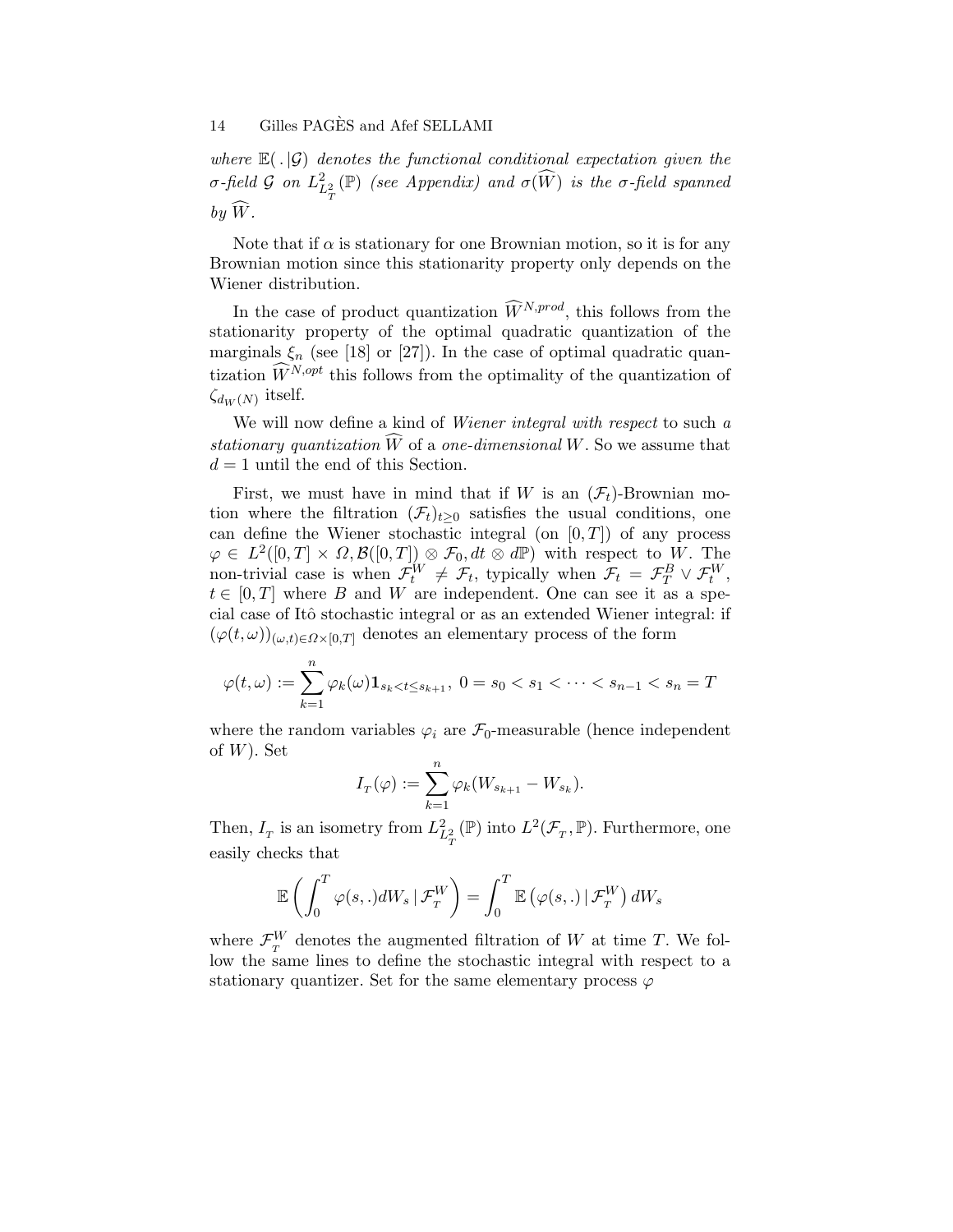Convergence of multi-dimensional quantized  $SDE$ 's 15

$$
\widehat{I}_{T}(\varphi) = \sum_{k=1}^{n} \xi_{k} (\widehat{W}_{s_{k+1}} - \widehat{W}_{s_{k}})
$$

so that

$$
\widehat{I}_{T}(\varphi) = \sum_{k=1}^{n} \xi_{i} \mathbb{E}(W_{s_{k+1}} - W_{s_{k}} | \widehat{W})
$$
\n
$$
= \sum_{k=1}^{n} \mathbb{E}(\xi_{k}(W_{s_{k+1}} - W_{s_{k}}) | \mathcal{F}_{0} \vee \sigma(\widehat{W}))
$$
\n
$$
= \mathbb{E}\left(\int_{0}^{T} \varphi(t,.) dW_{t} | \mathcal{F}_{0} \vee \sigma(\widehat{W})\right)
$$

where we used that the  $\sigma$ -fields  $\sigma(\widehat{W})$  and  $\mathcal{F}_0$  are independent since  $\widehat{W}$ is a Borel function of  $W$ . As a consequence,

$$
\|\widehat{I}_T(\varphi)\|_2^2 \le \|I_T(\varphi)\|_2^2 = \|\,|\varphi|_{L^2_T}\|_2^2.
$$

Hence, the linear transformation  $I_T$  extends into a linear continuous mapping on the whole set  $L^2_{L^2_T}(\mathcal{F}_0,\mathbb{P})$ . Furthermore, one checks, first on elementary processes, then on  $L^2_{L^2_T}(\mathcal{F}_0, \mathbb{P})$  by continuity of the (functional) conditional expectation, that

$$
\mathbb{E}\left(I_T(\varphi) \,|\, \mathcal{F}_0 \vee \sigma(\widehat{W})\right) = \widehat{I}_T(\varphi).
$$

We will denote from now on  $I_T(\varphi)(\omega)$  as an integral, namely

$$
\widehat{I}_T(\varphi)(\omega) := \int_0^T \varphi(t,\omega) d\widehat{W}_t(\omega).
$$

Now set as usual, for every  $t \in [0, T]$ ,

$$
\int_0^t \varphi(s,\omega) d\widehat{W}_s(\omega) := \int_0^T \mathbf{1}_{[0,t]}(s) \varphi(s,\omega) d\widehat{W}_s(\omega).
$$

One checks using Jensen and Doob Inequality that,

$$
\mathbb{E} \sup_{t \in [0,T]} \left| \int_0^t \varphi(s,.) d\widehat{W}_s \right|^2 \leq \mathbb{E} \sup_{t \in [0,T]} \left| \int_0^t \varphi(s,.) dW_s \right|^2
$$
  

$$
\leq 4 \mathbb{E} \int_0^T \varphi^2(s,.) ds.
$$
 (20)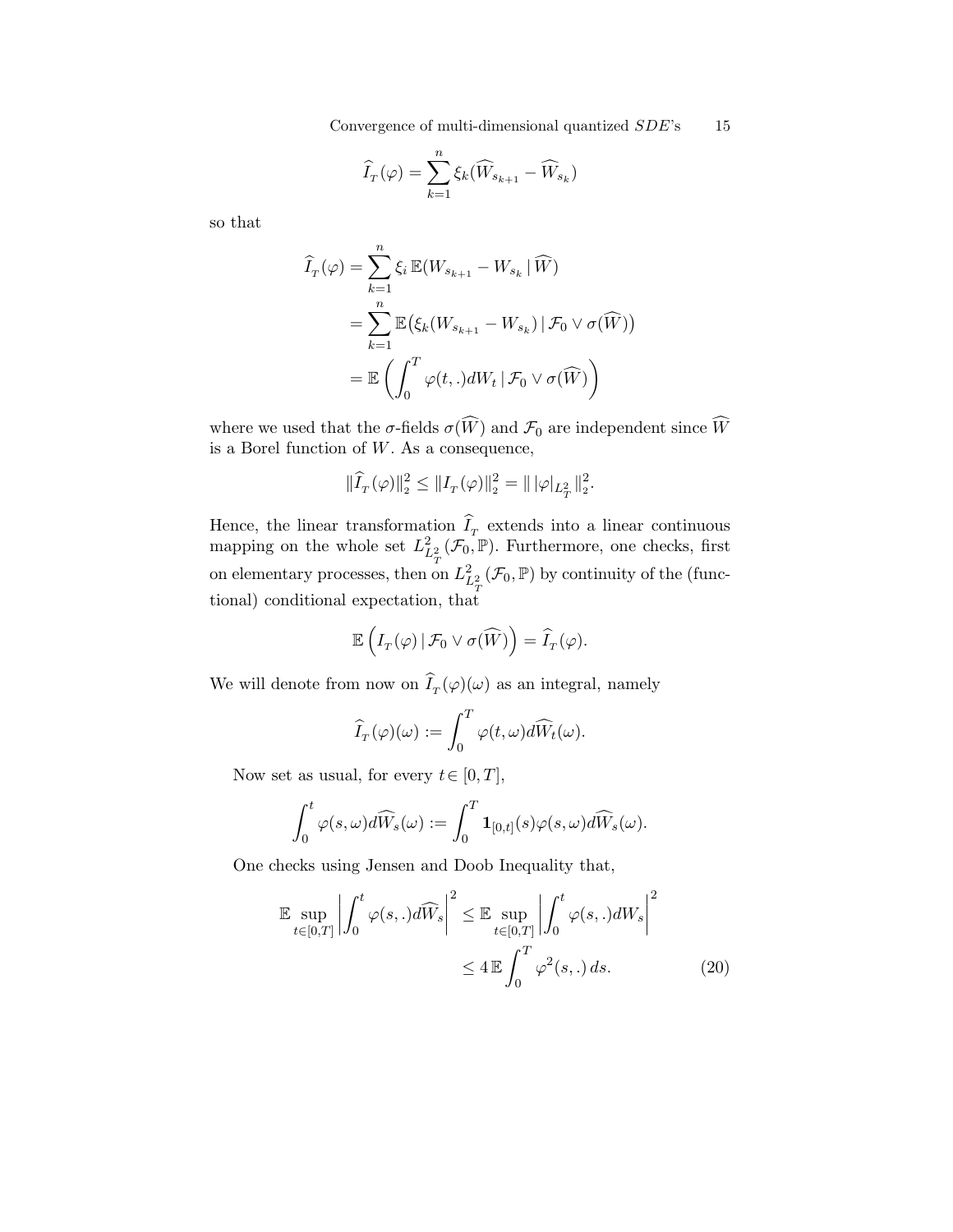Furthermore, as soon as the underlying stationary quantizer  $\alpha$  (such that  $\widehat{W} = \widehat{W}^{\alpha}$  is made up with pathwise continuous elements, for every elementary process  $\varphi$ , its integral process

$$
\int_0^t \varphi(s,.)\,dW_s = \sum_{k=1}^n \xi_k(\widehat{W}_{s_{k+1}\wedge t} - \widehat{W}_{s_k\wedge t})
$$

pathwise continuous as well since  $\widehat{W}$  is  $\alpha$ -valued. One classically derives, by combining this result with (20) and the everywhere density of elementary processes, that, for every  $\varphi \in L^2_{L^2_T}(\mathcal{F}_0, \mathbb{P})$ , the process

$$
\left(\int_0^t \varphi(s,.)d\widehat{W}_s\right)_{t\in[0,T]} \qquad\hbox{ admits a continuous modification.}
$$

This is always this modification that will be considered from now on. As a matter of fact, if  $\varphi_n$  denotes a sequence of elementary processes in  $L^2_{L^2_T}(\mathcal{F}_0, \mathbb{P})$  converging to  $\varphi$ , *i.e.* satisfying

$$
\mathbb{E}\int_0^T (\varphi - \varphi_n)^2(s,.)ds \longrightarrow 0 \quad \text{as } n \to \infty.
$$

It follows from (20) that the convergence also holds in  $L^2_{L^{\infty}_T}(\mathcal{F}_0,\mathbb{P})$ . In particular, there is a subsequence that converges  $\mathbb{P}\text{-}a.s.$  for the  $\|\cdot\|_{\text{sup}}$  which implies the existence of a continuous modification for  $\int_0^t$  $\varphi(s,\omega)dW_s(\omega).$ 

Finally, using the characterization of functional conditional expectation (see Appendix), it follows that

$$
\mathbb{E}\left(\int_0^{\cdot}\varphi(s,.)d\widehat{W}_s\ ,\,|\ \mathcal{F}_0\vee\sigma(\widehat{W})\right)=\int_0^{\cdot}\varphi(s,.)d\widehat{W}_s.\tag{21}
$$

**Proposition 1.** Let W be a (real-valued)  $\mathcal{F}_t$ -standard Brownian motion.

(a) For every  $\varphi \in L^2_{L^2_T}(\mathcal{F}_0, \mathbb{P})$ 

$$
\int_0^t \varphi(s,.)dW_s = \sqrt{\frac{2}{T}} \sum_{k \ge 1} \xi_k \int_0^t \varphi(s,.)\cos\left(\frac{s}{\sqrt{\lambda_k}}\right) ds \tag{22}
$$

where  $\xi_k := (W | e_k^W)_2 / \sqrt{\lambda_k}$  are independent,  $\mathcal{N}(0, 1)$ -distributed (see (9) and (10)) and independent of  $\varphi$ .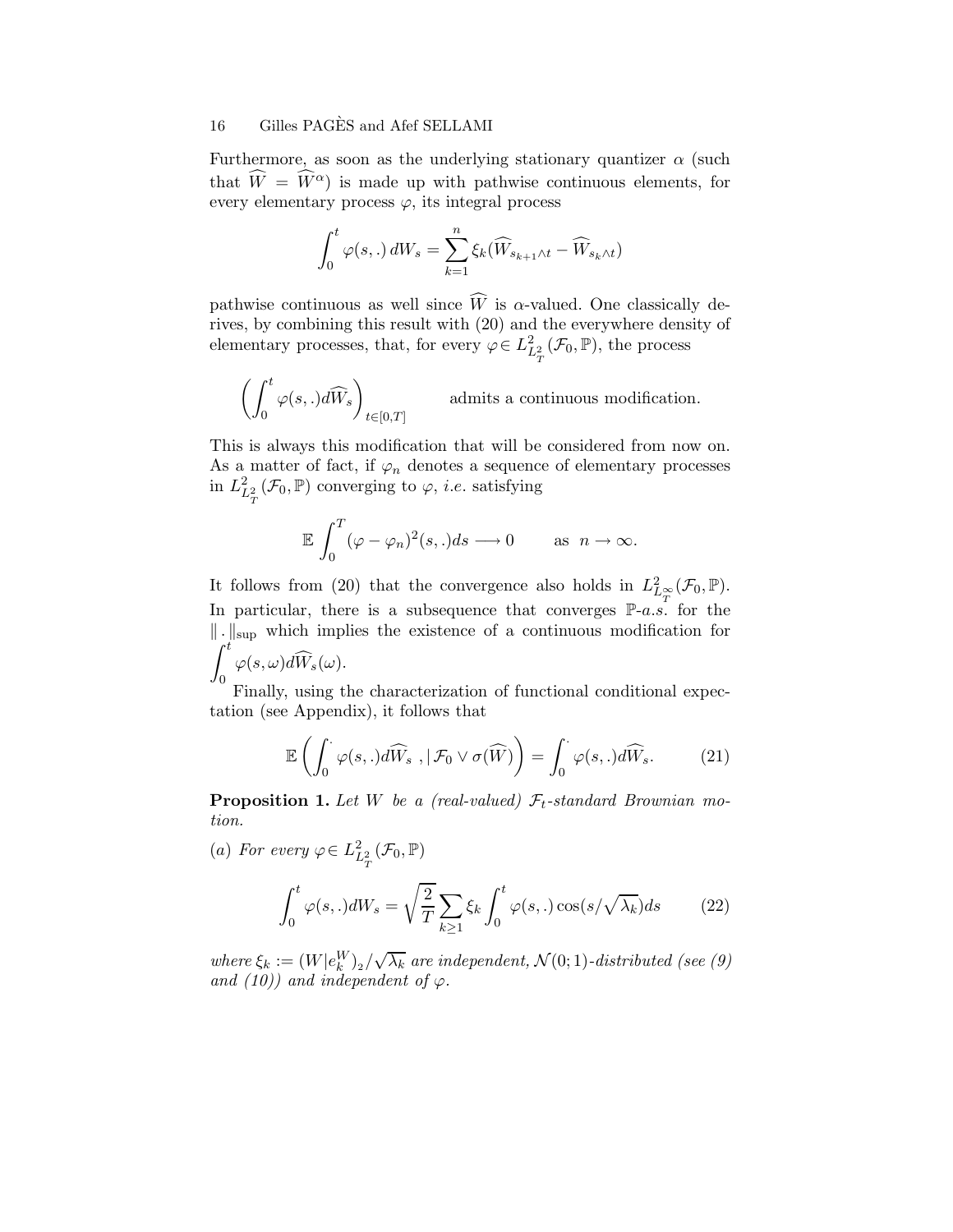Convergence of multi-dimensional quantized  $SDE$ 's 17

(b) Let  $\widetilde{W}$  be a stationary quantization of W. For every  $\varphi \in L^2_{L^2_T}(\mathcal{F}_0, \mathbb{P})$ 

$$
\int_0^t \varphi(s,.)d\widehat{W}_s = \sqrt{\frac{2}{T}} \sum_{k \ge 1} \frac{(\widehat{W}|e_k^W)_2}{\sqrt{\lambda_k}} \int_0^t \varphi(s,.)\cos\left(\frac{s}{\sqrt{\lambda_n}}\right)ds. \tag{23}
$$

In particular if  $\widehat{W}$  is a product quantization, then

$$
\frac{(\widehat{W}|e_k^W)_2}{\sqrt{\lambda_k}} = \frac{(\widehat{W|e_k^W})_2}{\sqrt{\lambda_k}} = \widehat{\xi}_k.
$$

**Proof.** (a) Set for every  $\varphi \in L^2_{L^2_T}(\mathcal{F}_0, \mathbb{P}),$ 

$$
J_T(\varphi) := \sqrt{\frac{2}{T}} \sum_{k \ge 1} \xi_k \sqrt{\lambda_k} \int_0^T \varphi(s,.) d\sin(s/\sqrt{\lambda_k})
$$
(24)  
= 
$$
\sqrt{\frac{2}{T}} \sum_{k \ge 1} \xi_k \int_0^T \varphi(s,.) \cos(s/\sqrt{\lambda_k}) ds.
$$

This defines clearly an isometry from  $L^2_{L^2_T}(\mathcal{F}_0,\mathbb{P})$  into the Gaussian space spanned by  $(\xi_n)_{n\geq 1}$  since

$$
\mathbb{E}(J_T(\varphi)^2) = \frac{2}{T} \sum_{k \ge 1} \mathbb{E}(\xi_k^2) \mathbb{E}\left(\int_0^T g(s) \frac{1}{\sqrt{\lambda_k}} \cos\left(\frac{s}{\sqrt{\lambda_k}}\right) ds\right)^2 = \mathbb{E} \int_0^T g^2(t) dt.
$$

The last equality uses that the sequence  $\left(\sqrt{\frac{2}{T}}\right)$  $\frac{2}{T}\cos(\pi(k-\frac{1}{2})t/T)\right)$  $\frac{k\geq 1}{2}$ is an orthonormal basis of  $L_T^2$ . Finally, note that for every  $t \in [0, T]$ ,  $J_T(\mathbf{1}_{[0,t]})=\sqrt{\frac{2}{T}}$  $\frac{2}{T}\sum_{k\geq 1}$  $\sqrt{\lambda_k} \xi_k \sin(t/\sqrt{\lambda_k}) = W_t$ . This proves that  $J_T =$  $I<sub>T</sub>$  *i.e.* is but the (extended) Wiener integral with respect to W.

(b) This follows by taking the (functional) conditional expectation of (22).  $\Diamond$ 

### Application to multi-dimensional Brownian motions  $(d \geq 2)$

Now we apply the above result to a componentwise (stationary) functional quantization of a multi-dimensional standard Brownian motion.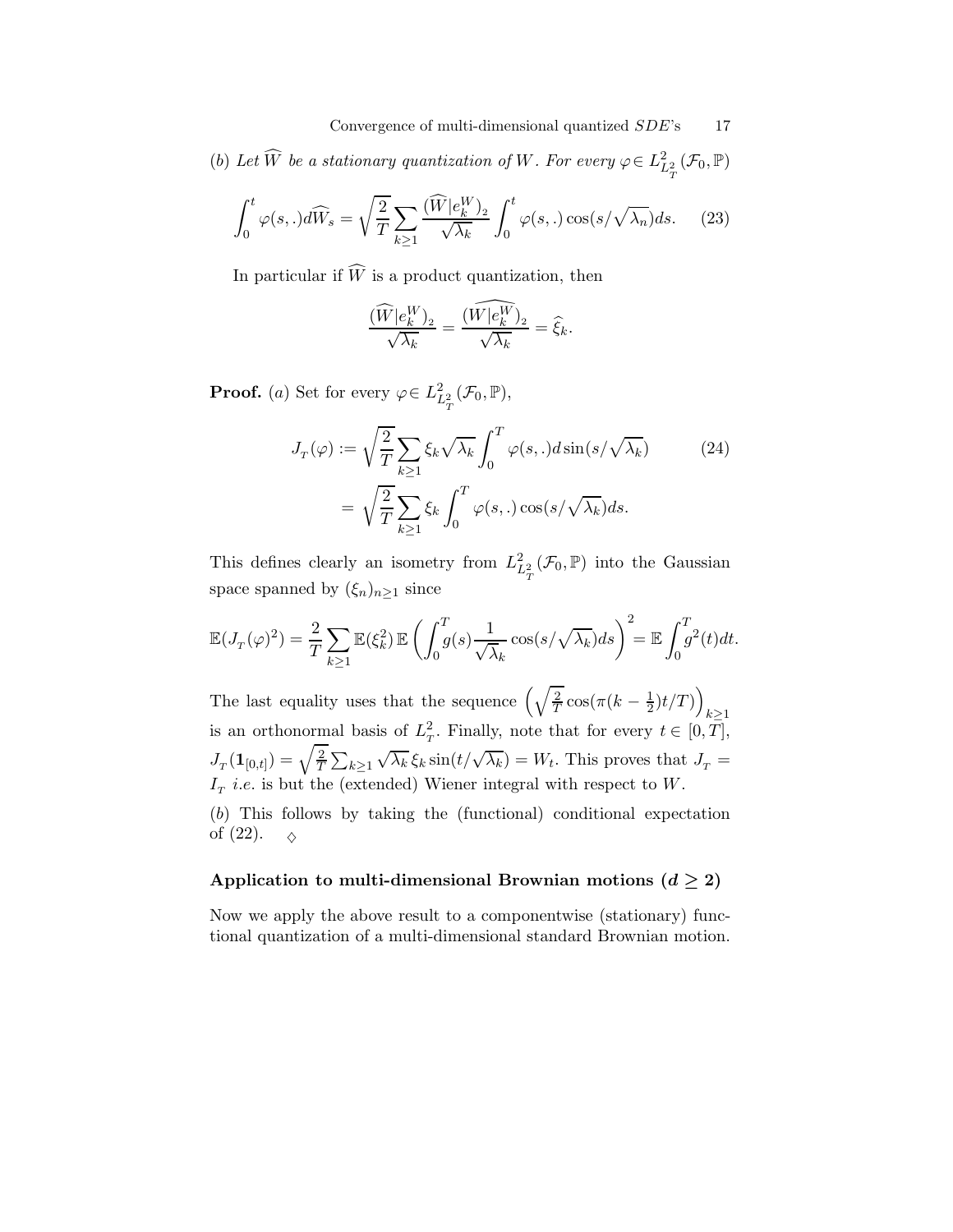**Proposition 2.** Let  $W = (W^1, \ldots, W^d)$  denote a d-dimensional standard Brownian motion and let  $\widehat{W} := (\widehat{W}^1, \ldots, \widehat{W}^d)$  be a pathwise continuous stationary quantization of W (no optimality is requested here). Then, P-a.s., for every  $i \neq j$ ,  $i, j \in \{1, \ldots, d\}$ , for every  $s, t \in [0, T]$ ,  $0 \leq s \leq t$ ,

$$
\mathbb{E}\left(\int_{s}^{t}(W_{u}^{i}-W_{s}^{i})dW_{u}^{j}\,|\,\sigma(\widehat{W})\right)=\int_{s}^{t}(\widehat{W}_{s}^{i}-\widehat{W}_{s}^{i})d\widehat{W}_{u}^{j}.
$$

**Proof.** All the components of  $\widehat{W}$  being independent, it is clear one can replace  $\sigma(\widehat{W})$  by  $\sigma(\widehat{W}^i, \widehat{W}^j)$ . Then, the stochastic integral  $\int_0^{\cdot} W^i_s dW^j_s$ coincides with the (extended) Wiener integral defined with respect to the filtration  $\mathcal{G}_{i,t}^j := \sigma(\mathcal{F}_T^{W^i}, \mathcal{F}_t^{W^j})$  (it is clear that  $W^j$  is a  $\mathcal{G}_{i,t}^j$ -standard Brownian motion still by independence). The result is then a straightforward consequence of (21).  $\sim$ 

Remark. The above result still holds if one considers an additional " $0^{th}$ " component  $W_t^0 = t$  to the Brownian motion and to its functional quantization by setting  $\widehat{W}_t^0 = t$  as well.

# 3 Convergence of quantized SDE's: a rough path approach

#### 3.1 From Itô to Stratonovich

An SDE

$$
dX_t = b(t, X_t)dt + \sigma(t, X_t)dW_t, \quad X_0 \in L^p_{\mathbb{R}^d}(\mathbb{P})
$$

where  $b : [0, T] \times \mathbb{R}^d \to \mathbb{R}^d$  and  $\sigma : [0, T] \times \mathbb{R}^d \to \mathcal{M}(d \times q)$  are smooth enough functions  $(e.g.$  continuously differentiable with bounded differentials) and  $W = (W_t)_{t \in [0,T]}$  is a q-dimensional Brownian motion. First note that without loss of generality one may assume that  $q =$ d by increasing the dimension of W or adding some identically zero components to  $X$  (no ellipticity like assumption is needed here). This SDE can be written in the Stratonovich sense as follows

$$
dX_t = f(X_t) \circ dW_t, \quad X_0 \in L^p_{\mathbb{R}^d}(\mathbb{P}), \tag{25}
$$

where, for notational convenience  $W = (W^0, W^1, \ldots, W^q)$  stands for  $(t, W_t)$ ,  $X_t = (X_t^0, X_t^1, \dots, X_t^d)$  stands for  $(t, X_t)$  and  $f : [0, T] \times \mathbb{R}^d \to$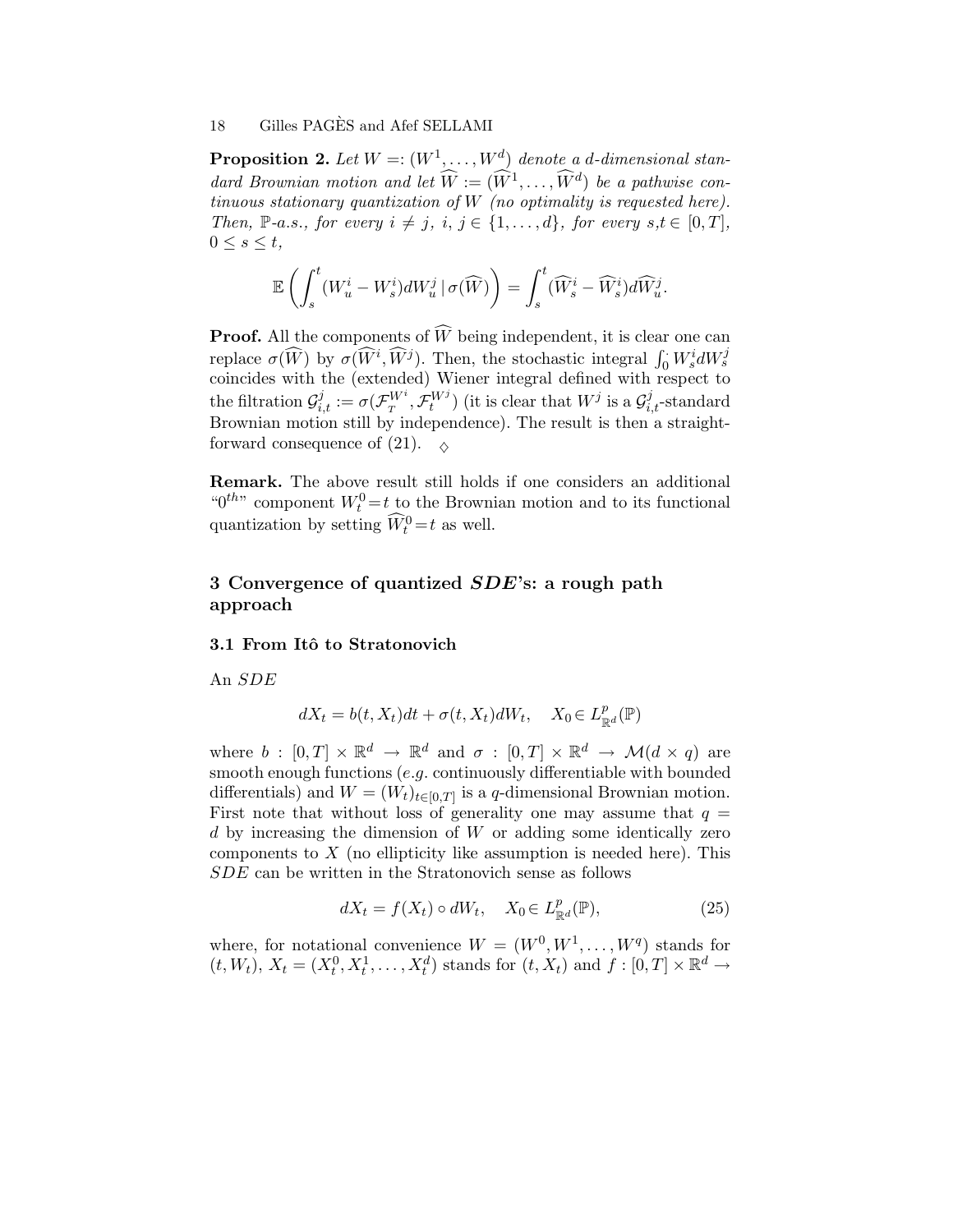$\mathcal{M}((d+1) \times (d+1))$  (with  $f^{0}(t,x) = (1,0,\ldots,0)$  as  $0^{th}$  line) is a differentiable function with bounded differentials.

Following rough paths theory initiated by T. Lyons ([25]) and developed with many co-authors (see e.g.  $[26, 14, 16, 26, 9]$  for an introduction), one can also solve this equation in the sense of rough paths with finite p-variation,  $p \geq 2$ , since we know (e.g. from the former Kolmogorov criterion) that W a.s. does have finite  $\frac{1}{q}$ -Hölder norm, for any  $q > 2$ . Namely this means solving an equation formally reading

$$
dx_t = f(x_t)dy_t, \quad x_0 \in \mathbb{R}^d.
$$
 (26)

In this equation y does not represent the path (null at 0)  $y_t = W_t(\omega)$ ,  $t \in [0, T]$  itself but an *enhanced path* embedded in a larger space, also called *geometric multiplicative functional lying on y* with controlled  $\frac{1}{q}$ -Hölder semi-norm, namely a couple  $\mathbf{y} = ((\mathbf{y}_{s,t}^1)_{0 \leq s \leq t \leq T}, (\mathbf{y}_{s,t}^2)_{0 \leq s \leq t \leq T})$ where  $y_{s,t}^1 = y_t - y_s \in \mathbb{R}^{d+1}$ ,  $0 \le s \le t \le T$ , can be identified with the path  $(y_t)$  and  $(\mathbf{y}_{s,t}^2)_{0 \le s \le t \le T}$  satisfies,  $\mathbf{y}_{s,t}^2 \in \mathbb{R}^{(d+1)^2}$  for every  $0 \le s \le$  $u\leq t\leq T$  and the following tensor multiplicative property

$$
\mathbf{y}_{s,t}^2 = \mathbf{y}_{s,u}^2 + \mathbf{y}_{u,t}^2 + \mathbf{y}_{s,u}^1 \otimes \mathbf{y}_{u,t}^1.
$$

Different choices for this functional are possible, leading to different solutions to the above Equation (26). The choice that makes coincide a.s. the solution of (25) and the pathwise solutions of (26) is given by

$$
\mathbf{y}_{s,t}^1 = W_t(\omega) - W_s(\omega), \ \mathbf{y}_{s,t}^2 := \left( \int_s^t (W_u^i - W_s^i) \circ dW_u^j \right)_{i,j=0,\dots,d} (\text{(27)}
$$

so that

$$
\mathbf{y}_{s,u}^1 \otimes \mathbf{y}_{u,t}^1 = \big(\mathbf{y}_{s,u}^{1,i} \mathbf{y}_{s,u}^{1,j} \big)_{i,j = 0,...,d} \, .
$$

The term  $y_{s,t}^2$  is but the "running" Lévy areas related to the components of the Brownian mtion  $W$ . The enhanced path of  $W$  will be denoted W (although we will keep the notation y in some proofs for notational convenience). One defines, for every  $q \geq 1$ , the  $\frac{1}{q}$ -Hölder distance by setting

$$
\rho_q(\mathbf{y} - \mathbf{x}) = ||\mathbf{y}^1 - \mathbf{x}^1||_{q,Hol} + ||\mathbf{y}^2 - \mathbf{x}^2||_{q/2,Hol}
$$

where

$$
\|\mathbf{x}^{2}\|_{q/2,Hol} := T^{\frac{2}{q}} \sup_{0 \leq s < t \leq T} \frac{|\mathbf{x}_{s,t}^{2}|}{|t-s|^{\frac{2}{q}}}.
$$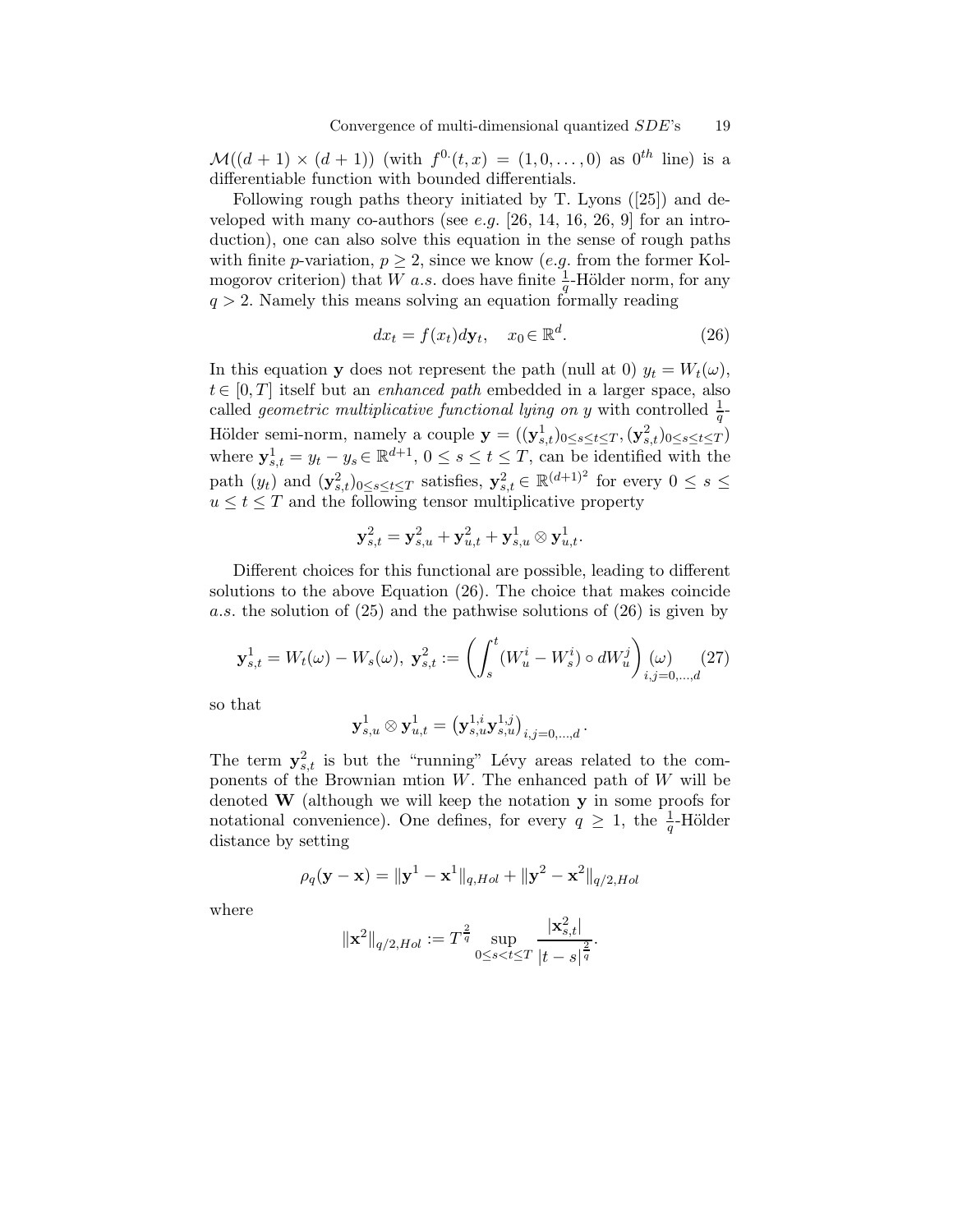**Remark.** Likewise, when  $p \in [2, 3)$ , one defines the *p*-variation distance between two such multiplicative functionals  $\mathbf{y}, \mathbf{z}$  is defined by

$$
\delta_p(\mathbf{y}, \mathbf{z}) = \text{Var}_{p, [0,T]}(\mathbf{y}^1 - \mathbf{z}^1) + \text{Var}_{p/2, [0,T]}(\mathbf{y}^2 - \mathbf{z}^2)
$$

where

$$
\text{Var}_{q,[0,T]}(\mathbf{y}^2) \! := \! \sup \! \left\{ \! \left( \! \sum_{\ell=0}^{k-1} |\mathbf{y}^2_{t_\ell,t_{\ell+1}}|^q \! \right)^{\frac{1}{q}} \!\!\!, 0 \!\leq\! t_0 \!\leq\! t_1 \!\leq\! \cdots \!\leq\! t_k \ \leq \! T, k \geq 1 \! \right\} \! .
$$

The distance  $\rho_q$  has been introduced in [24] although rough path theory was originally developed for the distance  $\delta_p$  in p-variation. Recently several authors came back to Hölder distances  $\rho_q$  (see e.g. [16, 6, 9]).

The following so-called universal limit theorem theorem (including variants) describes the continuity of the so-called Itô map  $y \mapsto x$  with respect to both  $\delta_p$  and  $\rho_p$ -distances and will be the key for our main result. It was the starting point of rough path theory initiated by T. Lyons. Several statements (or improvements) can be found  $e.g.$  in  $|25,$ 14, 15, 26, 9]. We state here some versions coming from [14] and [16].

### **Theorem 1.** Let  $\alpha \in (0,1]$ .

(a) (See [16]) Let  $f : [0, T] \times \mathbb{R}^d \to \mathcal{M}((d+1) \times (d+1))$ , twice differentiable with a bounded first differential and an  $\alpha$ -Hölder second differential. Suppose the multiplicative functional **y** satisfies  $\|\mathbf{y}^1 - \mathbf{x}^1\|_{q,Hol} +$  $\|\mathbf{y}^2 - \mathbf{x}^2\|_{q/2,Hol} < +\infty$  for  $q \in (2, 2 + \alpha)$ . Then Equation (26) has a unique solution starting at  $x_0$ .

When  $y = W(\omega)$  (i.e. given by (27)), the first component  $x^1 = x$ of the solution solution  $\mathbf{x} = (\mathbf{x}^1, \mathbf{x}^2)$  a.s. coincides with  $(X_t(\omega))_{t \in [0,T]},$ solution to the SDE in the Stratonovich sense.

Furthermore, the Itô map  $y \mapsto x$  is continuous for the Hölder  $\rho_q$ distance (and locally Lipschitz in sense described in [16]). (b) (See [9, 17]) If  $f \in C^2([0,T] \times \mathbb{R}^d, \mathcal{M}((d+1) \times (d+1))$  is such that  $f.\nabla f$  is bounded with an  $\alpha$ -Hölder differential, then the conclusions of claim (a)still hold.

#### 3.2 Quantization of the SDE and main result

Let  $(\alpha^N)_{N\geq 1}$  denote a sequence of quantizers of the Brownian motion. Each  $\alpha^N$  is made up of N functions (or elementary quantizer)  $\alpha_n^N : [0, T] \to \mathbb{R}^d$ ,  $n = 1, ..., N$ . For convenience a component "0" will be added accordingly to each elementary quantizer  $\alpha_n^N$  by setting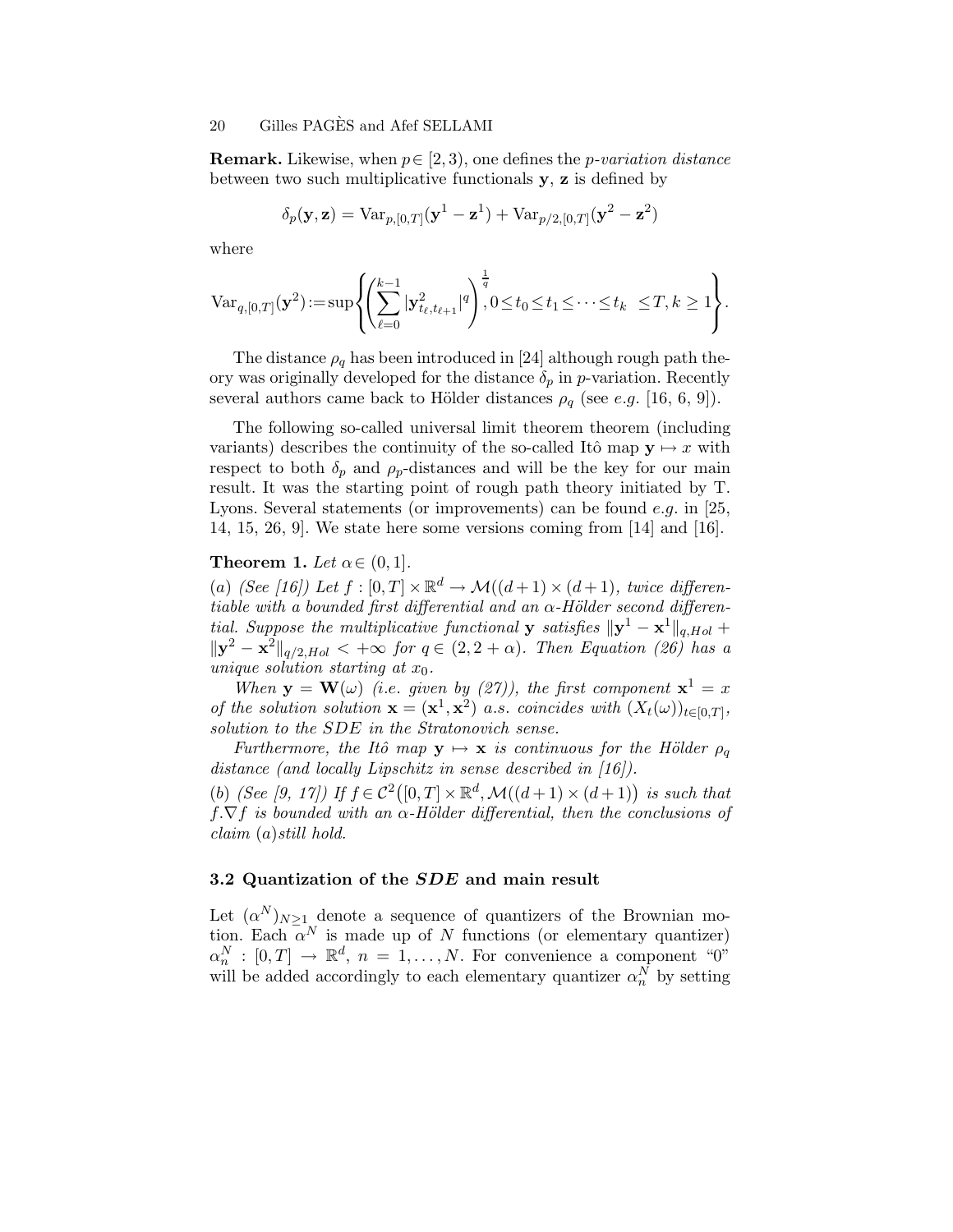$\alpha_n^{N,0}(t) = t$  (which exactly quantizes the function  $W_t^0 = t$ ). We assume that every elementary quantizer  $\alpha_n^N$  is a continuous function with finite variation over [0, T]. The resulting Voronoi quantizer  $\widehat{W} = \widehat{W}^{\alpha^N}$  of W reads

$$
\widehat{W}_t = \sum_{n=1}^N \alpha_n^N(t) \mathbf{1}_{\{W \in C_n(\alpha^N)\}}, \quad t \in [0, T].
$$

Our aim is to approximate the diffusion process  $(x_t)_{t\in[0,T]}$  solution to the SDE (25) by the solution  $\widetilde{X}^N$  of the equation

$$
d\widetilde{X}_t^N = f(\widetilde{X}_t^N)d\widehat{W}_t, \ \widetilde{X}_0^N = x_0.
$$

as  $N \to \infty$ . In fact, a less formal expression is available for the process  $\widetilde{X}^N$ , namely

$$
\widetilde{X}^N = \sum_{n=1}^N \widetilde{x}_n^N \mathbf{1}_{\{W \in C_n(\alpha^N)\}}
$$

where each  $x_n^N$  is solution to the  $ODE$ 

$$
d\widetilde{x}_n^N(t) = f(\widetilde{x}_n^N(t)) d\alpha_n^N(t), \quad \widetilde{x}_n^N(0) = x_0, \quad n = 1, \dots, N. \tag{28}
$$

Note that  $X^N$  is a non-Voronoi quantization of  $(x_t)$  (at level N). The starting natural idea was to hope that  $X^N$  converges to  $(x_t)$  owing to the convergence of  $\widehat{W}^{N}$  toward  $W\dots$  in an appropriate sense. Since we will use the above Theorem 1, we need to prove the convergence of the geometric functional  $\widehat{\mathbf{W}}^{N}$  related to  $\widehat{W}$  toward that of W. The quantity  $\widehat{\mathbf{W}}^{N}$  is formally defined by mimicking the definition of **W**, namely, for every  $(s,t) \in [0,T]$ ,  $0 \leq s < t \leq T$ ,

$$
\widehat{\mathbf{W}}^{1,N}(\omega) := \widehat{W}_t(\omega) - \widehat{W}_s(\omega), \ \widehat{\mathbf{W}}^{2,N}_{s,t}(\omega) := \left( \int_s^t (\widehat{W}_u^i - \widehat{W}_s^i) d\widehat{W}_u^j \right)_{i,j=0,\dots,d}
$$

still with the convention  $\widehat{W}_t^{0,N} = t$ . The integral must be understood in the usual Stieltjes sense.

**Theorem 2.** Let  $(\widehat{W}^{N})_{N>1}$  be a sequence of stationary quadratic functional quantizers of the Brownian motion converging to W in  $L^2_{L^2_{\pi}}(\mathbb{P}).$ 

Let f be like in claims (a) or (b) in Theorem 1. Consider for every  $N > 1$ , the solutions of the quantized ODE

$$
d\widetilde{X}_t^N = f(\widetilde{X}_t^N) d\widehat{W}_t^N, \qquad N \ge 1.
$$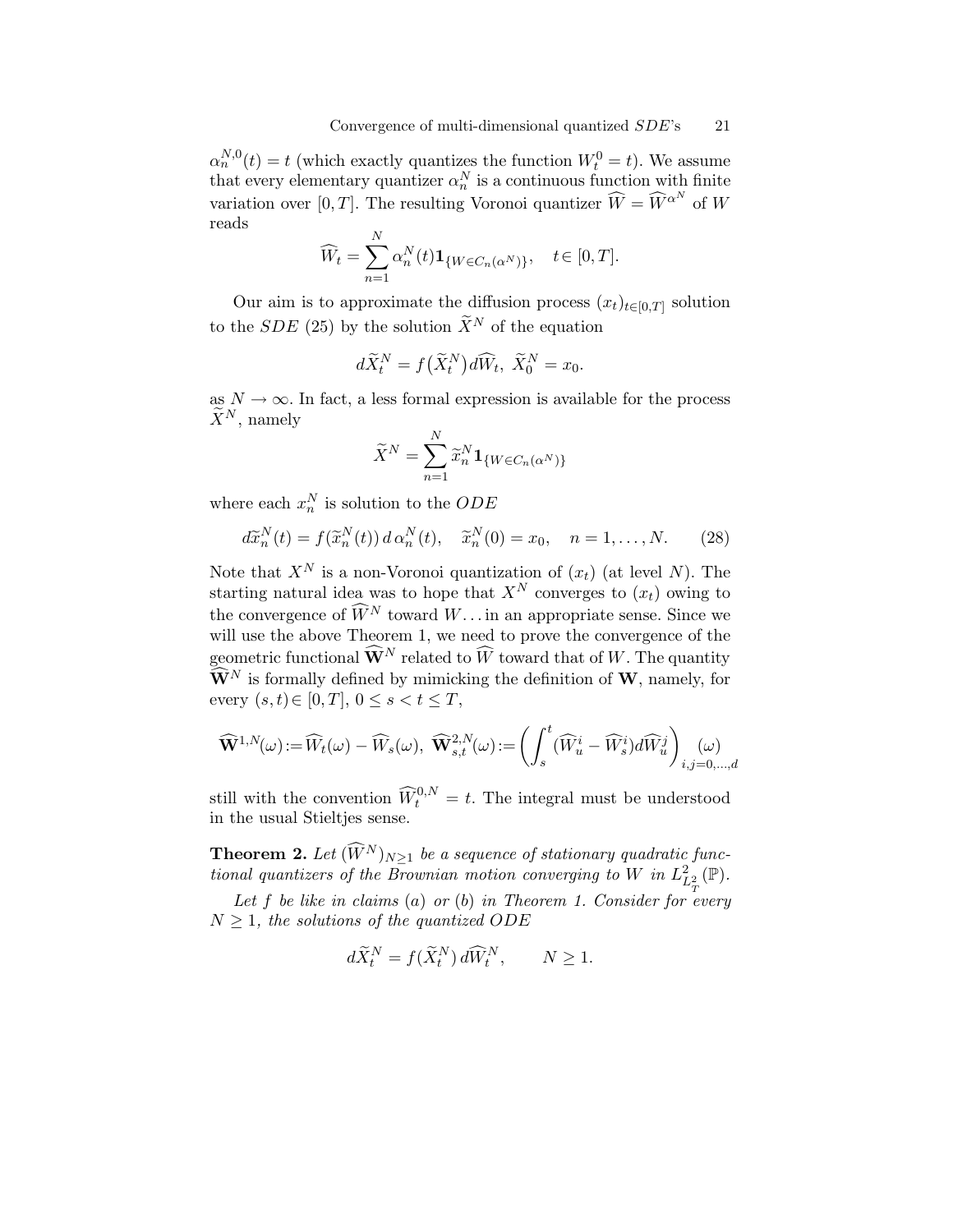as defined by (28). Let **X** and  $\widetilde{\mathbf{X}}^{N}$  denote the enhanced paths of X, solution to (25), and  $\widetilde{X}^N$  respectively. Then, for every  $q \in (2, 2 + \alpha)$ ,

$$
\rho_q(\widetilde{\mathbf{X}}^N,\mathbf{X})\stackrel{\mathbb{P}}{\longrightarrow}0.
$$

Furthermore if  $r > \frac{2}{3}$  then

$$
\rho_q(\widetilde{\mathbf{X}}^{\lfloor e^{N^r} \rfloor}, \mathbf{X}) \xrightarrow{a.s.} 0.
$$

In view of what precedes this result is, as announced, a straightforward corollary of the continuity of the Itô map established Theorem 1, once the convergence  $\rho_q(\widehat{\mathbf{W}}^N, \mathbf{W})$  in probability is established for any  $q \in (2, 3)$ . A slightly more derailed proof is proposed at the end of Section 5.

In fact we will prove a much precise statement concerning the Brownian motion since we will establish for every  $q > 2$  the convergence in every  $L^p(\mathbb{P}), 0 < p < \infty$ , of  $\rho_q(\widetilde{\mathbf{W}}^N, \mathbf{W})$  with an explicit  $L^p(\mathbb{P})$ -rate of convergence in the scale  $(\log N)^{-\theta}$ ,  $\theta \in (0, 1)$ .

These rates can be transferred to the convergence of the quantized  $SDE$ , conditionally to some events on which the Itô map is itself Lipschitz continuous for the distances  $\rho_q$ . Several results of local Lipschitz continuity have been established recently, especially in [6], [9], [16], [17], although not completely satisfactory from a practical point of view. So we decided not to reproduce (and take advantage of) them here.

The proof is divided into two steps: the convergence for the Hölder semi-norm) of the regular path component is established in Section 4 (in which more general processes are considered) and the convergence of approximate Lévy areas in Section 5 (entirely devoted to the Brownian case for the sake of simplicity).

Remarks. • There is a small abuse of notation in the above Theorem since  $\widetilde{X}^N$  is not a Voronoi quantizer of X: this quantization of X is defined on the Voronoi partition (for the  $L_{T,\mathbb{R}^d}^2$ -norm) induced by the quantization of the Brownian motion W.

• The same results holds for the Brownian bridge, the Ornstein-Uhlenbeck process and more generally for continuous Gaussian semimartingales that satisfy the Kolmogorov criterion.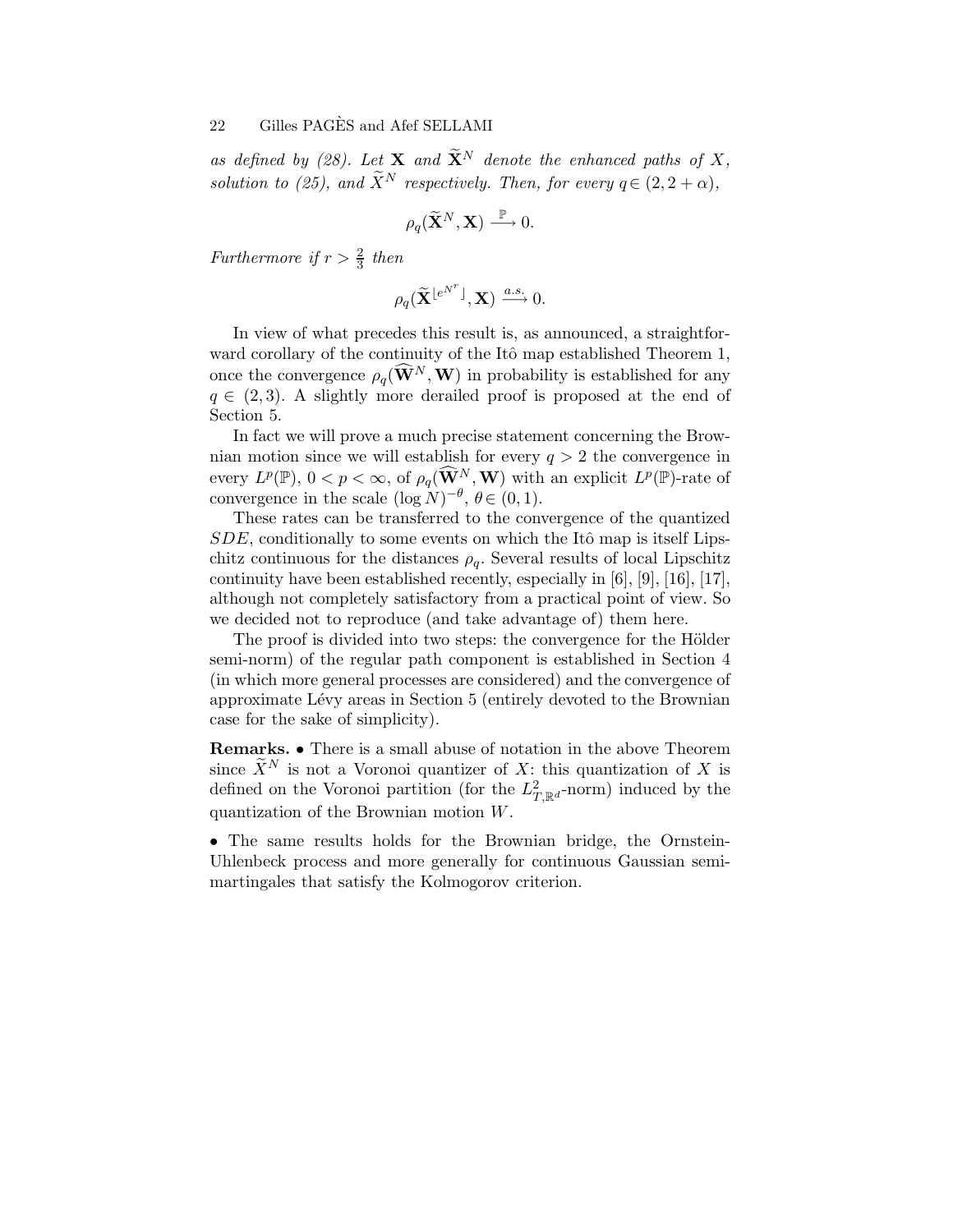## 4 Convergence of the paths of processes in Hölder semi-norm

### 4.1 A general setting including stationary functional quantization

In this section we investigate the connections between the celebrated Kolmogorov criterion and the tightness of some classes of sequences of processes for the topology of  $\frac{1}{q}$ -Hölder convergence. In fact this connection is somehow the first step of the rough path theory, but we will look at it in a slightly different way. Whatsoever this naive pathwise convergence is not sufficient to get the continuity of the Itô map in a Brownian framework and we will also have to deal for our purpose with the multiplicative functional (see Section 5).

But at this stage we aim at showing that when a sequence  $(Y^N)_{N\geq 1}$ satisfies some "stationarity property" with respect to a process  $\overline{Y}$ , several properties of Y can be transferred to the  $Y^N$ . Indeed, the same phenomenon will occur for the multiplicative function (see the next section).

If Y satisfies the Kolmogorov criterion and  $(\mathcal{G}_N)_{N\geq 1}$  denotes a sequence of sub- $\sigma$ -fields of A, then a sequence of processes defined by

$$
Y^N := \mathbb{E}(Y | \mathcal{G}^N), \quad N \ge 1,
$$

where the conditional expectation is considered in the functional sense (see Appendix) is  $(C$ -tight and) tight for a whole family of topologies induced by convergence in  $\frac{1}{q}$ -Hölder sense.

**Definition 2.** Let  $p \geq 1$ ,  $\theta > 0$ . A process  $Y = (Y_t)_{t \in [0,T]}$  satisfies the Kolmogorov criterion  $(K_{p,\theta})$  if there is a real constant  $C_T^{Kol} > 0$  such that

$$
\forall s, t \in [0, T], \qquad \mathbb{E}|Y_t - Y_s|^p \le C_T^{Kol} |t - s|^{1 + \theta} \qquad and \qquad Y_0 \in L^p(\mathbb{P}).
$$

**Theorem 3.** Let  $Y := (Y_t)_{t \in [0,T]}$  be a pathwise continuous process defined on  $(\Omega, \mathcal{A}, \mathbb{P})$  satisfying the Kolmogorov criterion  $(K_{p,\theta})$ . Let  $(\mathcal{G}_N)_{N>1}$  be a sequence of sub- $\sigma$ -fields of A. For every  $N \geq 1$  set

$$
Y^N:=\mathbb{E}(Y\,|\,\mathcal{G}_N).
$$

For every  $N \geq 1$ ,  $Y^N$  has a pathwise continuous version satisfying

$$
\forall t \in [0, T], \qquad Y_t^N = \mathbb{E}(Y_t | \mathcal{G}_N) \quad a.s.
$$

Furthermore, if one of the following conditions is satisfied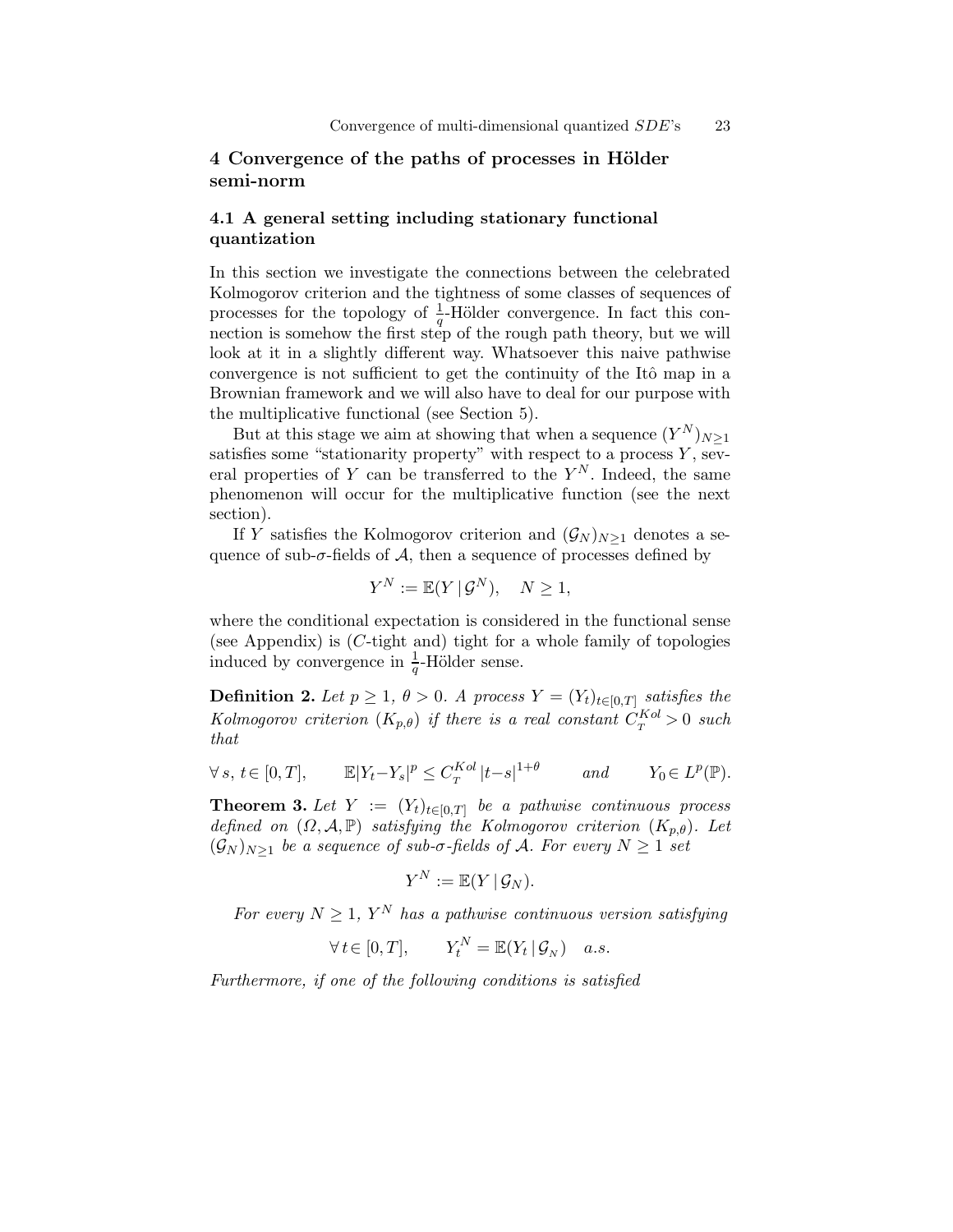- (a)  $\mathcal{G}_N \subset \mathcal{G}_{N+1}$ ,
- (b) There exists an everywhere dense subset  $D \subset [0, T]$  such that

$$
\forall t \in [0, T], \quad Y_t^N \xrightarrow{\mathbb{P}} Y_t.
$$

 $(c)$   $|Y^N - Y|_{L^r_T}$  $\stackrel{\mathbb{P}}{\longrightarrow} 0$  for some  $r \geq 1$ ,

then

$$
\forall q > \frac{1}{\theta}, \qquad \forall p \in [1, q\theta), \qquad ||Y - Y^N||_{\sup} + ||Y - Y^N||_{q, Hol} \xrightarrow{L^p} 0.
$$

The proof of the theorem is a variant of the proof of the Kolmogorov criterion for functional tightness of processes. It consists in a string of several lemmas. For the following classical lemma, we refer to [14] (where it is stated and proved for semi-norms in p-variation).

**Lemma 1.** Let  $x, y \in C([0, T], \mathbb{R}^d)$  and let  $q \ge 1$ . Then

(a) 
$$
||x - x(0)||_{\text{sup}} \le ||x||_{q,Hol}
$$
.

- (b)  $||x + y||_{q,Hol} \leq ||x||_{p,Hol} + ||y||_{q,Hol}$  if  $q \geq 1$ ,
- (c) For every  $q > q' \ge 1$ ,  $||x||_{q,Hol}^q \le (2||x||_{\text{sup}})^{q-q'}||x||_{q'}^{q'}$ q<br>q′,Hol

(d) Claims  $(a)-(b)-(c)$  remain true with the p-variation semi-norm  $\text{Var}_{q,[0,T]}$  instead of the  $\frac{1}{q}$ -Hölder semi-norm.

**Lemma 2.** Let  $p \in [1,\infty)$ . If Y satisfies the Kolmogorov criterion  $(K_{p,\theta})$  then, for every  $N \geq 1$ , the process  $Y^N$  defined by  $Y_t^N =$  $\mathbb{E}(Y_t | \mathcal{G}_N)$  has a continuous modification which is  $\frac{\theta'}{p}$  $\frac{dy}{p}$ -Hölder continuous for every  $\theta' \in (0, \theta)$  (i.e.  $||Y^N||_{\frac{p}{\theta'}, Hol} < +\infty$  a.s.). Furthermore, the sequence  $(Y^N)_{N\geq 1}$  is C-tight and for every  $\theta' \in (0,\theta)$ , there exists a random variable  $Z_{\theta} \in L^p_{\mathbb{R}}(\mathbb{P})$  such that

$$
\mathbb{P}(d\omega)\text{-}a.s. \, \|Y(\omega)\|_{\frac{p}{\theta'}, Hol} \le Z_{\theta'} \tag{29}
$$

and

$$
\forall N \ge 1, \, \|Y^N(\omega)\|_{\frac{p}{\theta'}, Hol} \le \mathbb{E}(Z_{\theta'} | \mathcal{G}_N)(\omega). \tag{30}
$$

In particular, the sequence of Hölder semi-norms  $(\|Y^N\|_{\frac{p}{\theta'}, Hol})_{N\geq 1}$ is  $L^p$ -uniformly integrable.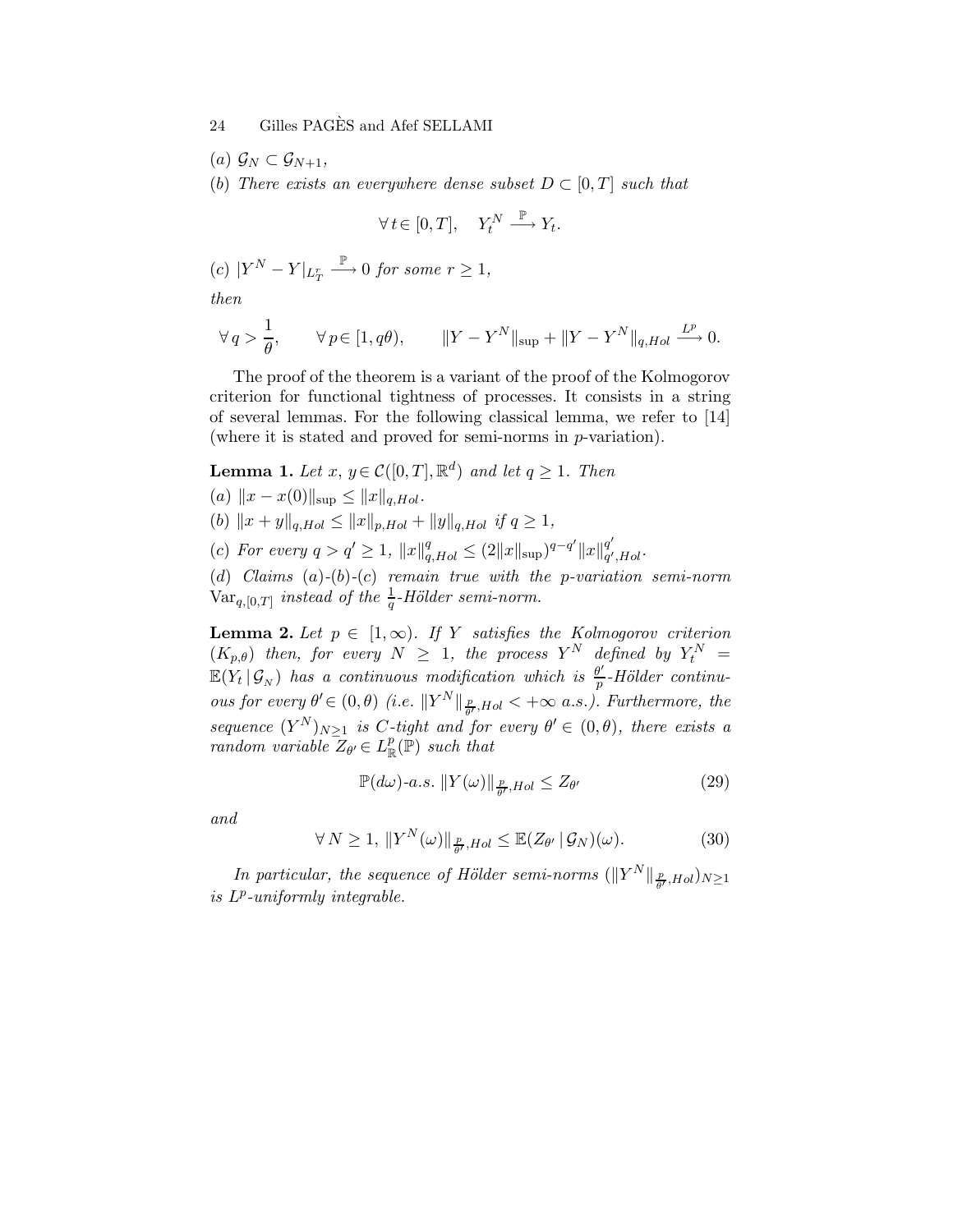Remark. As a by-product of the proof we also get that

$$
\mathbb{E}(Z_{\theta'}^p) \leq C_{p,T,\theta,\theta'} C_T^{Kol}
$$

where  $C_{T,p,\theta,\theta'}$  is a finite real constant that only depends upon p, T,  $\theta$ and  $\theta'$  (and not on Y or the  $\sigma$ -fields  $\mathcal{G}_N$ ).

Proof. First it follows form the Kolmogorov criterion that for every  $N \geq 1$ ,  $Y^N$  admits a continuous modification which is  $\frac{\theta'}{p}$  $\frac{p}{p}$ -Hölder for every  $\theta' \in (0, \theta)$ . Moreover the sequence  $(Y^N)_{N \geq 1}$  is C-tight since every  $Y^N$  satisfies the same Kolmogorov criterion  $(K_{p,\theta})$  and  $Y_0^N = \mathbb{E}(Y_0 | \mathcal{G}_N)$ is tight on R (see [1], [29] p.26). Now, let  $s, t \in [0, T]$ , let  $m, n \ge 1$  be two fixed integers. First note that

$$
\sup_{s,t \in [0,T], t \le s \le t + \frac{T}{2^n}} |Y_t - Y_s| \le 2 \sum_{m \ge 0} \max_{0 \le k \le 2^{n+m}-1} |Y_{t_{k+1}^{n+m}} - Y_{t_k^{n+m}}| \tag{31}
$$

and

$$
\max_{0\leq k\leq 2^{n+m}-1}|Y_{t_{k+1}^{n+m}}-Y_{t_{k}^{n+m}}|^p\leq \sum_{k=0}^{2^{n+m}-1}|Y_{t_{k+1}^{n+m}}-Y_{t_{k}^{n+m}}|^p.
$$

For every  $\theta' \in (0, \theta)$ , set

$$
Z_{\theta'} := \frac{2}{T} \left( \sum_{n \ge 0} 2^{n \frac{\theta'}{p}} \sup_{s, t \in [0, T], t \le s \le t + \frac{T}{2^n}} |Y_t - Y_s| \right).
$$
 (32)

Taking the  $L^p$ -norm in (31) yields

′

$$
||Z_{\theta'}||_p \leq \left(\frac{2}{T}\right)^{\frac{\theta'}{p}} \sum_{n\geq 0} 2^{n\frac{\theta'}{p}} \, || \sup_{s,t \in [0,T], \, t \leq s \leq t + \frac{T}{2^n}} |Y_t - Y_s||_p
$$
  

$$
\leq 2 \left(\frac{2}{T}\right)^{\frac{\theta'}{p}} \sum_{n\geq 0} 2^{n\frac{\theta'}{p}} \sum_{\ell \geq 0} || \max_{0 \leq k \leq 2^{n+m}-1} |Y_{t_{k+1}^{n+m}} - Y_{t_k^{n+m}}||_p.
$$

On the other hand, owing to the the Kolmogorov criterion  $(K_{p,\theta})$ ,

$$
\begin{aligned} \mathbb{E} \max_{0 \leq k \leq 2^{n+m}-1} |Y_{t_{k+1}^{n+m}} - Y_{t_{k}^{n+m}}|^p &\leq \sum_{k=0}^{2^{n+m}-1} \mathbb{E} |Y_{t_{k+1}^{n+m}} - Y_{t_{k}^{n+m}}|^p \\ &\leq 2^{n+m} C_T^{Kol} 2^{-(n+m)(1+\theta)} T^{-(1+\theta)} \\ &= C_T^{Kol} T^{-(1+\theta)} 2^{-(n+m)\theta}. \end{aligned}
$$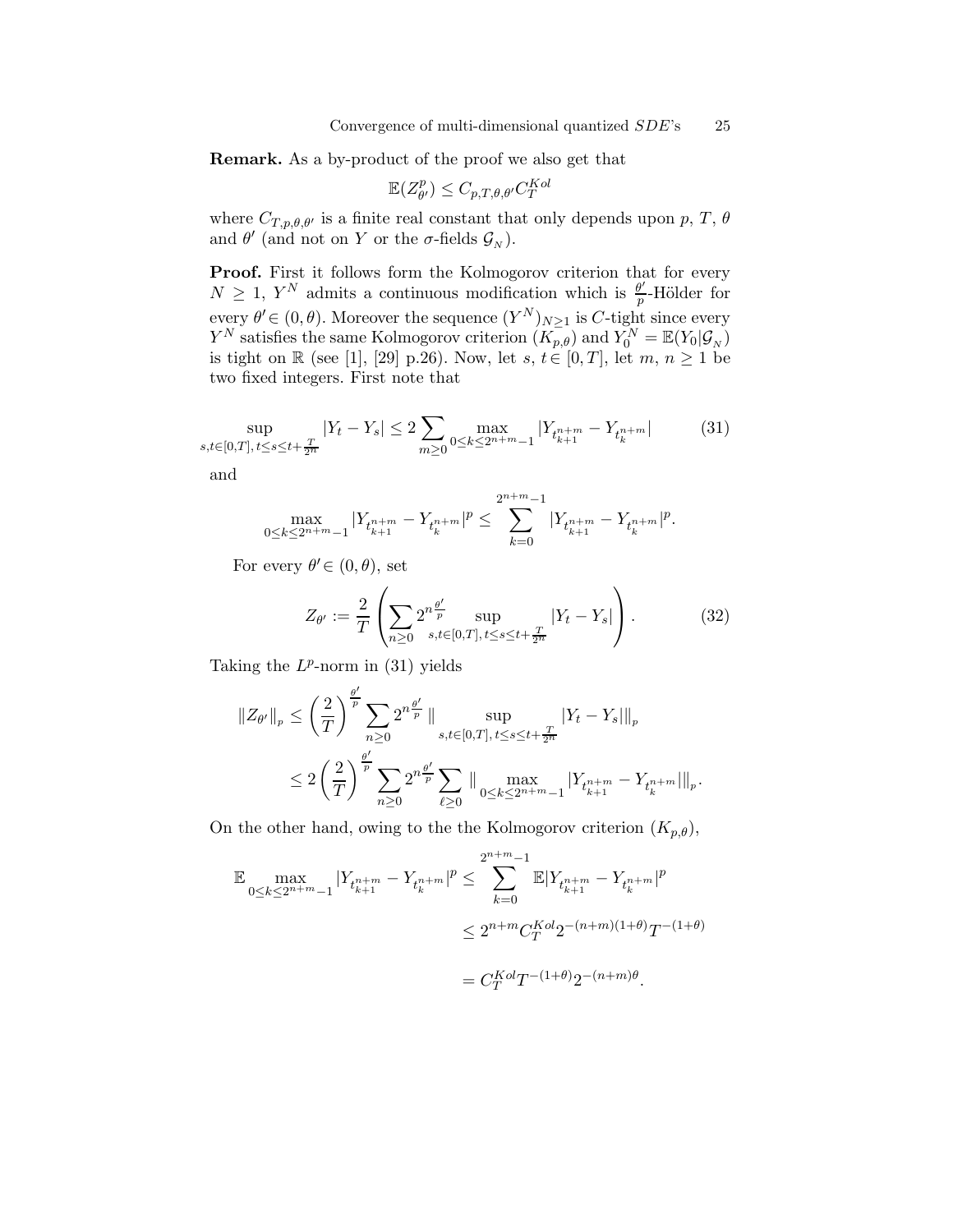Hence

$$
\mathbb{E}\,Z_{\theta'}^p \leq C_T^{Kol}C_{p,T,\theta,\theta'}\left(\sum_{n\geq 0}\sum_{m\geq 0}2^{n\frac{\theta'-\theta}{p}}2^{-m\frac{\theta}{p}}\right)^p<+\infty
$$

where the finite real constant  $C_{p,T,\theta,\theta'}$  only depends on p, T,  $\theta$  and  $\theta'$ . On the other hand, for every  $\delta \in [0, T]$ , there exists a integer  $n_{\delta} \geq 1$ such that  $2^{-(1+n_\delta)} \leq \delta/T \leq 2^{-n_\delta}$ . Hence,

$$
\delta^{-\theta'}\!\sup_{s,t\in[0,T],\,t\leq s\leq t+\delta}|Y_t-Y_s|^p\leq 2^{(1+n_\delta)\theta'}T^{-\theta'}\times\sup_{s,t\in[0,T],\,t\leq s\leq t+\frac{T}{2^n}}|Y_t-Y_s|^p\leq Z_{\theta'}^p.
$$

Consequently, for every  $s, t \in [0, T]$ , and every  $\omega \in \Omega$ ,

$$
|Y_t(\omega) - Y_s(\omega)| \leq Z_{\theta'}(\omega)|t - s|^{\frac{\theta'}{p}}
$$

i.e.

$$
||Y(\omega)||_{\frac{p}{\theta'}, Hol} \leq Z_{\theta'}(\omega).
$$

Finally, it follows from Jensen's Inequality that for every  $s, t \in \mathbb{Q} \cap [0, T]$ ,

$$
\mathbb{P}(d\omega)\text{-}a.s.\qquad |Y_t^N(\omega)-Y_s^N(\omega)|\leq \mathbb{E}(Z_{\theta'}\,|\,\mathcal{G}_N)(\omega)|t-s|^{\theta'}.
$$

In particular this means that, for every  $p \ge 1$  and every  $\theta' \in (0, \theta)$ ,

$$
\mathbb{P}(d\omega)\text{-}a.s.\qquad\|Y^N(\omega)\|_{\frac{p}{\theta'},Hol}\leq\mathbb{E}(Z_{\theta'}\,|\,\mathcal{G}_N)(\omega)<+\infty
$$

and satisfies the  $L^p\text{-uniform integrability assumption.}\quad \Diamond$ 

**Proof of Theorem 3.** The sequence  $(Y^N)_{N\geq 1}$  being  $C$ -tight on  $(\mathcal{C}([0,T], \mathbb{R}^d), \|\cdot\|_{\sup})$ , so is the case of the the sequence  $(Y^N, Y)_{N\geq 1}$ on  $(C([0,T], \mathbb{R}^{2d}), \|\. \ \|_{\sup})$  since the product topology coincides with the uniform topology. Let  $\mathbb{Q} = w$ -lim<sub>N</sub>  $\mathbb{P}_{(Y^{N'},Y)}$  denote a weak functional limiting value of  $(Y^N, Y)_{N \geq 1}$ . If  $\mathcal{Z} = (\mathcal{Z}^1, \mathcal{Z}^2)$  denotes the canonical process on  $(C([0,T], \mathbb{R}^{2d}), \|\cdot\|_{\sup}),$  it is clear that  $\mathbb{Q}_{\mathbb{Z}^2} = \mathbb{P}_Y$ .

 $\triangleright$  Convergence of the sup-norm. Assume that  $(c)$  holds: the functional  $y \mapsto |y^1(t) - y^2(t)|_{L^r_T}$  is continuous on  $(\mathcal{C}([0,T], \mathbb{R}^{2d}), ||.||_{\sup}),$  conse- $\text{quently, } |\varXi^1-\varXi^2|_{L^r_T}=0\ \mathbb{Q}\text{-}a.s.\ i.e.\ \mathbb{Q}=\mathbb{P}_{(Y,Y)} \text{ so that }(Y^N,Y)\stackrel{\mathcal{L}(\|.\|_{\sup})}{\longrightarrow}$ −→  $(Y, Y)$  as  $N \to \infty$  which simply means that  $||Y^N - Y||_{\text{sup}} \longrightarrow 0$ . On the other hand, it follows from Lemma 2 that, for every  $N \geq 1$ ,

$$
||Y^N - Y||_{\sup}^p \le C_{p,T} \left( \mathbb{E}(Z_{\theta'}^p | \mathcal{G}_N) + Z_{\theta'}^p \right) a.s.
$$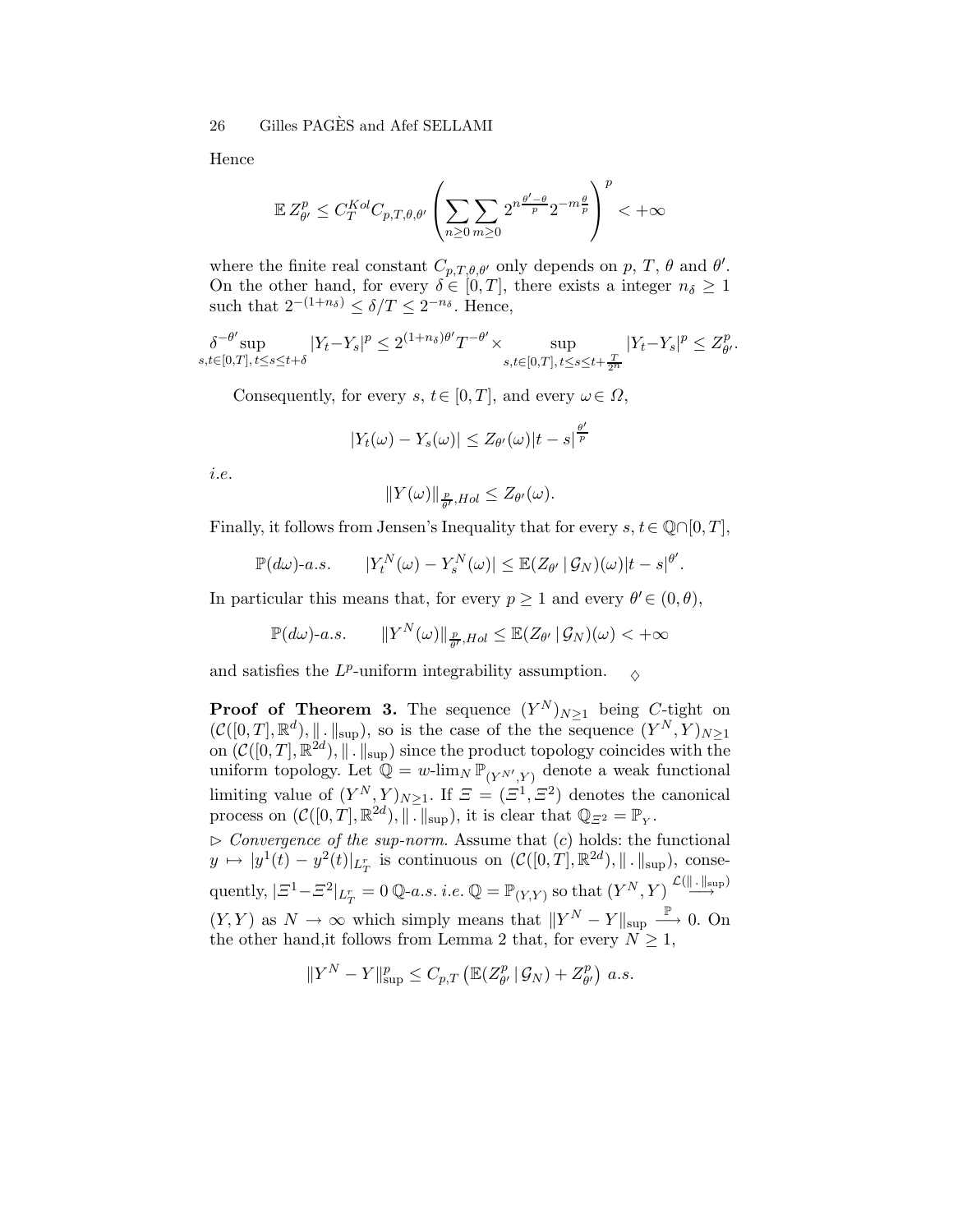(for a given fixed  $\theta' \in (0, \theta)$ ) which implies that  $(||Y^N - Y||_{\sup}^p)_{N \ge 1}$  is uniformly integrable. Finally,

$$
\mathbb{E} \|Y^N - Y\|_{\sup}^p \longrightarrow 0 \quad \text{as} \quad N \to \infty.
$$

Assume that (b) holds: it follows that, for every  $t_1, \ldots, t_k \in D$ , one has  $(Y_{t_1}^N, \ldots, Y_{t_k}^N) \stackrel{\mathbb{P}}{\longrightarrow} (Y_{t_1}, \ldots, Y_{t_k}),$  which in turn implies that the convergence  $(Y_{t_1}^N, \ldots, Y_{t_k}^N, Y_{t_1}, \ldots, Y_{t_k}) \longrightarrow (Y_{t_1}, \ldots, Y_{t_k}, Y_{t_1}, \ldots, Y_{t_k}).$  This means that  $\mathbb{Q}$  and  $\mathbb{P}_{(Y,Y)}$  have the same finite dimensional marginals *i.e.*  $\mathbb{Q} = \mathbb{P}_{(Y,Y)}$ . One concludes like in (*c*).

If (a) holds, for every  $t \in [0,T]$ ,  $Y_t^N \to Y_t \mathbb{P}$ -a.s., so that (b) is satisfied.

 $\triangleright$  Convergence of the Hölder semi-norm. Let  $q \geq 1$ . As concerns the convergence of the  $\frac{1}{q}$ -Hölder semi-norm, one proceeds as follows. Let  $q' \in \left(\frac{p}{\theta}\right)$  $(\frac{p}{\theta}, q)$  and set  $\theta' := \frac{p}{q'}$  $\frac{p}{q'} \in (0, \theta)$ . It follows from Lemma 1(b)-(c) that

$$
||Y - Y^N||_{q, Hol} \le 2^{1 - \frac{q'}{q}} ||Y - Y^N||_{\sup}^{1 - \frac{q'}{q}} \times (||Y||_{q', Hol} + ||Y^N||_{q', Hol})^{\frac{q'}{q}}.
$$

Now let  $Z := Z_{\theta'}$  be defined by (32). Then,

$$
||Y||_{q',Hol} + ||Y^N||_{q',Hol} \leq Z + (\mathbb{E}(Z | \mathcal{G}_N)).
$$

Hence, the sequence  $(\|Y\|_{q',Hol} + \|Y^N\|_{q',Hol})_{N \geq 1}$ , is tight since it is  $L^p$ -bounded. On the other hand,  $||Y - Y^N||_{\text{sup}} \xrightarrow{L^p} 0$  so that  $||Y - Y^N||_{q, Hol} \xrightarrow{\mathbb{P}} 0 \text{ as } N \to \infty.$ 

Now let  $\widetilde{\theta} = \frac{p}{q}$  $\frac{p}{q} \in (0, \theta)$ . The same argument as above shows that  $||Y - Y^N||_{q,Hol} \leq \tilde{Z} + \mathbb{E}(\tilde{Z} | \mathcal{G}_N)$  where  $\tilde{Z} = Z_{\tilde{\theta}}$  is still given by (32). As a consequence,  $(||Y - Y^N||_{q,Hol}^p)_{N \geq 1}$  is uniformly integrable since, for every  $N \geq 1$ , Jensen's Inequality implies

$$
||Y - Y^N||_{q,Hol}^p \le 2^{p-1}(\widetilde{Z}^p + \mathbb{E}(\widetilde{Z}^p | \mathcal{G}_N))
$$

which finally implies that  $||Y - Y^N||_{q,Hol} \xrightarrow{L^p} 0.$   $\Diamond$ 

### 4.2 Application to stationary quantizations of Brownian motion: convergence and rates

**Theorem 4.** (a) Let  $(\widehat{W}^{N})_{N\geq 1}$  be a sequence of stationary quadratic functional quantizers of a standard d-dimensional Brownian motion W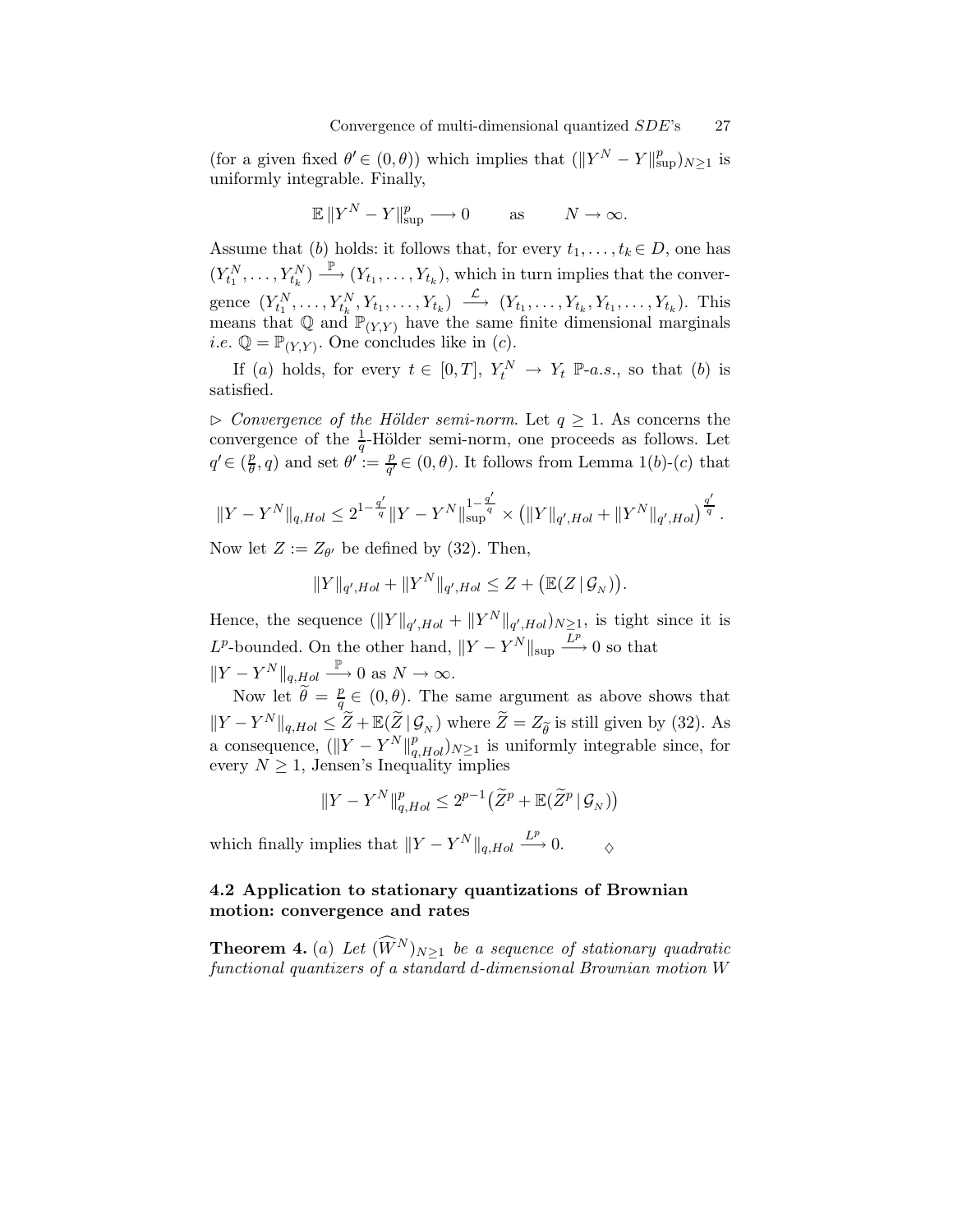defined by  $(11)$  or  $(17)$  converging to W in a (purely) quadratic sense,  $namely \ \| |W - \widehat{W}^{N}|_{L^{2}_{T}} \|_{2} \rightarrow 0 \text{ as } N \rightarrow \infty. \text{ Then, for every } q > 2,$ 

$$
\forall p \in (0, \infty), \qquad ||W - \widehat{W}^N||_{q, Hol} \xrightarrow{L^p} 0 \text{ as } N \to \infty.
$$

(b) Let  $q > 2$ . If, for every  $N \geq 1$ ,  $\widehat{W}^N$  is an optimal product quantization at level N. Then, for every  $p \in (0, \infty)$ ,

$$
\left\|\|W-\widehat{W}^N\|_{q,Hol}\right\|_p = o\Big((\log N)^{-\frac{3}{2}\min\big(\frac{1}{5}(1-\frac{2}{q}),\frac{1}{p}\big)+\alpha}\Big), \quad \forall \alpha > 0.
$$

The proof of this Theorem is a consequence of the above Theorem 3. So we need to get accurate estimates for the increments of the processes  $W - \widehat{W}^{N}$ . This is the aim of the following lemma.

**Lemma 3.** Let  $p \in [2, +\infty)$ . Let  $\widehat{W}^N$ ,  $N \geq 1$ , denote a sequence of *optimal* product *quadratic quantizers. For every*  $\rho \in (0, \frac{1}{2})$  $rac{1}{2}$  and every  $\varepsilon \in (0, 3)$ , for every  $s, t \in [0, T]$ ,  $s \le t$ ,

$$
\left\| (W_t - W_s) - (\widehat{W}_t^N - \widehat{W}_s^N) \right\|_p \le C_{\rho, p, T, d, \varepsilon} |t - s|^\rho (\log N)^{-(\frac{1}{2} - \rho) \wedge (\frac{3 - \varepsilon}{2p})}.
$$
\n(33)

In particular, if  $p \in (2,3)$ , then

$$
\left\| \left(W_t - W_s\right) - \left(\widehat{W}_t^N - \widehat{W}_s^N\right) \right\|_p \le C_{\rho, p, T, d} |t - s|^\rho (\log N)^{-(\frac{1}{2} - \rho)}. \tag{34}
$$

**Proof.** We may assume without loss of generality that we deal with a one-dimensional Brownian motion W, quantized at level  $N' = \lfloor N^{\frac{1}{d}} \rfloor$ since everything is done component by component. Set for every  $k \geq 1$ ,  $\widetilde{\xi}_k := \xi_k - \widehat{\xi}_k^{N_k}$  where  $N_1, \ldots, N_k, \ldots$  denotes the optimal bit allocation of an optimal product quadratic quantization at level N′ . Keep in mind that for every  $k > L_w(N')$ ,  $N_k = 1$  and that of course  $N_1 \cdots N_{L_W(N')} \leq$ 

N'. The random vectors  $(\xi_k)_{k\geq 1}$  are independent and centered.

It follows from the  $K-L$  expansion of  $W$  and its product quantization that

$$
(W_t - W_s) - (\widehat{W}_t^{N'} - \widehat{W}_s^{N'}) = \sum_{k \ge 1} \lambda_k \widetilde{\xi}_k (e_k^W(t) - e_k^W(s)).
$$

Then, it follows from the B.D.G. Inequality for discrete time martingales that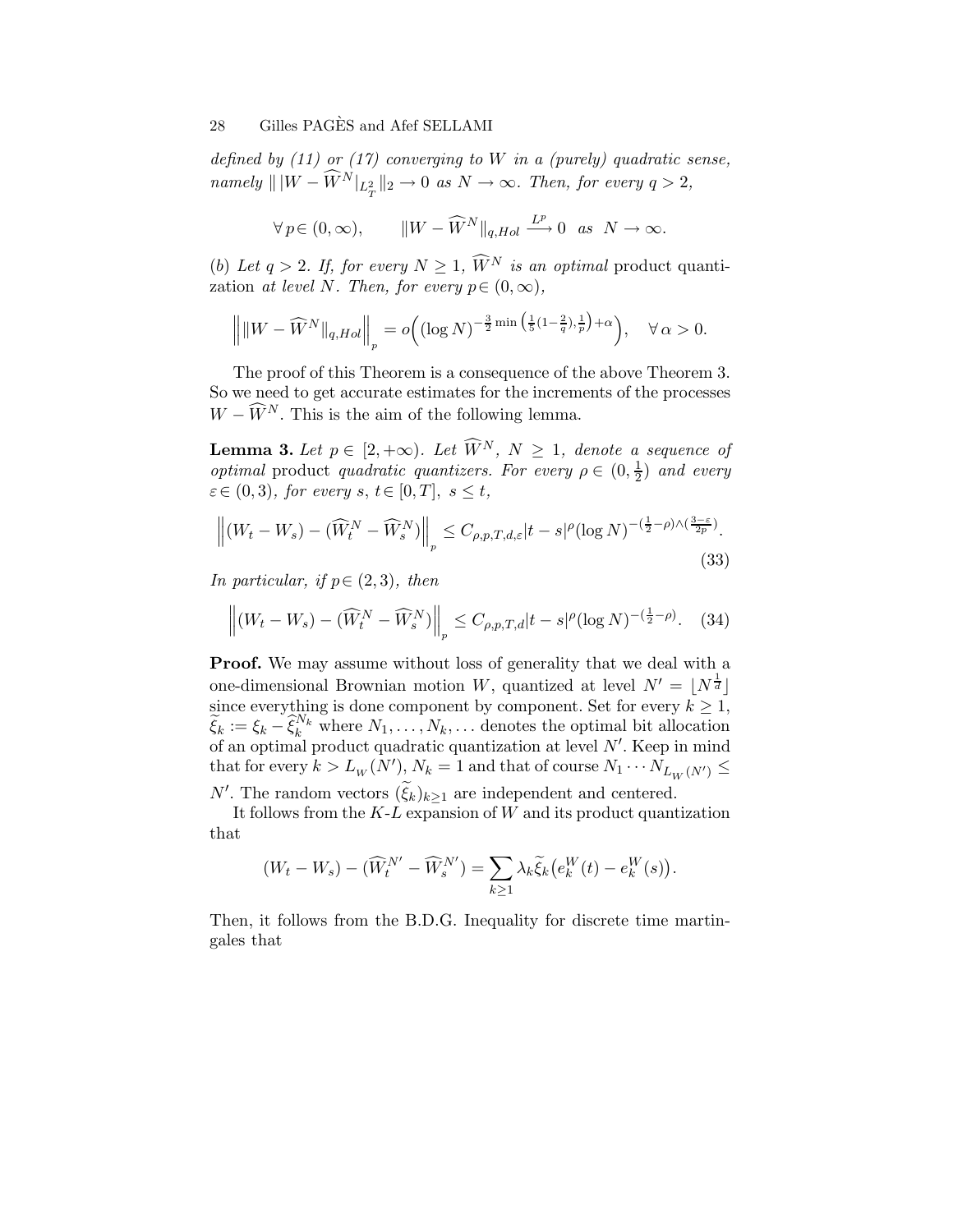Convergence of multi-dimensional quantized SDE's 29

$$
\left\| (W_t - W_s) - (\widehat{W}_t^{N'} - \widehat{W}_s^{N'}) \right\|_p \le C_{p,T} \left\| \sum_{k \ge 1} \lambda_k \widetilde{\xi}_k (e_k^W(t) - e_k^W(s))^2 \right\|_p^{\frac{1}{2}}
$$
  

$$
\le C_{p,T} \left( \sum_{k \ge 1} \lambda_k^{1-\rho} \|\widetilde{\xi}_k\|_p^2 \right)^{\frac{1}{2}} |t - s|^{\rho}
$$

since, for every  $k \geq 1$ ,

$$
(e_k^W(t) - e_k^W(s))^2 = \frac{8}{T}\sin^2\left(\frac{t-s}{\sqrt{\lambda_k}}\right)\cos^2\left(\frac{t-s}{\sqrt{\lambda_k}}\right) \le \frac{8}{T}|t-s|^{2\rho}\lambda_k^{-\rho}.
$$

The random variables  $\widehat{\xi}_k^{N_k}$  being an optimal quadratic quantization of the one-dimensional normal distribution for every  $k \in \{1, \ldots, L_W(N')\},\$ it follows from (16) that, there exists for every  $\varepsilon \in (0,3)$ , a constant  $\kappa_{p,\varepsilon}$  such that

$$
\forall m \ge 1, \qquad \|\widetilde{\xi}_k\|_p = \|\xi - \widehat{\xi}_k^{N_k}\|_p \le \kappa_{p,\varepsilon} \frac{1}{N_k^{1/\lambda^{\frac{3-\varepsilon}{p}}}}
$$

where  $\hat{\xi}^m$  denotes the (unique) optimal quadratic quantization at level m of a normally distributed scalar random variable  $\xi$ . As a consequence,

$$
\left\| (W_t - W_s) - (\widehat{W}_t^{N'} - \widehat{W}_s^{N'}) \right\|_p \leq C_{p,T,\varepsilon} |t-s|^\rho \left( \sum_{k \geq 1} \lambda_k^{1-\rho} \frac{1}{N_k^{2(1 \wedge \frac{3-\varepsilon}{p})}} \right)^{\frac{1}{2}}.
$$

 $\triangleright$  Temporarily assume that  $p \in [2,3)$ . One may choose  $\varepsilon$  so that  $1 \wedge$  $\frac{3-\varepsilon}{p} = 1$ . Now, keeping in mind that  $L' := L_W(N') \sim \log N'$  and  $\lambda_k \leq c k^{-2}$  for a real constant  $c > 0$ , one gets

$$
\sum_{k} \lambda_n^{1-\rho} \frac{1}{N_k^2} \le \lambda_{L'}^{\rho} \sum_{k=1}^{L'} \frac{\lambda_k}{N_k^2} + \sum_{k>L'} \lambda_k^{1-\rho} \le C_{\rho} \left( (\log N')^{2\rho} \sum_{k=1}^{L'} \frac{\lambda_k}{N_k^2} + (\log N)^{2\rho-1} \right).
$$

Now, following e.g. [18], we know that the optimal bit allocation yields

$$
\sum_{k=1}^{L'}\frac{\lambda_k}{N_k^2}\leq \frac{C}{T}(\log N')^{-1}
$$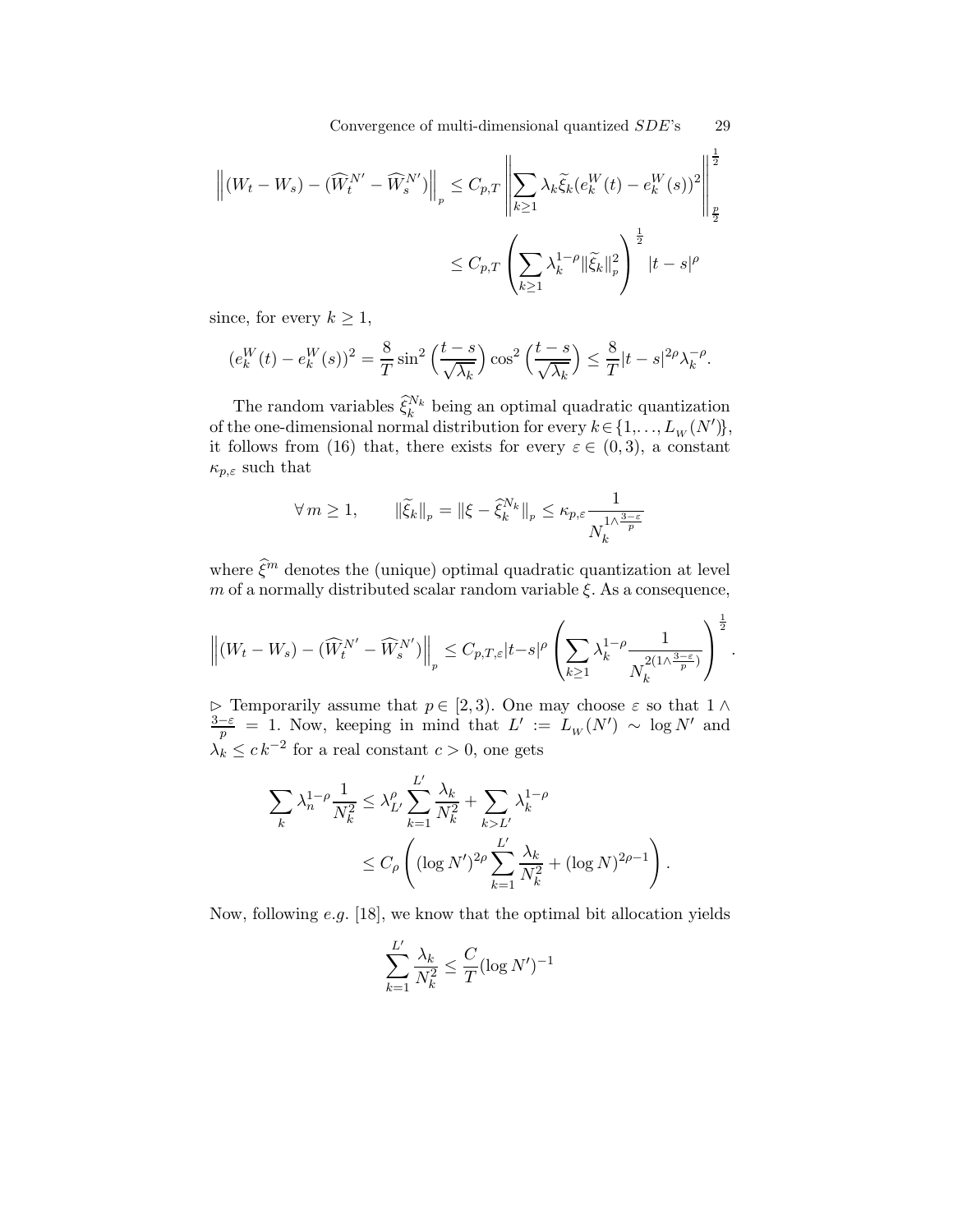so that, finally

$$
\left\| (W_t - W_s) - (\widehat{W}_t^{N'} - \widehat{W}_s^{N'}) \right\|_p \leq C_{\rho,p,T} |t - s|^\rho (\log N')^{\rho - \frac{1}{2}}.
$$

 $\triangleright$  Assume now that  $p \in [3, +\infty)$  and  $\varepsilon \in (0, 3)$ . Set  $\tilde{p} = \frac{p}{3-\varepsilon} > 1$  and  $\tilde{q}$  its conjugate exponent. Then, Hölder Inequality implies

$$
\sum_{k=1}^{L'} \frac{\lambda_k^{1-\rho}}{N_k^{\frac{2}{\rho}}} \le \left(\sum_{k=1}^{L'} \frac{\lambda_k}{N_k^2}\right)^{\frac{1}{\rho}} \left(\sum_{k=1}^{L'} \lambda_k^{1-\frac{\rho p}{p-3+\varepsilon}}\right)^{\frac{1}{\tilde{q}}}.
$$

We inspect now three possibles cases for  $\rho$ .

• If  $0 < \rho < \frac{1}{2}(1 - \frac{3-\varepsilon}{p})$ , then  $1 - \frac{\rho p}{p-3+\varepsilon} > \frac{1}{2}$  $\frac{1}{2}$  so that  $\sum_{k\geq 1} \lambda_k^{1-\frac{\rho p}{p-3+\varepsilon}}$  <  $+\infty$ , which in turn implies that

$$
\sum_{k=1}^{L'} \frac{\lambda_k^{1-\rho}}{N_k^{\frac{2}{\rho}}} \le C_{\rho,p,T} \Big( \log N' \Big)^{-\frac{3-\varepsilon}{p}}.
$$

Furthermore  $1 - \frac{\rho}{2} > \frac{3 - \varepsilon}{p}$ . • If  $\frac{1}{2}(1-\frac{3-\varepsilon}{p}) < \rho < \frac{1}{2}$ , then,  $1-\frac{\rho}{2} < \frac{3-\varepsilon}{p}$  and  $1-\frac{\rho p}{p-3+\varepsilon} = \frac{1}{2}$  $\frac{1}{2}$  so that  $\sum_{k\geq 1}\lambda_k^{1-\frac{\hat{p}p}{p-3+\varepsilon}} < +\infty$ 

$$
\sum_{k=1}^{L'} \frac{\lambda_k^{1-\rho}}{N_k^{\frac{2}{\overline{p}}}} \le C_{\rho,p,T} \left( \log N' \right)^{-\frac{3-\varepsilon}{p}} \times \left( L_W(N')^{\frac{2\rho p}{p-3+\varepsilon} - 1} \right)^{1-\frac{3-\varepsilon}{p}}
$$

$$
= C_{\rho,p,T} \left( \log N' \right)^{2\rho - 1}.
$$

• If  $\frac{1}{2}(1-\frac{3-\varepsilon}{p}) = \rho < \frac{1}{2}$ , then  $1-\frac{\rho}{2} = \frac{3-\varepsilon}{p}$  and  $1-\frac{\rho p}{p-3+\varepsilon} = \frac{1}{2}$  $rac{1}{2}$  so that  $\sum_{k=1}^{L'} \lambda_k^{\frac{1}{p-3+\varepsilon}} \leq C_{\rho,p,T} \log \log N'$  (keep in mind  $L' = L_W(N') \sim$  $log N'$ ). Hence, for every  $\varepsilon' \in (0, \varepsilon)$ ,

$$
\sum_{k=1}^{L'} \frac{\lambda_k^{1-\rho}}{N_k^{\frac{2}{\rho}}} = o\Big( (\log N')^{-\frac{3-\varepsilon'}{p}} \Big).
$$

As conclusion, we get that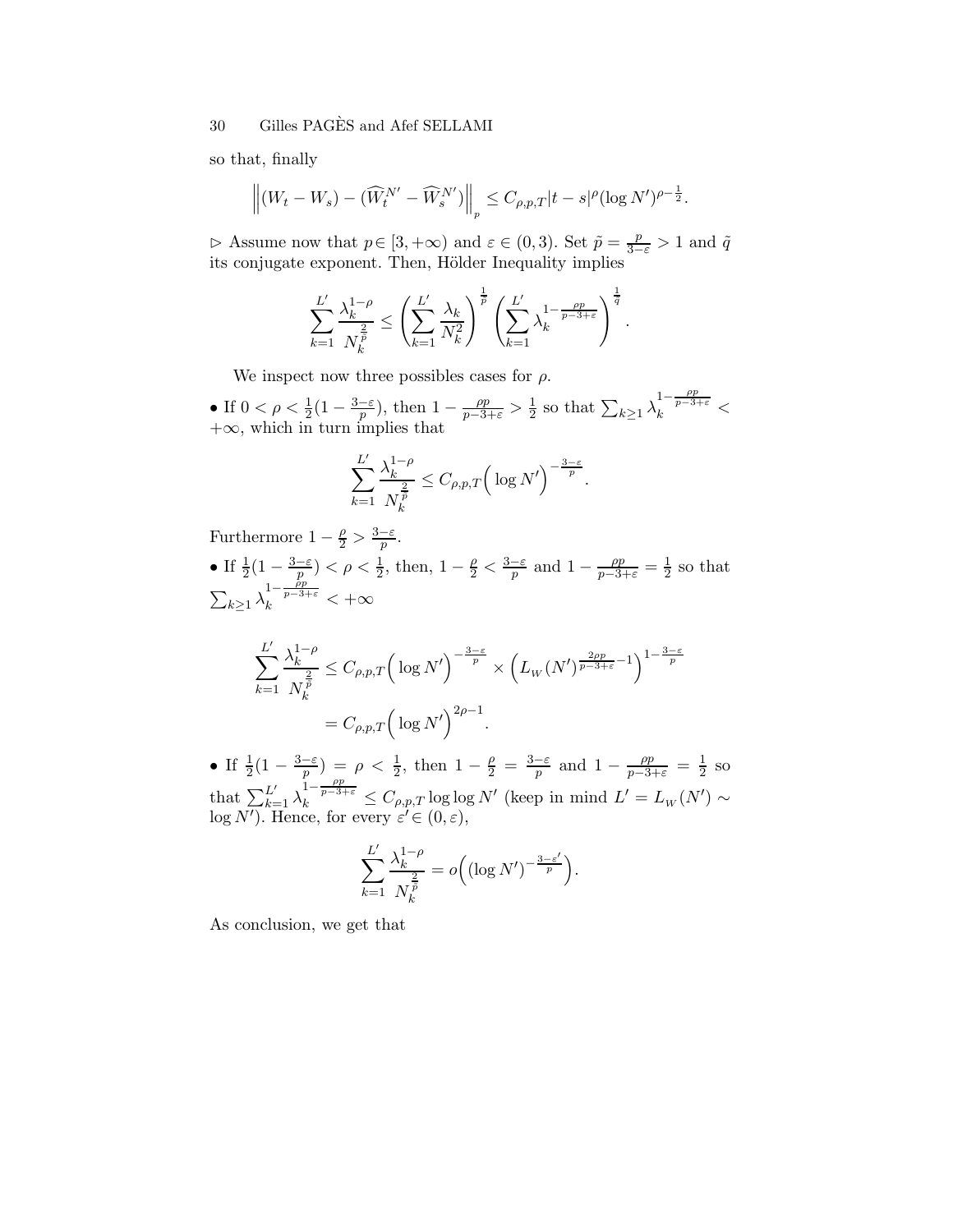Convergence of multi-dimensional quantized  $SDE$ 's 31

$$
\left(\sum_{k} \lambda_{k}^{1-\rho} \|\tilde{\xi}_{k}\|_{p}^{2}\right)^{\frac{1}{2}} \leq \left(\sum_{k} \lambda_{k}^{1-\rho} \frac{1}{N_{k}^{2(1/\frac{3-\varepsilon}{p})}}\right)^{\frac{1}{2}}
$$

$$
= O\left((\log N')^{-(\frac{1}{2}-\rho)\wedge(\frac{3-\varepsilon}{2p})}\right) \tag{35}
$$

which completes the proof since  $\log(1 + N') > \frac{1}{d}$  $\frac{1}{d}$  log N (which implies  $\log N' > \frac{1}{d}$  $\frac{1}{d} \log(N/2)$ ).  $\diamond$ 

**Proof of Theorem 4.** (a) Owing to the monotonicity of the  $L^p$ -norms, it is enough to show that, the announced convergence holds for every  $q > 2$  and every  $p > \frac{2q}{q-2}$  or equivalently for every  $p > 2$  and every  $q > \frac{2p}{p-2}$ . This statement follows for the  $\frac{1}{q}$ -Hölder (semi-)norm follows from Theorem 3(c). Indeed W satisfies the Kolmogorov  $K_{p,\theta}$  with  $\theta =$  $p/2-1$ . On the other hand, it follows from [13] that, for any sequence of (Voronoi) quantizations  $\widehat{W}^N$  at level N converging in  $L^2_{L^2_{\pi}}(\mathbb{P})$  toward W, this convergence also holds in the a.s. sense. So Criterion(c) is fulfilled.

(b) Let  $q > 2$ . The process  $W - \widehat{W}^N$  satisfies  $K_{p,pp-1}$  for every  $\rho \in (\frac{1}{p})$  $\frac{1}{p},\frac{1}{2}$  $(\frac{1}{2})$ with "Kolmogorov constants"

$$
C_{T,p}^{Kol} = C_{p,T,\rho,d,\varepsilon} (\log N)^{-p[(\frac{1}{2}-\rho)\wedge(\frac{3-\varepsilon}{2p})]}, \varepsilon \in (0,3).
$$

We wish to apply Lemma 2 (and the remark that follows).

 $\triangleright$  Assume 0 < p <  $\frac{5q}{q-2}$ . Then there exists η > 0 such that p < p' =  $5q$  $rac{5q}{q-2+\eta}$ . Set  $\theta' = \frac{p'}{q}$  $\frac{p'}{q}$ . One cheks that  $\frac{1}{p'} + \frac{1}{q} < \frac{1}{2}$  $\frac{1}{2}$  so that there exists  $\eta' > 0$  such that  $\rho = \frac{1}{\eta'}$  $\frac{1}{p'}+\frac{1}{q}+\eta'<\frac{1}{2}$  $\frac{1}{2}$ . Elementary computations show that  $\frac{1}{2} - \rho < \frac{3}{2p}$ . Let  $\varepsilon \in (0, 3)$  such that  $\frac{1}{2} - \rho < \frac{3}{2p} - \varepsilon$ . Consequently, Lemma 2 (and the remark that follows) imply that

$$
\left\| \|W - \widehat{W}^N\|_{q,Hol} \right\|_{p'} \leq C_{q,\eta,\eta',T,\varepsilon} (\log N)^{-(\frac{1}{2}-\rho)}
$$

and for any small enough  $\alpha > 0$ , one my specify  $\eta$ ,  $\eta'$  and  $\varepsilon$  so that  $\frac{1}{2} - \rho = \frac{3}{10} (1 - \frac{2}{q}) - \alpha$ . Finally this bounds holds true for  $p \in (0, p')$  $\frac{2}{q}$ ) –  $\alpha$ . Finally this bounds holds true for  $p \in (0, p')$ since the the  $L^p$ -norm is non-decreasing.

 $\triangleright$  Now, if  $p \geq \frac{5q}{q-1}$  $\frac{5q}{q-2}$ , one checks that  $\frac{3}{2p} \geq \frac{1}{2}$  –  $\left(\frac{1}{p}+\frac{1}{q}\right)$ q . It becomes impossible to specify  $\rho \in (0, \frac{1}{2})$  $\frac{1}{2}$ ) so that  $\theta' = \frac{p}{q} < \theta = \rho p - 1$  and  $1 - \rho > \frac{3}{2p}$ . So the same specifications as above lead to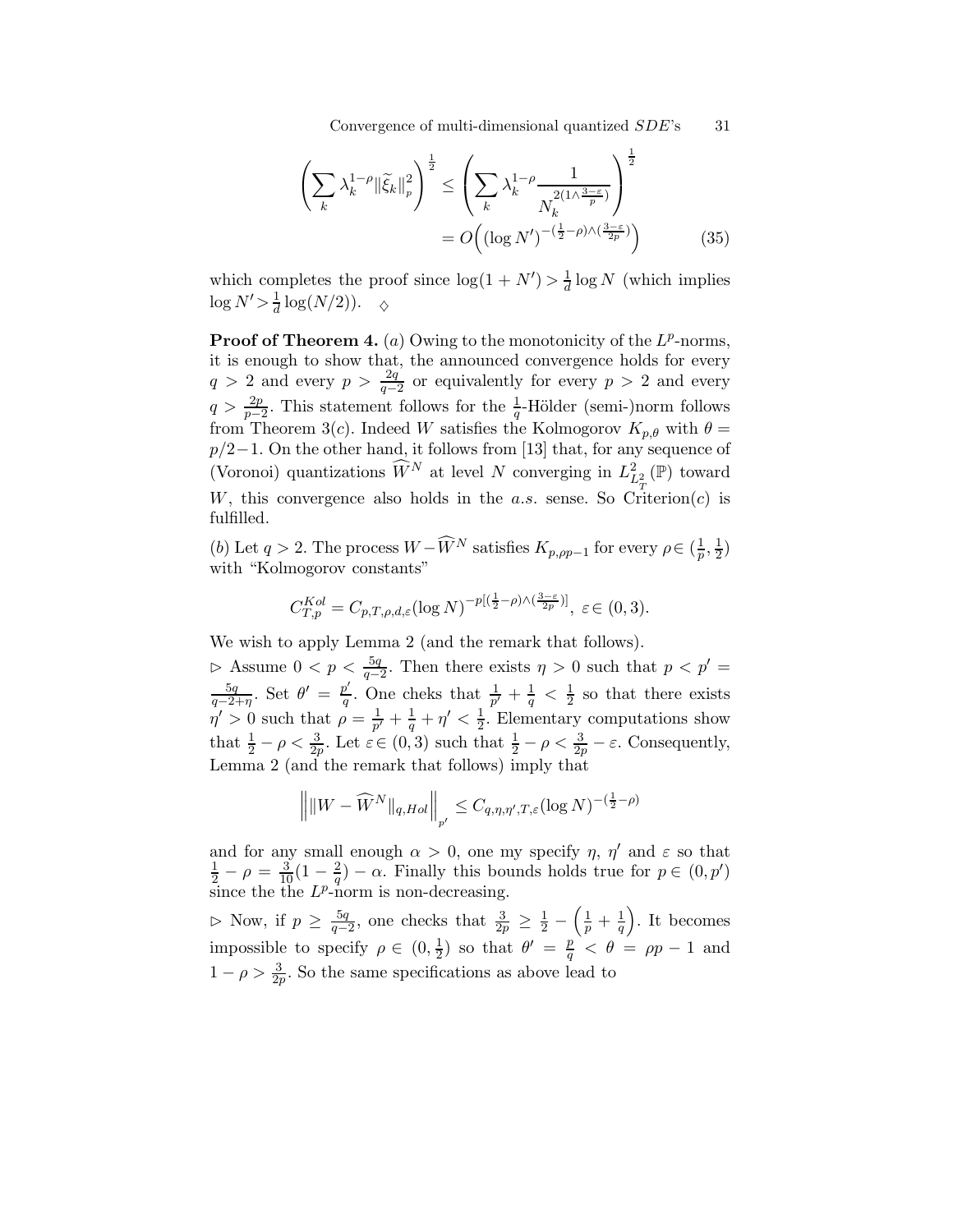$$
\left\| \|W - \widehat{W}^N\|_{q,Hol} \right\|_{p'} \leq C_{q,\eta,\eta',\varepsilon,T} (\log N)^{-\frac{3-\varepsilon}{2p}}
$$

which yields the announced result.  $\Diamond$ 

# 5 Convergence of stationary quantizations of the Brownian motion for the  $\rho_q$ -Hölder distance.

In view of what will be needed to apply this theorem to the Brownian motion and its functional quantizations, we need to prove a counterpart of Lemmas 2 and 3 for  $\mathbf{W}_{s,t}^2$ . However, for the sake of simplicity, by contrast with the previous section, we will only deal with the case of the Brownian motion and its stationary quantizations.

The main result of this section is the following Theorem.

### Theorem 5. Let  $q > 2$ .

(a) Let  $(\widehat{W}^N)_{N\geq 1}$  be a sequence of stationary quadratic functional quantizers of a standard d-dimensional Brownian motion W defined by  $(11)$  or  $(17)$  converging to W in a (purely) quadratic sense, namely  $\| \|W - \widehat{W}^N\|_{L^2_T} \|_2 \to 0 \text{ as } N \to \infty.$  Then,

$$
\forall q > 2, \quad \forall p > 0, \quad \left\| \rho_q(\mathbf{W}, \widehat{\mathbf{W}}^N) \right\|_p \longrightarrow 0 \quad \text{as } N \to \infty.
$$

(b) Let  $q > 2$ . Assume that, for every  $N \geq 1$ ,  $\widehat{W}^N$  is an optimal product quantization at level N of W. Then, for every  $q > 2$  and every  $p > 0$ ,

$$
\left\lVert \|\mathbf{W}^2-\widehat{\mathbf{W}}^{2,N}\|_{\frac{q}{2},Hol}\right\rVert_p = o\Big((\log N)^{-\frac{3}{2}\min\big(\frac{2}{7}(1-\frac{2}{q}),\frac{1}{p}\big)+\alpha}\Big),\; \forall\,\alpha>0,
$$

so that, finally,

$$
\left\|\rho_q(\mathbf{W}, \widehat{\mathbf{W}}^N)\right\|_p = o\Big( (\log N)^{-\frac{3}{2}\min\left(\frac{1}{7}(1-\frac{2}{q}),\frac{1}{p}\right)+\alpha}\Big), \ \forall \alpha > 0.
$$

(c) If  $r > \frac{2}{3}$ , then

$$
\rho_q(\mathbf{W},\widehat{\mathbf{W}}^{\lfloor e^{N^r} \rfloor})=o\Big(N^{-\left(\frac{3}{2}r-1\right)\frac{q-2}{7q}+\alpha}\Big)\;\forall\,\alpha>0,\;\mathbb{P}\text{-}a.s.
$$

Note that the result of interest for our purpose (convergence on multi-dimensional stochastic integrals) corresponds to  $q \in (2,3)$ . The proposition below appears as the counterpart of Lemma 2 on the way to the proof.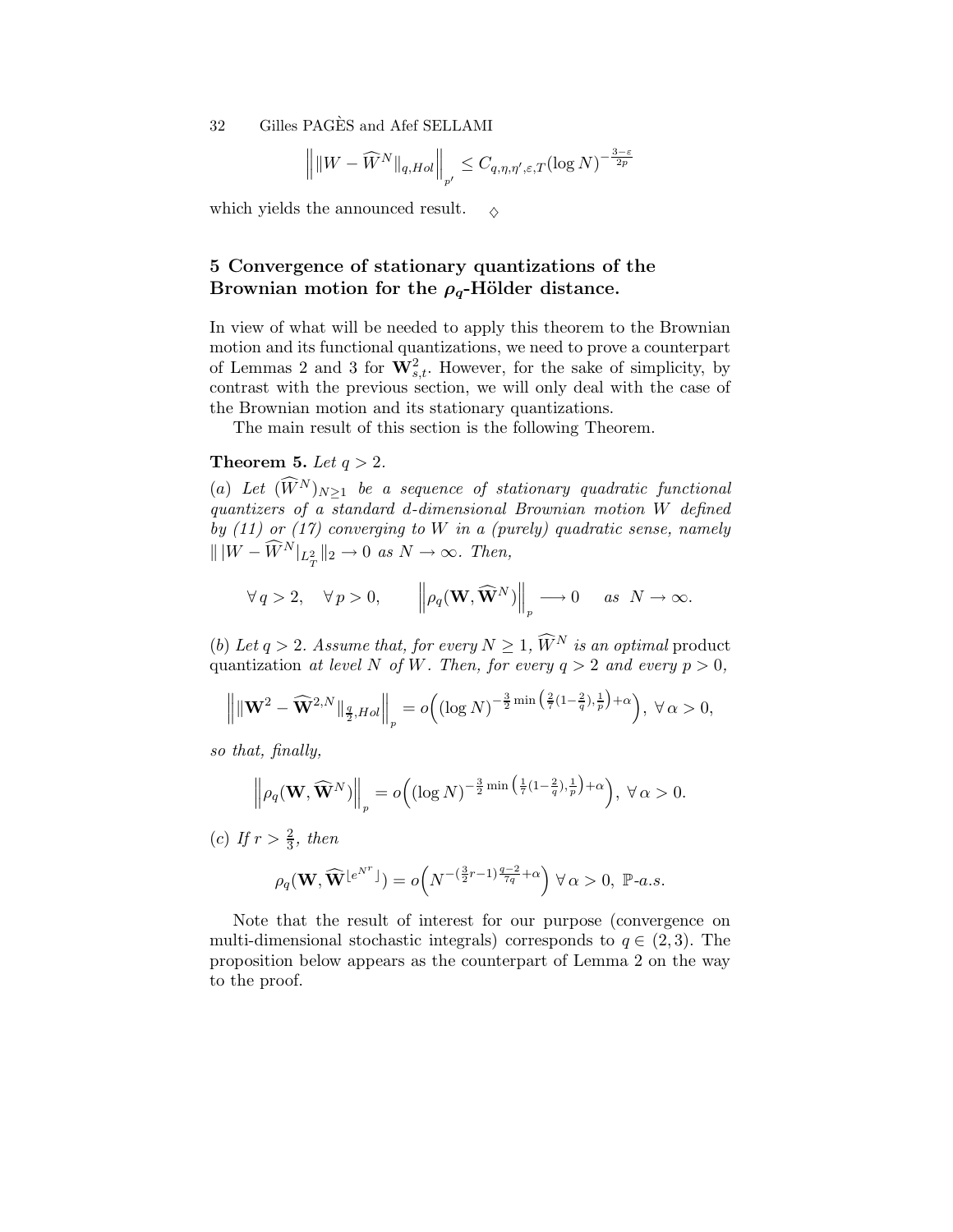Proposition 3. Let  $p > 2$ .

(a) Let  $\mathbf{W}_{s,t}^2$  be defined by (27). For every  $\tilde{\theta}' \in (0, p-1)$ , there exists a random variable  $Z_{\tilde{a}'}^{(2)}$  $\widetilde{\theta'}^{(2)} \in L^p$  such that

$$
\mathbb{P}\text{-}a.s. \quad \forall \, s, \, t \in [0,T], \qquad \left| \mathbf{W}^2_{s,t} \right| \leq Z^{(2)}_{\tilde{\theta}'} |t-s|^{\frac{\tilde{\theta}'}{p}}.
$$

(b) Let

$$
\widehat{\mathbf{W}}_{s,t}^{2,N}(\omega) = \left( \int_s^t (\widehat{W}_u^i - \widehat{W}_s^i) d\widehat{W}_u^j \right)_{i,j=0,\dots,d} (\omega), \qquad s, t \in [0,T], \ s \le t,
$$

where  $\widetilde{W} = \widetilde{W}^N$  is a stationary quantization of W (the integration holds in the Stieltjes sense). Then, for every  $p > 2$  and every  $\tilde{\theta}' \in$  $(0, p - 1),$ 

$$
\mathbb{P}\textrm{-}a.s. \quad \forall \, s, \, t \! \in [0,T], \qquad \, |\widehat{\mathbf{W}}^{2,N}_{s,t}| \leq \mathbb{E}(Z^{(2)}_{p,\tilde{\theta}'} \,|\, \mathcal{G}_N) |t-s|^{\frac{\tilde{\theta}'}{p}}.
$$

(c) Let  $\widetilde{\mathbf{W}}^{2,N}_{s,t} = \mathbf{W}^2_{s,t} - \widehat{\mathbf{W}}^{2,N}_{s,t}$  where  $\widehat{W} = \widehat{W}^N$  is now an optimal quadratic product quantization of W at level N. Then, if  $p > \frac{1}{\rho}$ , for every  $\tilde{\theta}' \in (0, p(\rho + \frac{1}{2}) - 2)$ , for every  $\varepsilon \in (0, 3)$  and every  $\delta > 0$ , there exists a real constant  $C_{\rho,p,T,d,\varepsilon,\delta} > 0$  such that

$$
\left\|\sup_{s,t\in[0,T]}\frac{|\widetilde{\mathbf{W}}_{s,t}^{2,N}|}{|t-s|^{\frac{\tilde{\theta}'}{p}}}\right\|_p\leq C_{\rho,p,T,d,\varepsilon,\delta}\big(\log N\big)^{-\left(\frac{1}{2}-\rho\right)\wedge \frac{3-\varepsilon}{2(p+\delta)}}.
$$

**Proof.** (a) The random variable  $Z_{\tilde{o}'}^{(2)}$  $\tilde{\theta}'$  of interest is defined by

$$
Z_{\tilde{\theta}'}^{(2)}:=\frac{2}{T}\sum_{n\geq 0}2^{n\frac{\tilde{\theta}'}{p}}\sup_{s\leq t\leq s+\frac{T}{2^n}}|\mathbf{W}^2_{s,t}|.
$$

Let  $s, t \in [0, T], s \le t \le s + \frac{T}{2^n}$ . We know from the multiplicative tensor property that, for every  $u \in [s, t]$ ,

$$
\mathbf W_{s,t}^{2} = \mathbf W_{s,u}^{2} + \mathbf W_{u,t}^{2} + W_{s,u} \otimes W_{u,t}
$$

and that, for every  $i, j \in \{0, \ldots, d\},\$ 

$$
|W_{s,u}^i \otimes W_{u,t}^j| \le \frac{1}{2}(|W_{s,u}^i|^2 + |W_{u,t}^j|^2).
$$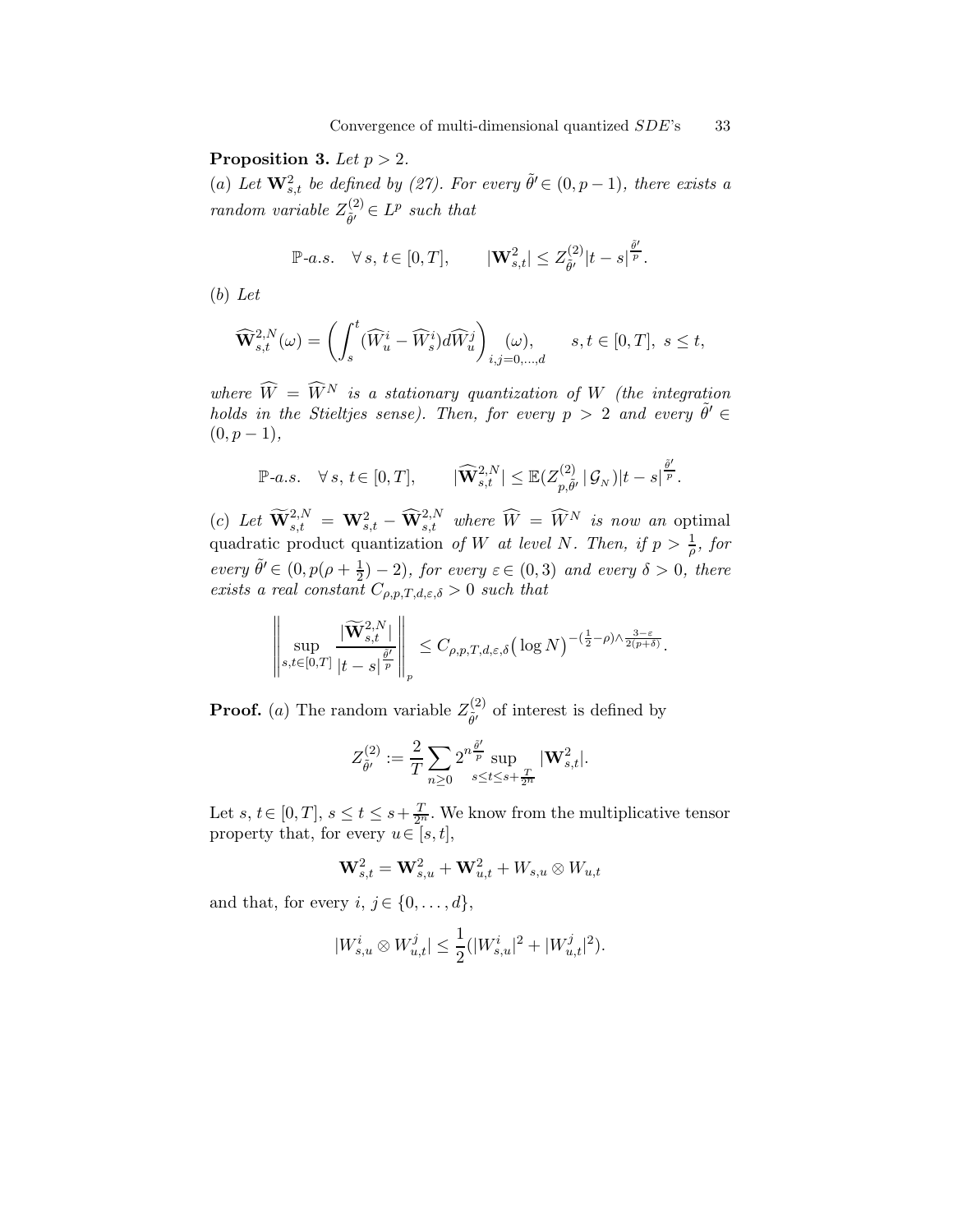To evaluate  $\sup_{t \in [s,s+\frac{T}{2^n}]} |\mathbf{W}^{2}_{s,t}|$ , we may restrict to dyadic numbers owing to the continuity in  $(s,t)$  of  $\mathbf{W}^2_{s,t}$ . As a consequence, we have, still following the classical scheme of Kolmogorov criterion

$$
\begin{aligned} \sup_{t\in [s,s+\frac{T}{2^n}]} & \|\mathbf{W}^2_{s,t}\| \leq 2\sum_{m\geq 0} \max_{0\leq k\leq 2^{n+m}-1} |\mathbf{W}^2_{t_k^{n+m},t_{k+1}^{n+m}}|\\ &+\max_{0\leq k\leq 2^{n+m}-1} |W_{t_k^{n+m},t_{k+1}^{n+m}}|^2. \end{aligned}
$$

Now

$$
\mathbb{E} \max_{0\leq k\leq 2^{n+m}-1}|\mathbf{W}^2_{t^{n+m}_k,t^{n+m}_{k+1}}|^p\leq \sum_{\ell=0}^{2^{m+n}-1}\mathbb{E}|\mathbf{W}^2_{t^{n+m}_\ell,t^{n+m}_{\ell+1}}|^p
$$

and

$$
\mathbb{E} \max_{0 \le k \le 2^{n+m}-1} |W_{t_k^{n+m}, t_{k+1}^{n+m}}|^p \le \sum_{\ell=0}^{2^{m+n}-1} \mathbb{E} |W_{t_\ell^{n+m}, t_{\ell+1}^{n+m}}|^p
$$

where the norms  $| \cdot |$  are the canonical Euclidean norms on the spaces  $\mathcal{M}((d+1),(d+1))$  and  $\mathbb{R}^{d+1}$  respectively.

It is clear that, for every  $i \neq j$ ,  $i, j \geq 1$  and every  $t \geq s$ ,

$$
\begin{aligned} \|\mathbf{W}_{s,t}^{2,ij}\|_{p} &= \left\| \int_{s}^{t} (W_{u}^{i} - W_{s}^{i}) dW_{u}^{j} \right\|_{p} \\ &\leq \left\| \int_{s}^{t} (W_{u}^{i} - W_{s}^{i}) dW_{u}^{j} \right\|_{p} \\ &\leq C_{p}^{BDG} \left\| \int_{s}^{t} (W_{u}^{i} - W_{s}^{i})^{2} du \right\|_{\frac{p}{2}}^{2} \\ &\leq C_{p}|t'-t| \end{aligned}
$$

whereas

$$
\| |W_{t'} - W_t|^2 \|_p = |t' - t| \| |W_1||_p = C_{p,d} |t' - t|.
$$

Noting that  $W_t^0 = t$  and, if  $i = j, 1 \le i \le d$ ,  $\mathbf{W}_{s,t}^{2,ii} = \frac{1}{2}(W_t^i - W_s^i)^2$ shows that the above upper-bound still holds for  $i = j$  and i or  $j = 0$ . Consequently, we also have

$$
\|\mathbf{W}^{2,ij}_{s,t}\|_{p} \leq C_{p,d}|t'-t|.
$$

Consequently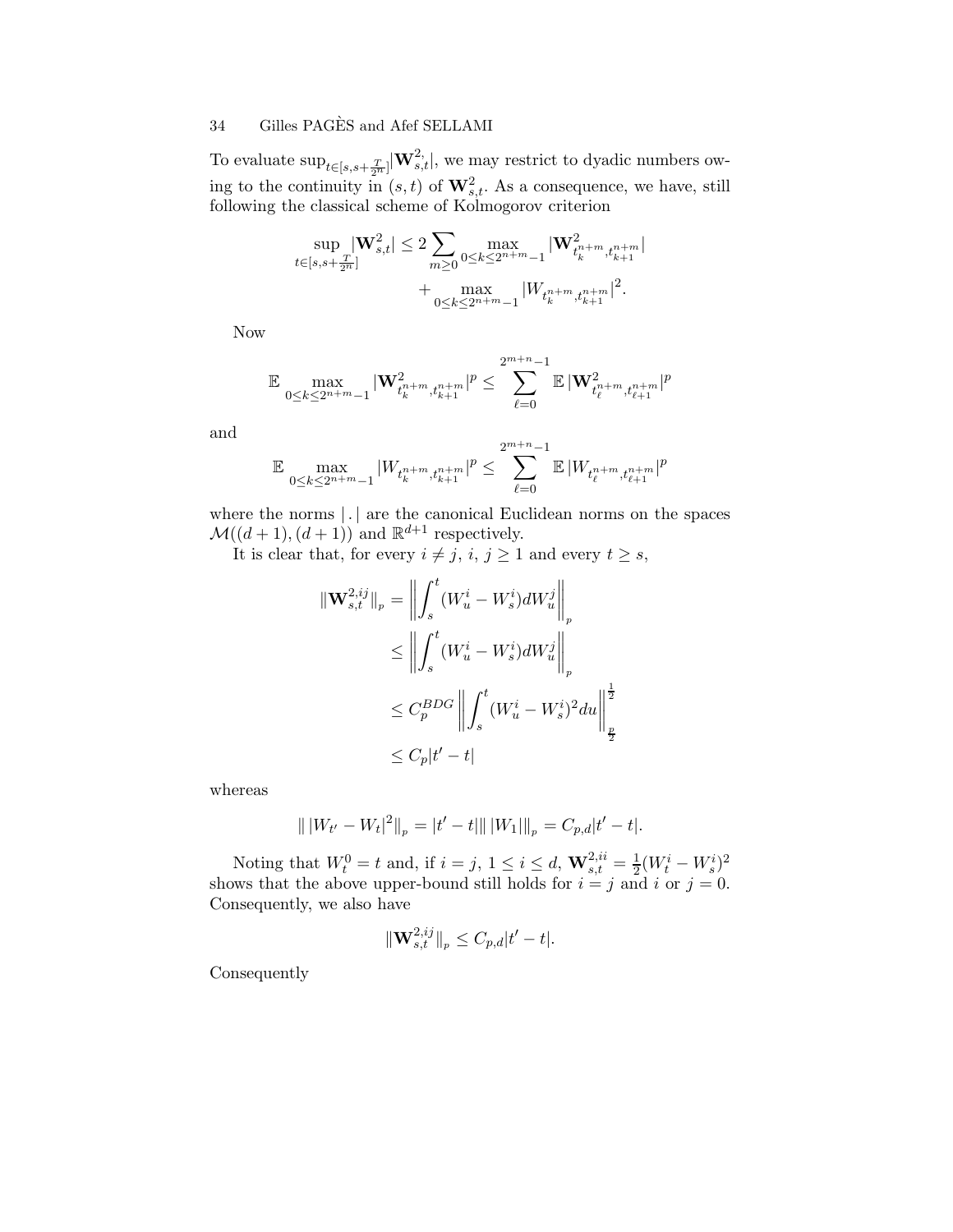Convergence of multi-dimensional quantized  $SDE$ 's 35

$$
\mathbb{E} \max_{0 \le k \le 2^{n+m}-1} |\mathbf{W}_{t_k^{n+m}, t_{k+1}^{n+m}}^2|^p \le C_{p,d} \sum_{k=0}^{2^{n+m}-1} \left(\frac{T}{2^{n+m}}\right)^p = C_{p,d,T} 2^{(n+m)(1-p)}
$$

so that

$$
||Z_{\tilde{\theta}'}^{(2)}||_p \le C_{p,d,T} \sum_{n\ge 0} 2^{n\frac{\tilde{\theta}'}{p}} \sum_{m\ge 0} 2^{(n+m)(\frac{1}{p}-1)} = C_{p,d,T} \sum_{n\ge 0} 2^{n(\frac{\tilde{\theta}'}{p}-1)} <+\infty
$$

since  $\tilde{\theta}' < p - 1$ .

On the other hand, one has obviously

$$
\sup_{s,t\in[0,T],s\neq t}\frac{|\mathbf{W}_{s,t}^2|}{|t-s|^{\frac{\tilde{\theta}'}{p}}}\leq Z_{\tilde{\theta}'}^{(2)}<+\infty\qquad a.s.
$$

Lemma 2(*a*) applied to W (which satisfies  $(K_{p, \frac{p}{2}-1})$ ) yields for every  $\theta' \in (0, \frac{p}{2} - 1)$  the existence of  $Z^{(1)} \in L^p(\mathbb{P})$  such that

$$
\sup_{s,t \in [0,T], s \le t} \frac{|\mathbf{W}_{s,t}^1|}{|t-s|^{\frac{\theta'}{p}}} \le Z_{\theta'}^{(1)} \qquad a.s.
$$

As a consequence, combining these two results shows that, for every  $q > \frac{2p}{p-2},$ 

$$
\rho_q(\mathbf{W},0) < Z = Z_{\theta'}^{(1)} + Z_{\tilde{\theta}'}^{(2)} \in L^p(\mathbb{P})
$$

where  $Z^{(1)}$  is related to  $\theta' = \frac{p}{q}$  $\frac{p}{q} \in (0, \frac{p}{2} - 1)$  and  $Z^{(2)}$  is related to  $\tilde{\theta}' = \frac{2p}{a}$  $\frac{zp}{q} \in (0, p-2).$ 

(b) If  $i \neq j$ ,  $0 \leq i, j \leq d$ , it follows from Proposition 2 that  $\widehat{\mathbf{W}}_{s,t}^{2,ij,N} = \mathbb{E}(\widehat{\mathbf{W}}_{s,t}^{2,ij,N} | \mathcal{G}_N)$  where  $\mathcal{G}_N = \sigma(\widehat{W})$  and  $\widehat{W}^N = (\widehat{W}^{i,N})_{1 \leq i \leq d}$ is an optimal product quantization at level N (which means that for each component  $W^i$ ,  $\widetilde{W}^{i,N}$  is an optimal product quantization at level  $N' = \lfloor N^{\frac{1}{d}} \rfloor$ ).

When  $i = j \geq 1$ ,  $|\widehat{\mathbf{W}}_{s,t}^{2,ii,N}| \leq \frac{1}{2} \mathbb{E} \left( (W_t^i - W_s^i)^2 | \mathcal{G}_N \right)$ . One derives that

$$
\frac{|\widehat{\mathbf{W}}_{s,t}^{2,ii,N}|}{|t-s|^{\frac{\tilde{\theta}'}{p}}}\leq \mathbb{E}\left(\frac{|\mathbf{W}_{s,t}^{2,ii}|}{|t-s|^{\frac{\tilde{\theta}'}{p}}}\,|\,\mathcal{G}_N\right)\leq \mathbb{E}\left(\left(Z_{\tilde{\theta}'}^{(2)}\right)^{\frac{\tilde{\theta}'}{p}}\,|\,\mathcal{G}_N\right).
$$

When  $i = j = 0$ ,  $\widehat{\mathbf{W}}^{2,ii,N} = \mathbf{W}^{2,ii} = \frac{1}{2}$  $\frac{1}{2}(t-s)^2$ .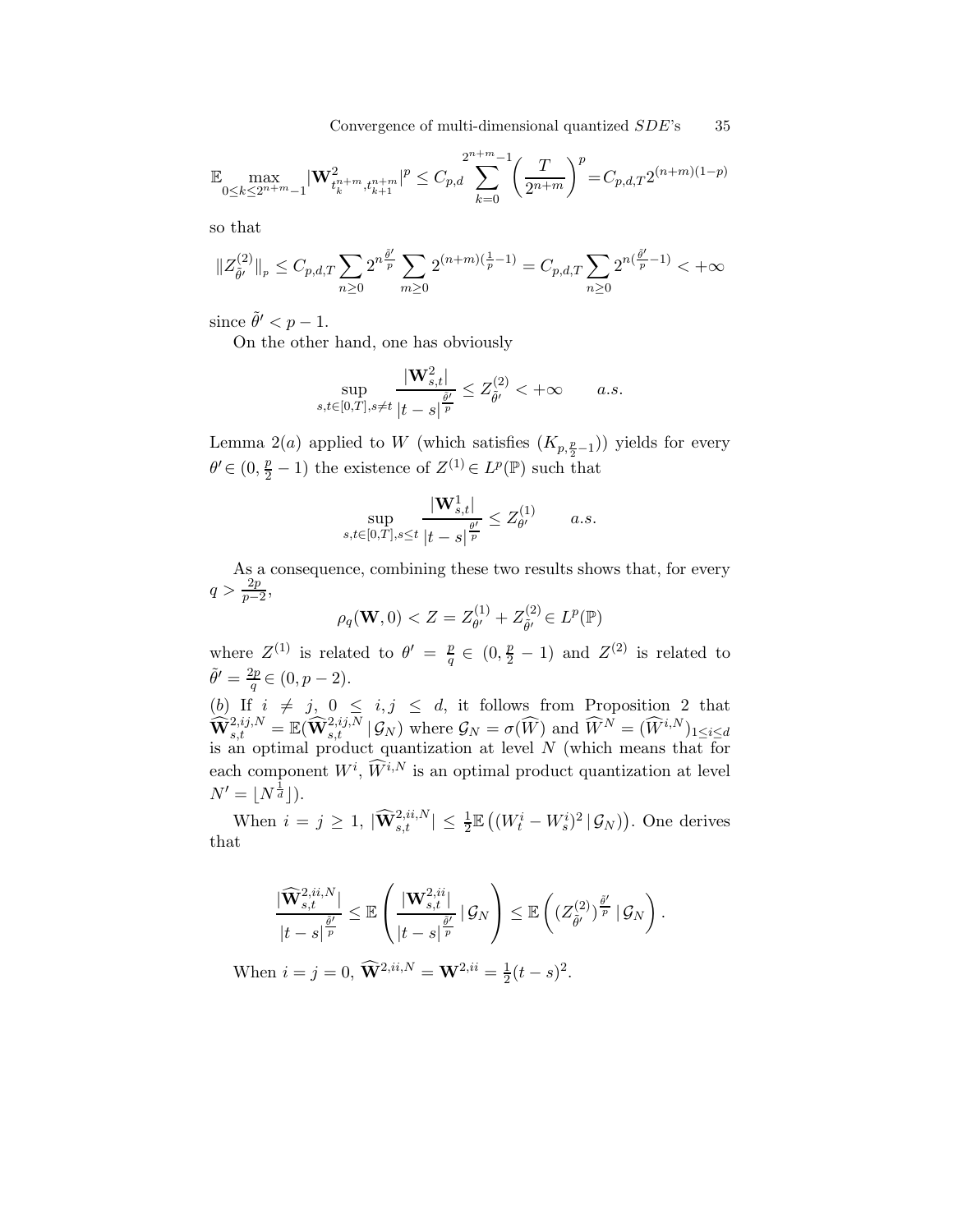(c) In this claim, the random variable  $Z_{\tilde{a}_l}^{(2),N}$  $\tilde{\theta}'$  of interest is defined by

$$
\widetilde{Z}_{\theta'}^{(2),N} = \frac{2}{T}\sum_{n\geq 0} 2^{n\frac{\widetilde{\theta'}}{p}}\sup_{s\leq t\leq s+\frac{T}{2^n}}|\widetilde{\mathbf{W}}_{s,t}^{2,N}|
$$

and we aim at showing that it lies in  $L^p(\mathbb{P})$  with a control on its  $L^p$ norm as a function of N. One first derives for  $\widetilde{\mathbf{W}}^{2,N}_{s,t}$  the straightforward identity when  $s \le u \le t$ 

$$
\widetilde{\mathbf{W}}^{2,N}_{s,t} = \widetilde{\mathbf{W}}^{2,N}_{s,u} + \widetilde{\mathbf{W}}^{2,N}_{u,t} + \widetilde{W}^{N}_{s,u,t}
$$

where

$$
\widetilde{W}_{s,u,t}^{N} = W_{s,u} \otimes W_{u,t} - \widehat{W}_{s,u}^{N} \otimes \widehat{W}_{u,t}^{N}
$$
\n
$$
= (W_{s,u} - \widehat{W}_{s,u}^{N}) \otimes W_{u,t} + \widehat{W}_{s,u}^{N} \otimes (W_{u,t} - \widehat{W}_{u,t}^{N}) \qquad (36)
$$

with  $W_{r,s} := W_r - W_s$  if  $r \geq s$ , etc. One derives from (36) that

$$
|\widetilde{\mathbf{W}}_{s,t}^{2,N}| \le 2 \sum_{m \ge 0} \max_{0 \le k \le 2^{n+m}-1} |\widetilde{\mathbf{W}}_{t_k^{n+m}, t_{k+1}^{n+m}}^{2,N}|
$$
(37)

$$
+2\sum_{m,m'\geq 0}\max_{\substack{0\leq k\leq 2^{n+m}-1\\0\leq k'\leq 2^{n+m'}-1}}\!\!\!\!\!\!\!\!\!\!\!\!\!W^{2,N}_{t_k^{n+m},t_{k+1}^{n+m}}-\widehat{W}^{2,N}_{t_k^{n+m},t_{k+1}^{n+m}}\!\!\mid\!\!\!\!\!\!\!|W_{t_{k'}^{n+m},t_{k'+1}^{n+m}}\!\!\mid (38)
$$

$$
+2\sum_{m,m'\geq 0}\max_{\substack{0\leq k\leq 2^{n+m}-1\\0\leq k'\leq 2^{n+m'-1}}}|W^{2,N}_{t_k^{n+m},t_{k+1}^{n+m}}-\widehat{W}^{2,N}_{t_k^{n+m},t_{k+1}^{n+m}}||\widehat{W}_{t_{k'}^{n+m},t_{k'+1}^{n+m}}|.\tag{39}
$$

where we used that  $|u \otimes v| \leq |u||v|$ .

We will first deal with deal with the first term in (37). We note that

$$
\mathbb{E} \max_{0 \leq k \leq 2^{n+m}-1} |\widetilde{\mathbf{W}}^{2,N}_{t^{n+m}_k,t^{n+m}_{k+1}}|^p \leq \sum_{0 \leq k \leq 2^{n+m}-1} \mathbb{E} |\widetilde{\mathbf{W}}^{2,N}_{t^{n+m}_k,t^{n+m}_{k+1}}|^p.
$$

Let s,  $t \in [0, T]$ ,  $s \leq t$  and  $i, j \in \{1, \ldots, d\}$ ,  $i \neq j$ . One checks that the following decomposition holds

$$
\widetilde{\mathbf{W}}_{s,t}^{2,ij,N} = \underbrace{\int_s^t W_{s,u}^i d(W_u^j - \widehat{W}_u^{j,N})}_{(A)} + \underbrace{\int_s^t \widehat{W}_{u,t}^{j,N} d(W_u^i - \widehat{W}_u^{i,N})}_{(B)}.
$$

Let us focus on  $(A)$ . First not that, owing to Proposition 1 applied with  $\mathcal{F}_t = \sigma(W_u^i, u \in [0, T], W_s^j, s \le t),$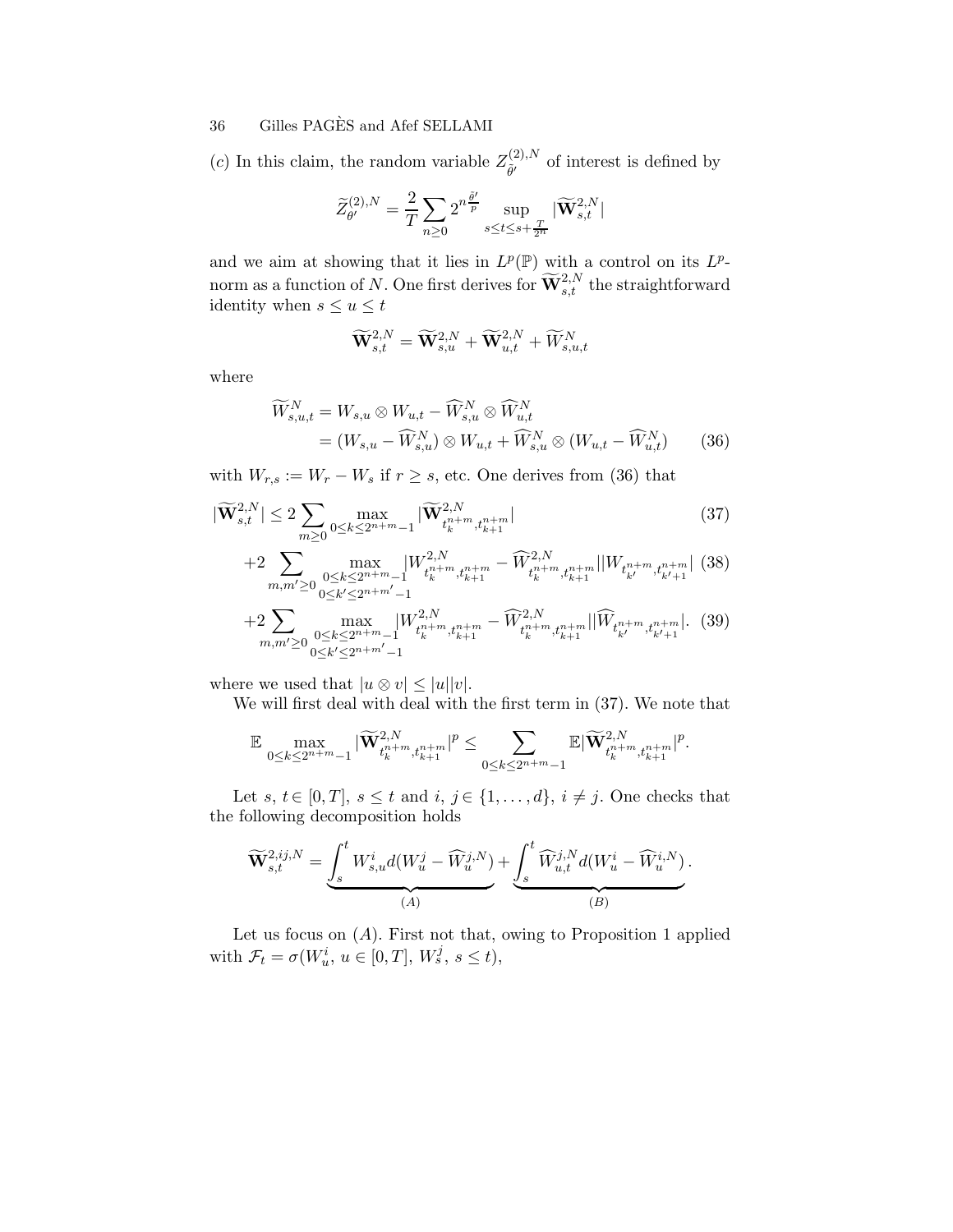Convergence of multi-dimensional quantized  $SDE$ 's 37

$$
(A) = \sum_{n\geq 1} \tilde{\xi}_n^j \int_s^t W_{s,u}^i \cos\left(\frac{u}{\sqrt{\lambda_n}}\right) du.
$$

Using that  $W^i$  and  $W^j$  are independent, one derives that  $(A)$  is the terminal value of a martingale with respect to the filtration  $\sigma(\xi_k^j)$  $\frac{j}{k}, k \leq$  $n, W_u^i, 0 \le u \le T$ ,  $n \ge 1$  so that combining B.D.G. and Minkowski inequalities yields, with the notations of Lemma 3,

$$
\mathbb{E}(|(A)|^p) \leq C_p^{BDG} \mathbb{E} \left( \sum_{n\geq 1} (\tilde{\xi}_n^j)^2 \left( \int_s^t W_{s,u}^i \cos \left( \frac{u}{\sqrt{\lambda_n}} \right) du \right)^2 \right)^{\frac{p}{2}}
$$
  

$$
\leq C_p^{BDG} \left( \sum_{n\geq 1} ||\tilde{\xi}_n^j||_p^2 \left\| \int_s^t W_{s,u}^i \cos \left( \frac{u}{\sqrt{\lambda_n}} \right) du \right\|_p^2 \right)^{\frac{p}{2}}
$$

where  $\tilde{\xi}_n = \xi_n - \tilde{\xi}_n^{N_n}$  and  $N_1, \ldots, N_n, \ldots$  denote the optimal bit allocation of an optimal quadratic product quantization at level  $N'$  (keep in mind that  $N_k = 1$ ,  $k > L_B(N')$  and  $N_1 \cdots N_{L_B(N')} \le N'$  (B scalar Brownian motion). Now an elementary integration by parts yields

$$
\int_{s}^{t} W_{s,u}^{i} \cos\left(\frac{u}{\sqrt{\lambda_{n}}}\right) du = \sqrt{\lambda_{n}} \int_{s}^{t} \left(\sin\left(\frac{t}{\sqrt{\lambda_{n}}}\right) - \sin\left(\frac{u}{\sqrt{\lambda_{n}}}\right)\right) dW_{u}^{i}
$$

so that, for every  $\rho \in (0, \frac{1}{2})$  $\frac{1}{2}$ , one checks that, owing to the *BDG* Inequality,

$$
\left\| \int_s^t W^i_{s,u} \cos \left( \frac{u}{\sqrt{\lambda_n}} \right) du \right\|_p \leq C_p^{BDG} C_{p,\rho} \lambda_n^{\frac{1-\rho}{2}} |t-s|^{\frac{1}{2}+\rho}.
$$

Finally, for every  $\varepsilon \in (0, 3)$ ,

$$
\|(A)\|_{p} \leq C_{p,T,\rho,\varepsilon} \left( \sum_{n\geq 1} \lambda_n^{1-\rho} \|\tilde{\xi}_n\|_{p}^2 \right)^{\frac{1}{2}} |t-s|^{\frac{1}{2}+\rho}.
$$

One shows likewise the same inequality for  $(B)$  once noted that

$$
\int_{s}^{t} \widehat{W}_{s,u}^{i,N} \cos\left(\frac{u}{\sqrt{\lambda_n}}\right) du = \mathbb{E}\left(\int_{s}^{t} W_{s,u}^{i} \cos\left(\frac{u}{\sqrt{\lambda_n}}\right) du \, \big| \, \mathcal{F}_{T}^{\widehat{W}^{i,N}}\right)
$$

which implies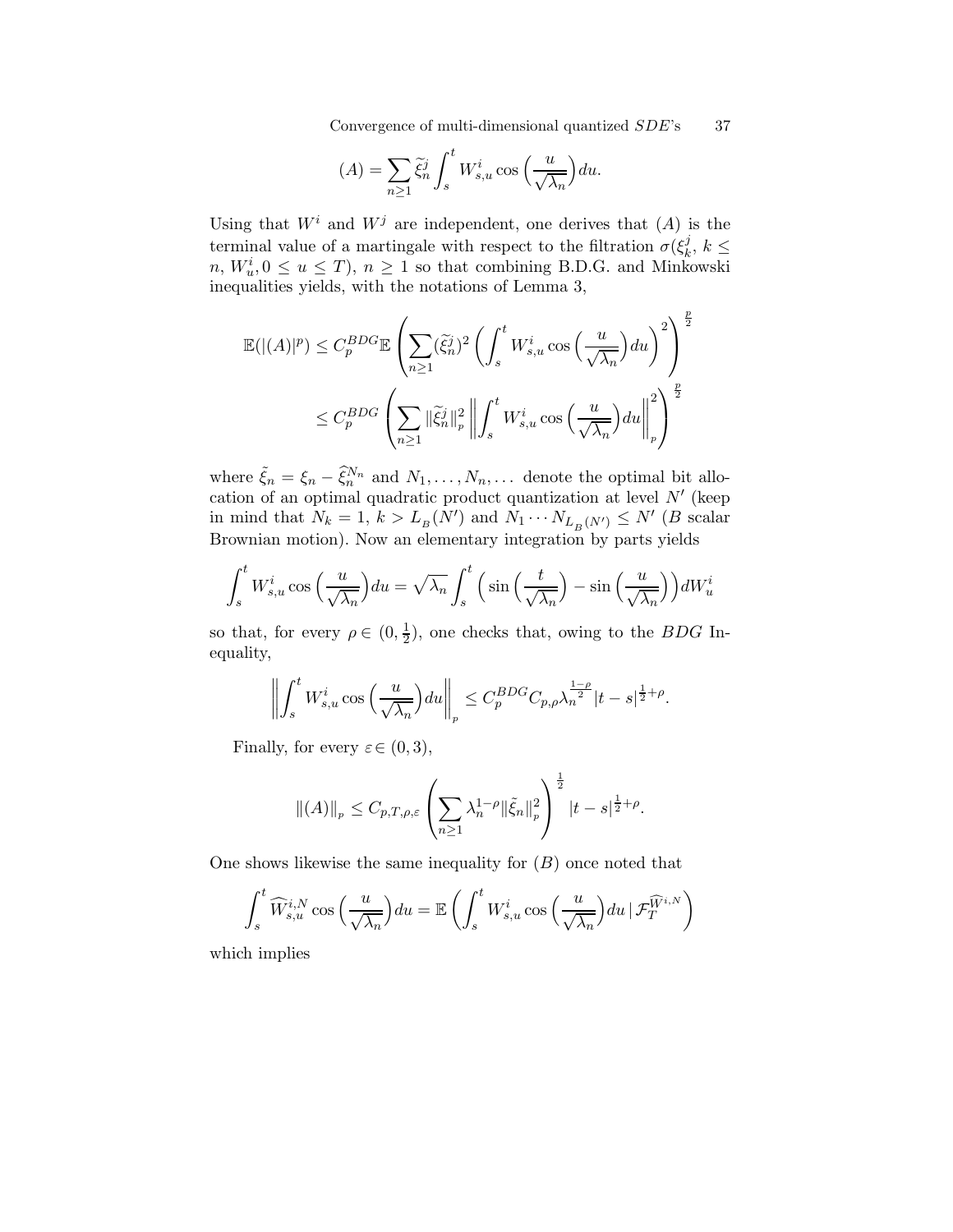$$
\left\| \int_s^t \widehat{W}_{s,u}^{i,N} \cos \left( \frac{u}{\sqrt{\lambda_n}} \right) du \right\|_p \le \left\| \int_s^t W_{s,u}^i \cos \left( \frac{u}{\sqrt{\lambda_n}} \right) du \right\|_p.
$$

Consequently, for every  $\varepsilon \in (0, 3)$ ,

$$
\|\widetilde{\mathbf{W}}_{s,t}^{2,i,j,N}\|_{p} \leq C_{p,\rho,T} \left(\sum_{n\geq 1} \lambda_{n}^{1-\rho} \|\tilde{\xi}_{n}\|_{p}^{2}\right)^{\frac{1}{2}} |t-s|^{\frac{1}{2}+\rho}
$$
  

$$
\leq C_{p,T,\rho,d,\varepsilon} \left(\log N\right)^{-(\frac{1}{2}-\rho)\wedge\frac{3-\varepsilon}{2p}} |t-s|^{\frac{1}{2}+\rho}.
$$
 (40)

If  $i = j \geq 1$ , then

$$
\widetilde{\mathbf{W}}_{s,t}^{2,ii,N} = \frac{1}{2} ((W_{s,t}^i)^-(\widehat{W}_{s,t}^{i,N})^2)
$$

so that, using again Hölder Inequality,

$$
\|\widetilde{\mathbf{W}}_{s,t}^{2,ii,N}\|_{p} = \frac{1}{2} \|W_{s,t}^{i}-\widehat{W}_{s,t}^{i,N}\|_{p+\delta)} \|W_{s,t}^{i}-\widehat{W}_{s,t}^{i,N}\|_{p(1+\frac{p}{\delta})}
$$

and one gets the same bounds as in the case  $i \neq j$ .

If i or  $j = 0$ , one gets similar bounds: we leave the details to the reader. Finally, one gets that, for every  $i, j \in \{0, ..., d\}$ ,

$$
\|\widetilde{\mathbf{W}}_{s,t}^{2,N}\|_{p} \leq C_{p,\rho,T,d,\varepsilon,\delta} \big(\log N\big)^{-\left(\frac{1}{2}-\rho\right)\wedge \frac{3-\varepsilon}{2(p+\delta)}}|t-s|^{\frac{1}{2}+\rho}.
$$

By standard computations similar to those detailed in Lemma 2, we get

$$
\sum_{m\geq 0}\lVert \max_{0\leq k\leq 2^{n+m}-1}\lvert \widetilde{\mathbf{W}}^{2,N}_{t^{n+m}_k,t^{n+m}_{k+1}}\rVert\rVert_p\leq C_{p,\rho,T,d,\varepsilon,\delta}\bigl(\log N\bigr)^{-(\frac{1}{2}-\rho)\wedge \frac{3-\varepsilon}{2(p+\delta)}}2^{-n(\frac{1}{2}+\rho)}.
$$

Let us pass now to the two other sums. We will focus on (38) since both behave and can be treated similarly.

max 0≤k≤2 <sup>n</sup>+m−<sup>1</sup> 0≤k ′≤<sup>2</sup> <sup>n</sup>+m′ −1 |W 2,N t n+m k ,tn+<sup>m</sup> k+1 −Wc2,N t n+m k ,tn+<sup>m</sup> k+1 | p |W<sup>t</sup> n+m k′ ,tn+<sup>m</sup> <sup>k</sup>′+1 | p ≤ X 0≤k≤2 <sup>n</sup>+m−<sup>1</sup> 0≤k ′≤<sup>2</sup> <sup>n</sup>+m′ −1 |W 2,N t n+m k ,tn+<sup>m</sup> k+1 −Wc2,N t n+m k ,tn+<sup>m</sup> k+1 | p |W<sup>t</sup> n+m k′ ,tn+<sup>m</sup> <sup>k</sup>′+1 | p .

Now for every  $s, u, t \in [0, T], s \le u \le t$ , it follows from Hölder Inequality that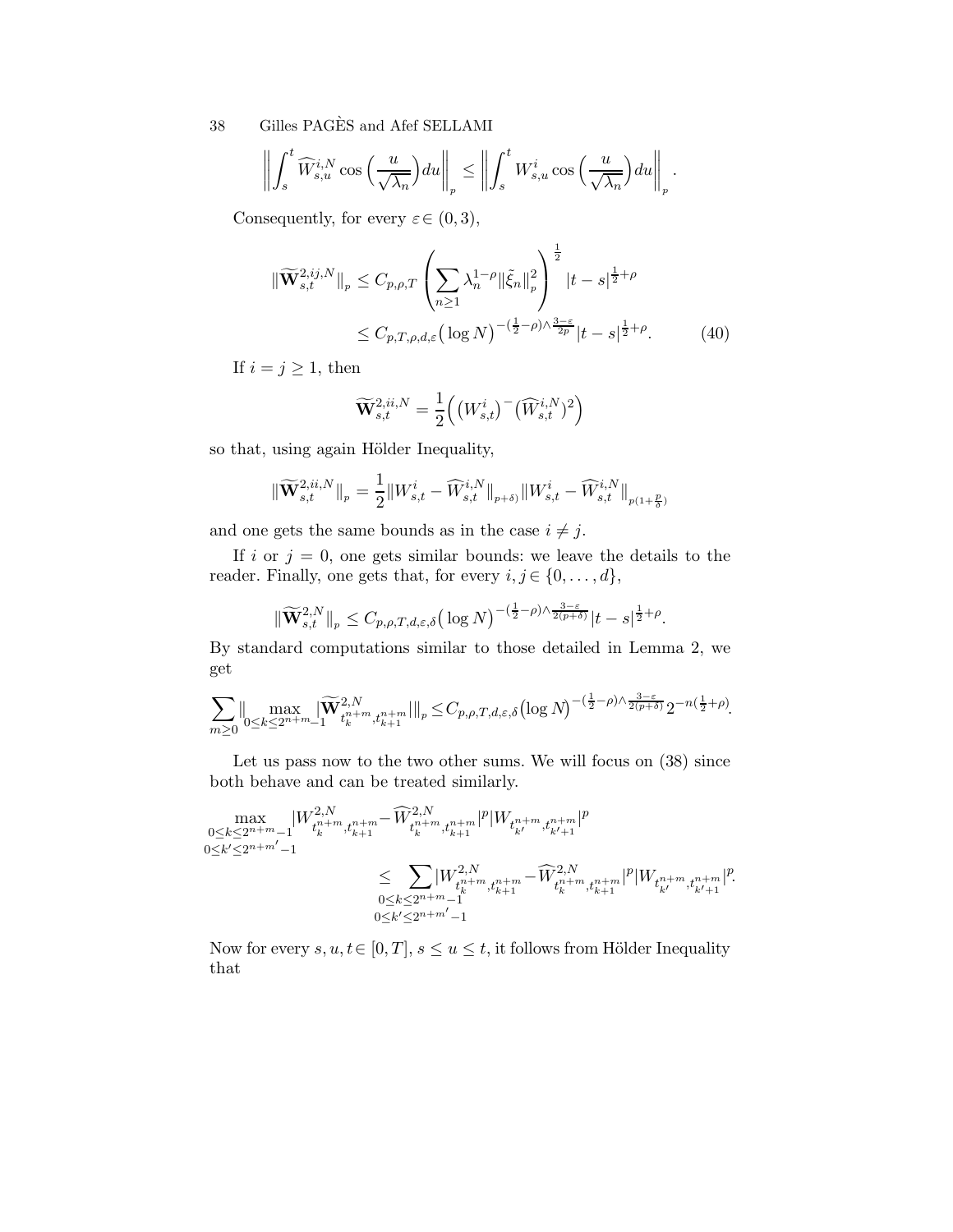Convergence of multi-dimensional quantized  $SDE$ 's 39

$$
|| W_{s,u} - \widehat{W}_{s,u}^N || W_{u,t} |||_p \le ||W_{s,u} - \widehat{W}_{s,u}^N ||_{p+\delta} || W_{u,t} ||_{p(1+p/\delta)}
$$
  

$$
\le C_{p,\delta} || W_{s,u} - \widehat{W}_{s,u}^N ||_{p+\delta} |t-u|^{\frac{1}{2}}.
$$

Using Inequality (33) from Lemma 3, we get for every  $p > 2$ , every  $\rho \in (0, \frac{1}{2})$  $(\frac{1}{2})$ , every  $\varepsilon \in (0,3)$ , and every  $s, t \in [0,T]$ ,  $s \leq t$ ,

$$
\left\|W_{s,t}^i - \widehat{W}_{s,t}^{i,N}\right\|_p \leq C_{\rho,p,T,d,\varepsilon}|t-s|^\rho (\log N)^{-(\frac{1}{2}-\rho)\wedge(\frac{3-\varepsilon}{2p})}.
$$

Now,

$$
\mathbb{E} \max_{\substack{0 \le k \le 2^{n+m}-1 \\ 0 \le k' \le 2^{n+m'-1}}} |W^{2,N}_{t_k^{n+m}, t_{k+1}^{n+m}} - \widehat{W}^{2,N}_{t_k^{n+m}, t_{k+1}^{n+m}}|^p |W_{t_{k'}^{n+m}, t_{k'+1}^{n+m}}|^p
$$
\n
$$
\le \left( C_{\rho, p, T, d, \delta, \varepsilon} (\log N)^{-(\frac{1}{2}-\rho)\wedge(\frac{3-\varepsilon}{2(p+\delta)})} \right)^p 2^{(n+m)(1-\rho p)} 2^{(n+m')(1-\frac{p}{2})}
$$

and we use that  $\rho > \frac{1}{p}$  and  $p > 2$  to show that

$$
\begin{aligned} \sum_{m,m'\geq 0}\max_{\substack{0\leq k\leq 2^{n+m}-1\\0\leq k'\leq 2^{n+m'}-1}}\||W^{2,N}_{t_k^{n+m},t_{k+1}^{n+m}}-\widehat{W}^{2,N}_{t_k^{n+m},t_{k+1}^{n+m}}|^p |W_{t_{k'}^{n+m},t_{k'+1}^{n+m}}|\|_p\\ &\leq C_{\rho,p,T,d,\delta,\varepsilon}(\log N)^{-(\frac{1}{2}-\rho)\wedge\frac{3-\varepsilon}{2(p+\delta)}}2^{n(\frac{2}{p}-(\frac{1}{2}+\rho))}. \end{aligned}
$$

Finally, we get

$$
\mathbb{E}\Big(\widetilde{Z}_{\widetilde{\theta}'}^{(2),N}\Big)^p \leq C_{\rho,p,T,d,\varepsilon,\delta} \big(\log N\big)^{-p(\frac{1}{2}-\rho)\wedge \frac{3-\varepsilon}{2(p+\delta)}}
$$

as soon as  $\tilde{\theta}' \in (0, \tilde{\theta})$  with  $\tilde{\theta} = p(\rho + \frac{1}{2})$  $(\frac{1}{2})$  – 2. Now, it follows by standard arguments that

$$
\sup_{s,t\in[0,T]}|\widetilde{\mathbf{W}}^{2,N}_{s,t}|\leq \widetilde{Z}^{(2),N}_{\widetilde{\theta}'}|t-s|^{\frac{\widetilde{\theta}'}{p}}
$$

so that, finally

$$
\left\|\sup_{s,t\in[0,T]}\frac{|\widetilde{\mathbf{W}}_{s,t}^{2,N}|}{|t-s|^{\frac{\widetilde{\theta}'}{p}}}\right\|_{p}\leq C_{\rho,p,T,d,\varepsilon,\delta}\big(\log N\big)^{-(\frac{1}{2}-\rho)\wedge \frac{3-\varepsilon}{2(p+\delta)}}.\quad \diamondsuit
$$

Now, we are in position to prove the main result of this section.

Proof of Theorem 5. (a) Given Theorem 4, this amounts to proving that  $\|\mathbf{W}^2 - \widehat{\mathbf{W}}^{2,N}\|_{\frac{q}{2},Hol}$  converges to 0 in every  $L^p(\mathbb{P})$ . This easily follows from Proposition  $3(a)-(b)$ .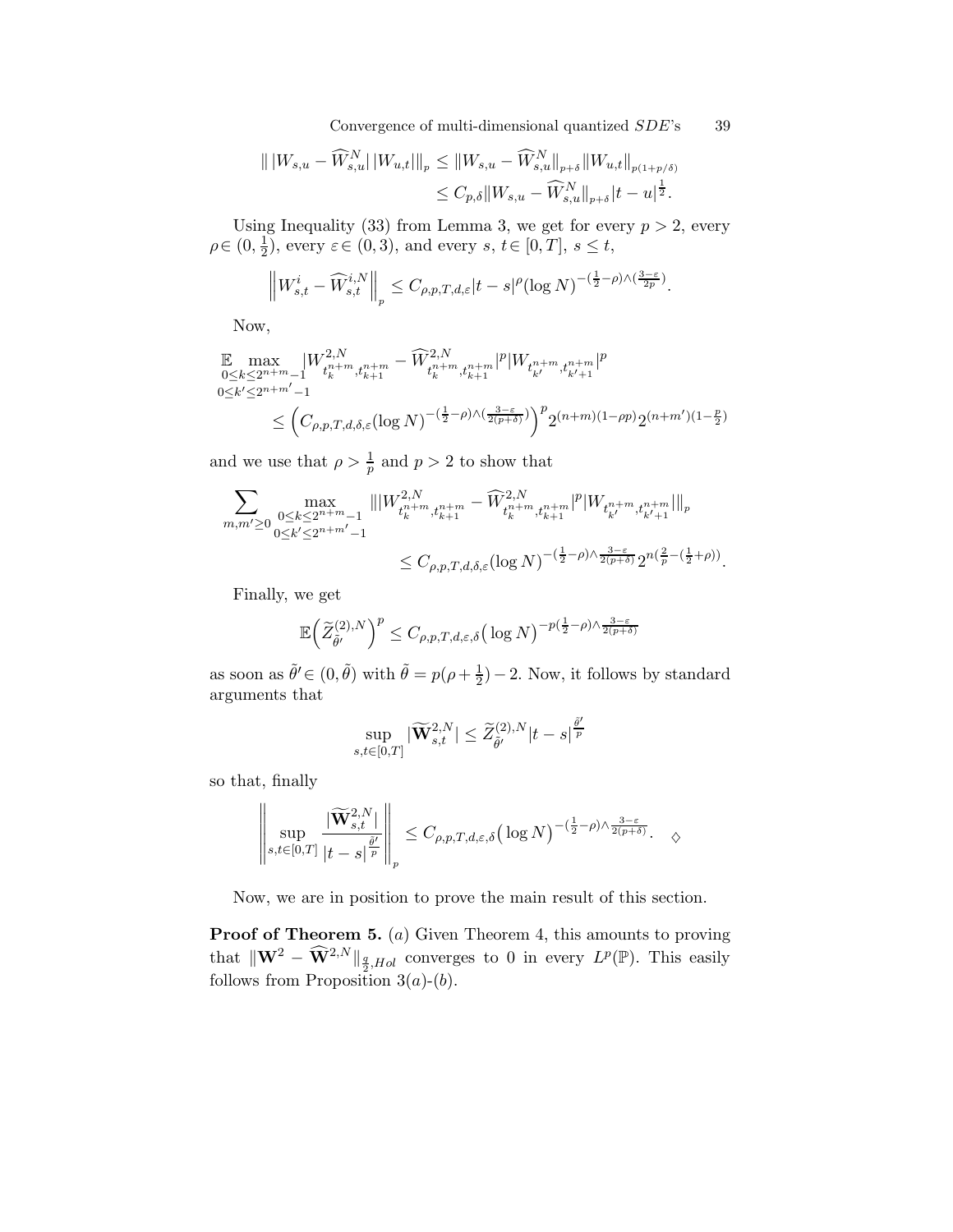(b) We inspect successively four cases to maximize  $\min(1-\rho, \frac{3}{2p})$  in  $\rho$ when it is possible.

 $\rhd$  q ∈ (2, 4) and  $p < \frac{7q}{2(q-2)}$ . Let p' be defined by  $\frac{1}{p'} = \frac{2(q-2)}{7q} + \frac{\alpha}{2}$ 2 with  $\alpha > 0$  small enough so that  $p' > p$  and  $\frac{1}{p'} + \frac{1}{q} < \frac{1}{2}$  $\frac{1}{2}$ . Then set  $\rho'\,=\,\frac{2}{q}\,+\,\frac{2}{p'}$  $\frac{2}{p'}-\frac{1}{2}+\frac{\alpha}{2}$  $\frac{\alpha}{2}$  (note that  $\rho' > \frac{1}{p'}$  $\frac{1}{p'}$ ). One checks that  $\frac{1}{2} - \rho' =$  $1-2(\frac{1}{p'}+\frac{1}{q})$  $\frac{1}{q}) = \frac{3}{7}(1-\frac{2}{q})$  $\frac{2}{q})-\alpha \in (0,\frac{3-\varepsilon}{2(p'+\delta)}\wedge \frac{1}{2})$  $(\frac{1}{2})$  at least for any small enough  $\alpha$ ,  $\delta = \delta(\alpha, q) > 0$  and  $\varepsilon = \varepsilon(\alpha, q) > 0$ . Now, Proposition 3(*c*) applied with  $\tilde{\theta}' = \frac{2p'}{q} < p'(\rho' + \frac{1}{2})$  $(\frac{1}{2})$  – 2 yields the announced asymptotic rate for  $\left\| \|\mathbf{W}^2 - \hat{\mathbf{W}}^{2,N} \|_{\frac{q}{2}, Hol} \right\|$  $\Big\|_p, p < p', \text{ since } L^p(\mathbb{P})\text{-norms are non-}$ decreasing in p.

 $\rhd$  q ∈ (2, 4) and  $p \geq \frac{7q}{2(q-2)}$ . One sets the same specifications as above for  $\rho$  but with  $p' = p$ . Then  $1/2 - \rho > \frac{3}{2p}$  and choose  $\varepsilon = \varepsilon(q, \alpha) > 0$ and  $\delta = \delta(q, \alpha) > 0$  small enough so that  $\frac{3-\varepsilon}{2(p+\delta)} \leq \frac{3}{2p} + \alpha$ .

 $\rhd$  q ∈ [4, 20/3). Then  $\frac{7q}{2(q-2)} < \frac{2q}{q-2}$  $\frac{2q}{q-4}$  and one checks that the cases  $p \in (2, \frac{7q}{2(q-2)})$  and  $p \in [\frac{7q}{2(q-2)}, \frac{2q}{q-2}]$  $\frac{2q}{q-4}$ ) can be solved as above. If  $p \geq \frac{2q}{q-4}$  $q-4$ (hence  $\geq$  5), no optimization in  $\rho$  is possible *i.e.* any admissible  $\rho$ satisfies  $\frac{1}{2} - \rho > \frac{3}{2p}$ .

 $\rhd q \ge 20/3$  *i.e.*  $\frac{7q}{2(q-2)} > \frac{2q}{q-2}$  $\frac{2q}{q-4}$ . If  $p < \frac{2q}{q-4}$ , set p' such that  $\frac{1}{p'} = \frac{q-4}{2q} + \alpha'/2$ ,  $\alpha' > 0$  small enough and  $\rho' = \frac{2}{q} + \frac{2}{p'} - \frac{1}{2} + \frac{\alpha}{2}$ . Doing as above yields  $\min(1-\rho,\frac{3}{2p})=\frac{2}{q}+\alpha$  for an arbitrary small  $\alpha>0$ . Note that this quantity is greater than  $\frac{3}{7}(1-\frac{2}{q})$  $\frac{2}{q}$ ) +  $\alpha$  (so in that case our exponent is not optimal). If  $p \geq \frac{2q}{q-1}$  $\frac{2q}{q-4}$ , we proceed to no optimization in  $\rho$ .

(c) This is a consequence of Borel-Cantelli's Lemma by considering  $p > \frac{7q}{q-2}$ .  $\diamond$ 

Now we conclude by proving Theorem 2.

Proof of Theorem 2. First we check using Proposition 3 that  $\rho_q(\widehat{\mathbf{W}}^N,0)$  and  $\rho_q(\mathbf{W},0)$  are a.s. finite since they are integrable. Now we may apply Theorem 1 which yields the announced result.  $\Diamond$ 

Acknowledgement: We thank A. Lejay for helpful discussions and comments about several versions of this work and F. Delarue and S. Menozzi for initiating our first "meeting" with rough path theory.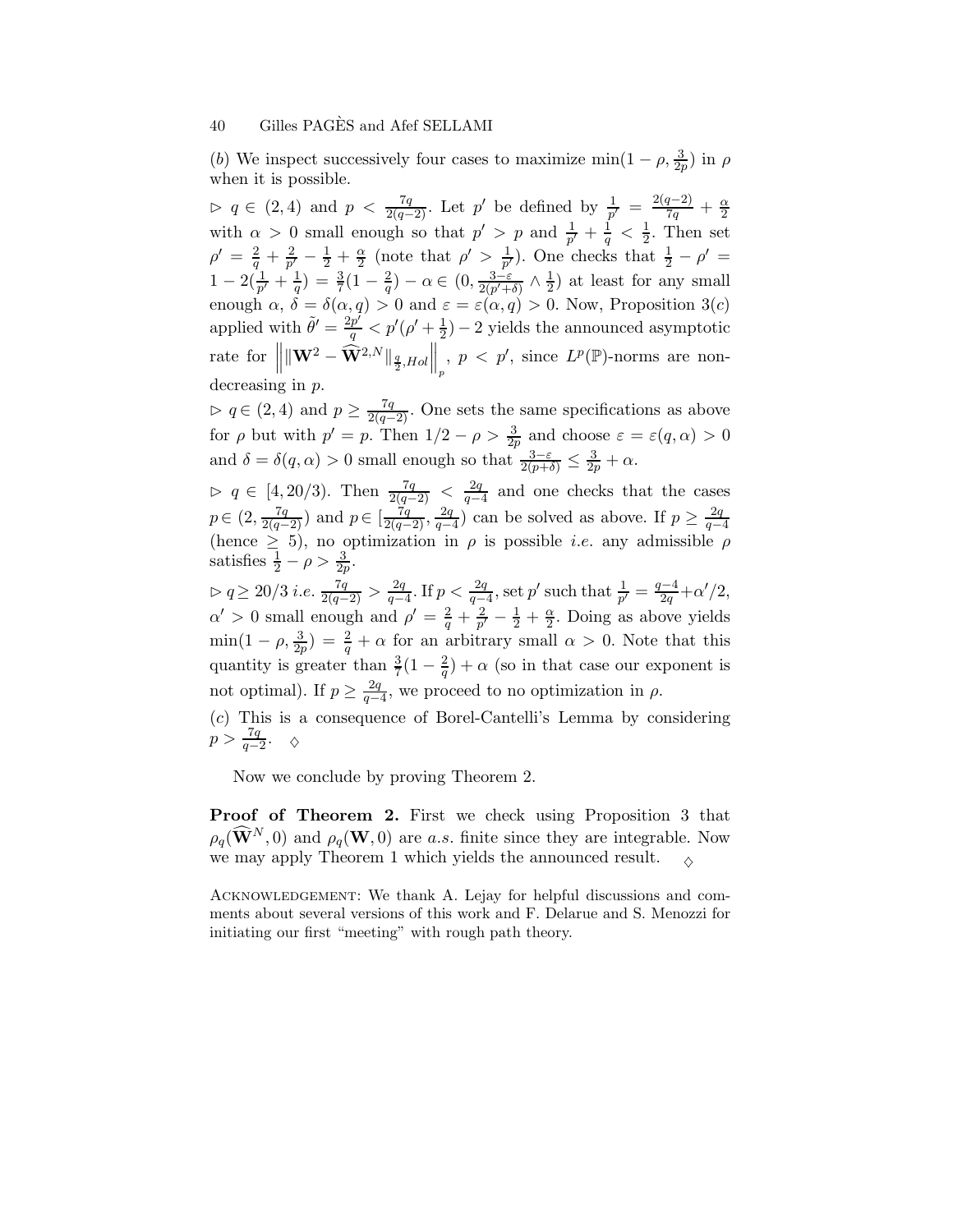### References

- 1. Billingsley P. (1968). Convergence of Probability Measure, Wiley Series in Probability and Mathematical Statistics, Wiley, New York, 253p.
- 2. COUTIN L., VICTOIR N. (2009). Enhanced Gaussian Processes and Applications, ESAIM Probab. Stat., 13: 247–269.
- 3. CUESTA-ALBERTOS J.A., MATRÁN C. (1988). The strong law of large numbers for k-means and best possible nets of Banach valued random variables, Probab. Theory Rel. Fields, 78:523–534.
- 4. Dereich S. (2008). The coding complexity of diffusion processes under  $L^p[0,1]$ -norm distortion, pre-print, Stoch. proc. and their Appl., 118(6):938–951.
- 5. Dereich S., Fehringer F., Matoussi A., Scheutzow M. (2003). On the link between small ball probabilities and the quantization problem for Gaussian measures on Banach spaces, J. Theoretical Probab., 16:249–265.
- 6. FRIZ P.  $(2005)$ . Continuity of the Itô-map for Hölder rough paths with applications to the support theorem in Hölder norm. Probability and partial differential equations in modern applied mathematics, 117-135, IMA Vol. Math. Appl., 140, Springer, New York.
- 7. FRIZ P., VICTOIR N. (2007). Differential Equations Driven by Gaussian Signals I (2007), available at arxiv:0707.0313.
- 8. Friz P., Victoir N. (2007). Differential Equations Driven by Gaussian Signals II (2007), available at arxiv:0711.0668.
- 9. Friz P., Victoir N. (2010). Multidimensional Stochastic Differential Equations as Rough Paths: Theory and Applications, Cambridge Studies in Advanced Mathematics, 670p.
- 10. Graf S., Luschgy H. (2000). Foundations of Quantization for Probability Distributions. Lect. Notes in Math. 1730, Springer, Berlin.
- 11. Graf S., Luschgy H., Pag`es G. (2003). Functional quantization and small ball probabilities for Gaussian processes, J. Theoret. Probab, 16(4):1047–1062.
- 12. GRAF S., LUSCHGY H., PAGÈS G. (2007). Optimal quantizers for Radon random vectors in a Banach space, *J. of Approximation Theory*, **144:27**– 53.
- 13. Graf S., Luschgy H., Pag`es G. (2008). Distortion mismatch in the quantization of probability measures,  $ESAIM$   $PES$ , 12, 127-153.
- 14. LEJAY A. (2003). An introduction to rough paths, Séminaire de Probabilités YXXVII, Lecture Notes in Mathematics 1832:1–59.
- 15. LEJAY A. (2009). Yet another introduction to rough paths, Séminaire de Probabilités XLII, Lecture Notes in Mathematics 1979, 1–101.
- 16. LEJAY A. (2009). On rough differential equations, *Electronic Journal of* Probability, 14(12):341–364.
- 17. Lejay A. (2010). Global solutions to rough differential equations with unbounded vector fields, pre-pub. Inria 00451193, 2010.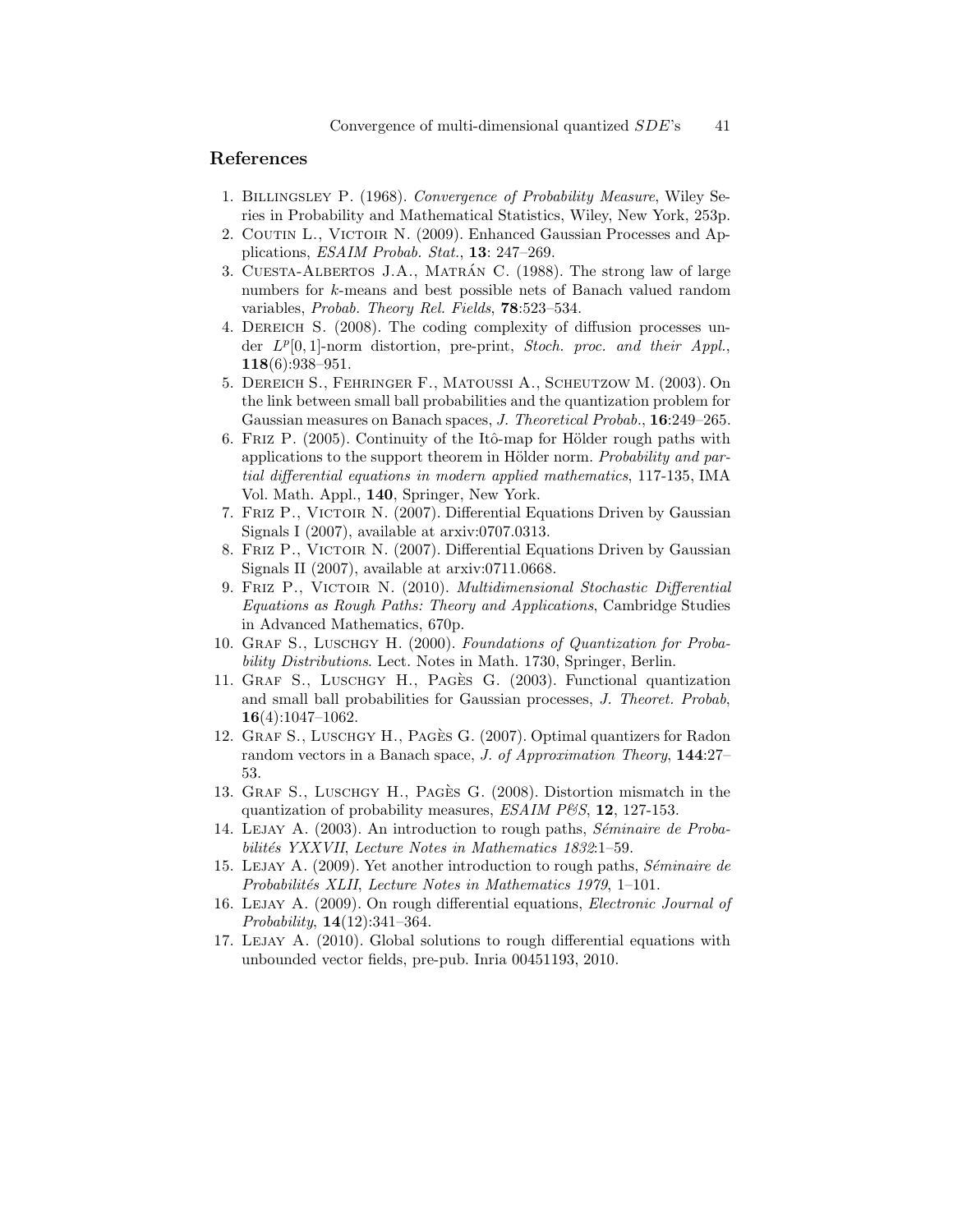- 42 Gilles PAGES and Afef SELLAMI
- 18. Luschgy H., Pag`es G. (2002). Functional quantization of stochastic processes, J. Funct. Anal., 196: 486–531.
- 19. LUSCHGY H., PAGÈS G. (2004). Sharp asymptotics of the functional quantization problem for Gaussian processes, Ann. Probab. 32:1574– 1599.
- 20. Luschgy H., Pagès G. (2006). Functional quantization of a class of Brownian diffusions: a constructive approach, Stoch. Proc. and their Appl., **116**:310-336.
- 21. LUSCHGY H., PAGÈS G. (2007). High resolution product quantization for Gaussian processes under sup-norm distortion, *Bernoulli*, **13**(3):653–671.
- 22. LUSCHGY H., PAGÈS G. (2008). Functional quantization and mean pathwise regularity with an application to Lévy processes, Annals of Applied Probability, 18(2):427–469.
- 23. LUSCHGY H., PAGÈS G., WILBERTZ B. (2008). Asymptotically optimal quantization schemes for Gaussian processes,  $ESAIM$   $PES, 12:127-153$ .
- 24. Lyons T. (1995). Interpretation and Solutions of ODE's Driven by Rough signals, Proc. Symposia Pure, 1583.
- 25. Lyons T. (1998). Differential Equations driven by rough signals, Rev. Mat. Iberoamericana, 14(2): 215–310.
- 26. LYONS T., CARUANA M.J., LÉVY T. (2007). Differential equations driven by rough paths. Lect. Notes in Math. 1908. Notes from T. Lyons's course at École d'été de Saint-Flour (2004).
- 27. Pagès G., PRINTEMS J. (2005). Functional quantization for numerics with an application to option pricing, Monte Carlo Methods  $\mathcal{B}$  Applica*tions*,  $11(4)$ :  $407-446$ .
- 28. PAGÈS G., PRINTEMS J. (2005). Website devoted to vector and functional optimal quantization: www.quantize.maths-fi.com.
- 29. Revuz D., Yor M. (1999). Continuous martingales and Brownian motion. Third edition. Grundlehren der Mathematischen Wissenschaften [Fundamental Principles of Mathematical Sciences], 293, Springer-Verlag, Berlin, 602 p.

#### Appendix: Functional conditional expectation

Let  $(Y_t)_{t\in[0,T]}$  be a bi-measurable process defined on a probability space  $(\Omega, \mathcal{A}, \mathbb{P})$  such that

$$
\int_0^T \mathbb{E}(Y_t^2) dt < +\infty.
$$

One can consider Y as a random variable  $Y : (\Omega, \mathcal{A}, \mathbb{P}) \to L^2_T := L^2([0, T], dt)$ and more precisely as an element of the Hilbert space

$$
L^2_{L^2_T}(\varOmega,\mathcal{A},\mathbb{P}):=\Big\{Y: (\varOmega,\mathcal{A},\mathbb{P})\rightarrow L^2_{_T},\ \mathbb{E}\,|Y|^2_{L^2_T}<+\infty\Big\}
$$